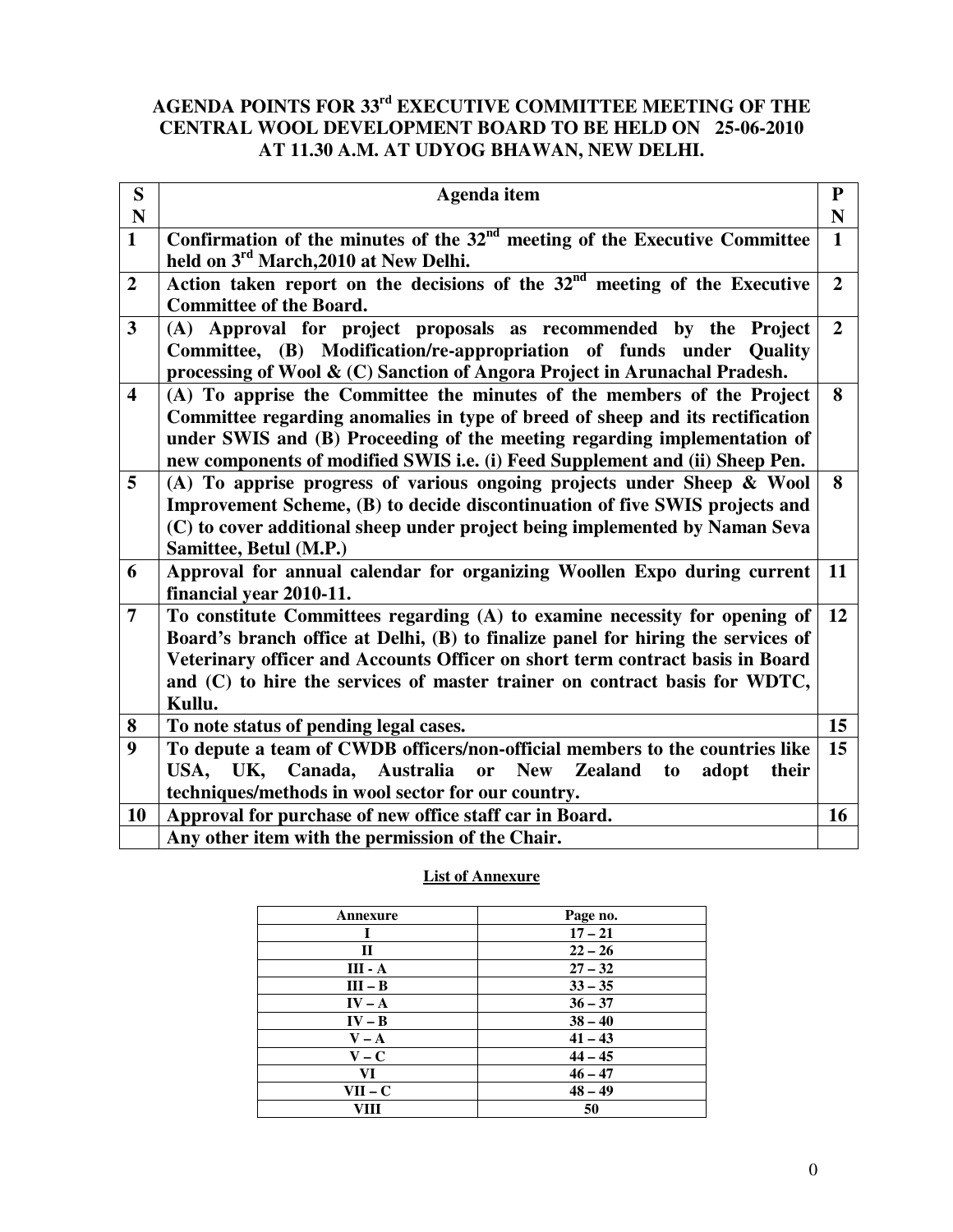# **AGENDA POINTS FOR 33rd EXECUTIVE COMMITTEE MEETING OF CWDB TO BE HELD ON 25-06-2010 AT 11.30 A.M. AT NEW DELHI.**

1. CONFIRMATION OF THE MINUTES OF THE  $32<sup>ND</sup>$  MEETING OF THE EXECUTIVE COMMITTEE HELD ON 3<sup>RD</sup> MARCH, 2010 AT NEW DELHI.

The 32<sup>nd</sup> meeting of the Executive Committee of the Central Wool Development Board (CWDB) was presided over by Shri Bhupendra Singh, Joint Secretary, MOT and Vice-Chairman, CWDB. Shri V.P. Verma, non-official member from H.P. State objected to the minutes of this meeting and represented that last four agenda items ( from Item no. 6 to Item no. 9) were not discussed. Matter was again discussed in  $27<sup>th</sup>$  Governing Body Meeting and it was decided that these items would be decided in next EC meeting. These items are as below:-

i). Discussion on report of Accountant General (Audit) of the CWDB for the year 2006-07 & 2007-08 and its compliance.

 The compliance report has sent to AG(Audit) Rajasthan and placed recently before the  $27<sup>th</sup>$  Governing Body meeting of CWDB.

ii). To note Mid Term Evaluation Exercise report of SWIS scheme of the Board conducted by M/s. DATAMATION, New Delhi.

 The report has already been circulated to members of Executive Committee and as per report Standing Finance Committee of MOT approved modified SWIS with additional components.

iii). To approve 'Note for Standing Finance Committee' regarding modification of SWIS scheme for rest of the period of the 11<sup>th</sup> Five Year Plan.

 The SFC of MOT approved Sheep & Wool Improvement Scheme and continued with additional components for remaining period of  $11<sup>th</sup>$  Plan.

iv). Post-facto approval for organizing Woollen Expo at Kanpur, Jaisalmer and Manali during Annual Plan 2009-10.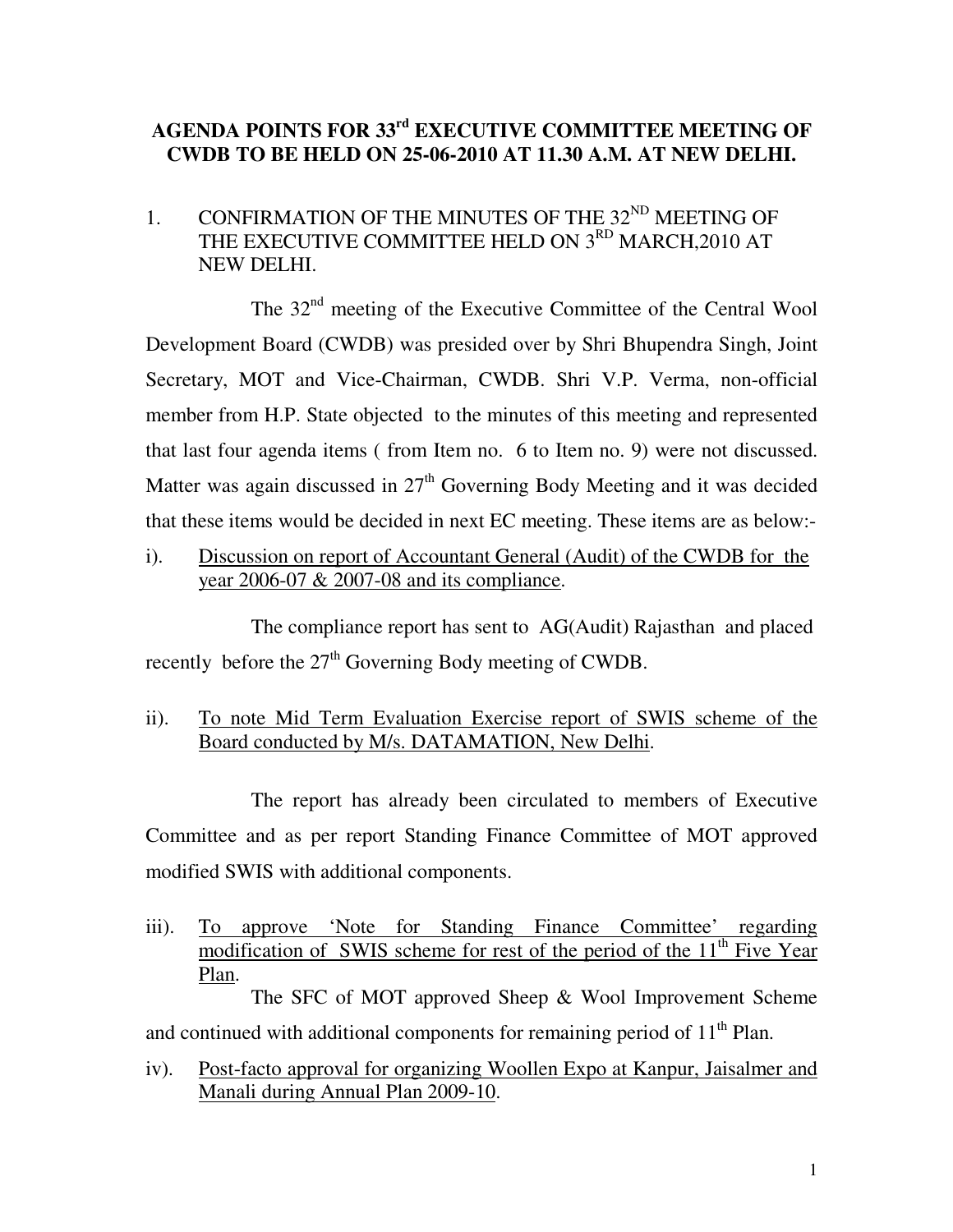The Woollen Expos were held after discussion with Chairman/ EC with the decision that these would be placed in the next EC meeting for post facto approval as it was not possible to convene EC meeting at such short notice.

 As above, the minutes of the meeting is enclosed as **Annexure**-**I** (Page no. 17 to 21), for confirmation.

### 2. ACTION TAKEN REPORT ON THE DECISIONS OF THE  $32^{ND}$ MEETING OF THE EXECUTIVE COMMITTEE OF THE BOARD.

A statement showing action taken report on the decisions of the  $32<sup>nd</sup>$ meeting of the Executive Committee of the Central Wool Development Board held on 03-03-2010 at New Delhi is enclosed as **Annexure – II** ( Page No. 22 to 26 ). The matter is for perusal.

3. **(A)** APPROVAL FOR PROJECT PROPOSALS AS RECOMMENDED BY THE PROJECT COMMITTEE, **(B)** MODIFICATION/RE-APPROPRIATION OF FUNDS UNDER QUALITY PROCESSING OF WOOL AND **(C)** SANCTION OF ANGORA PROJECT IN ARUNACHAL PRADESH.

**(A).** Due to non-submission of some requisite information/documents timely, the last Executive Committee did not considered some project proposals for approval under financial year 2009-10 as recommended by the  $5<sup>th</sup>$ ,  $11<sup>th</sup>$  and  $12<sup>th</sup>$  Project Committee. Now, the Board has received the requisite information and these projects alongwith other projects sanctioned in  $13<sup>th</sup>$  PC meeting may be considered for approval:

i). Pending Project proposals as approved by  $5<sup>th</sup> PC$  meeting :

 The Board has one pending project proposal under Angora wool development scheme as recommended by the  $5<sup>th</sup>$  Project Committee meeting of the CWDB held on  $6<sup>th</sup>$  May, 2008. The same is submitted for discussion and its post facto approval, as under: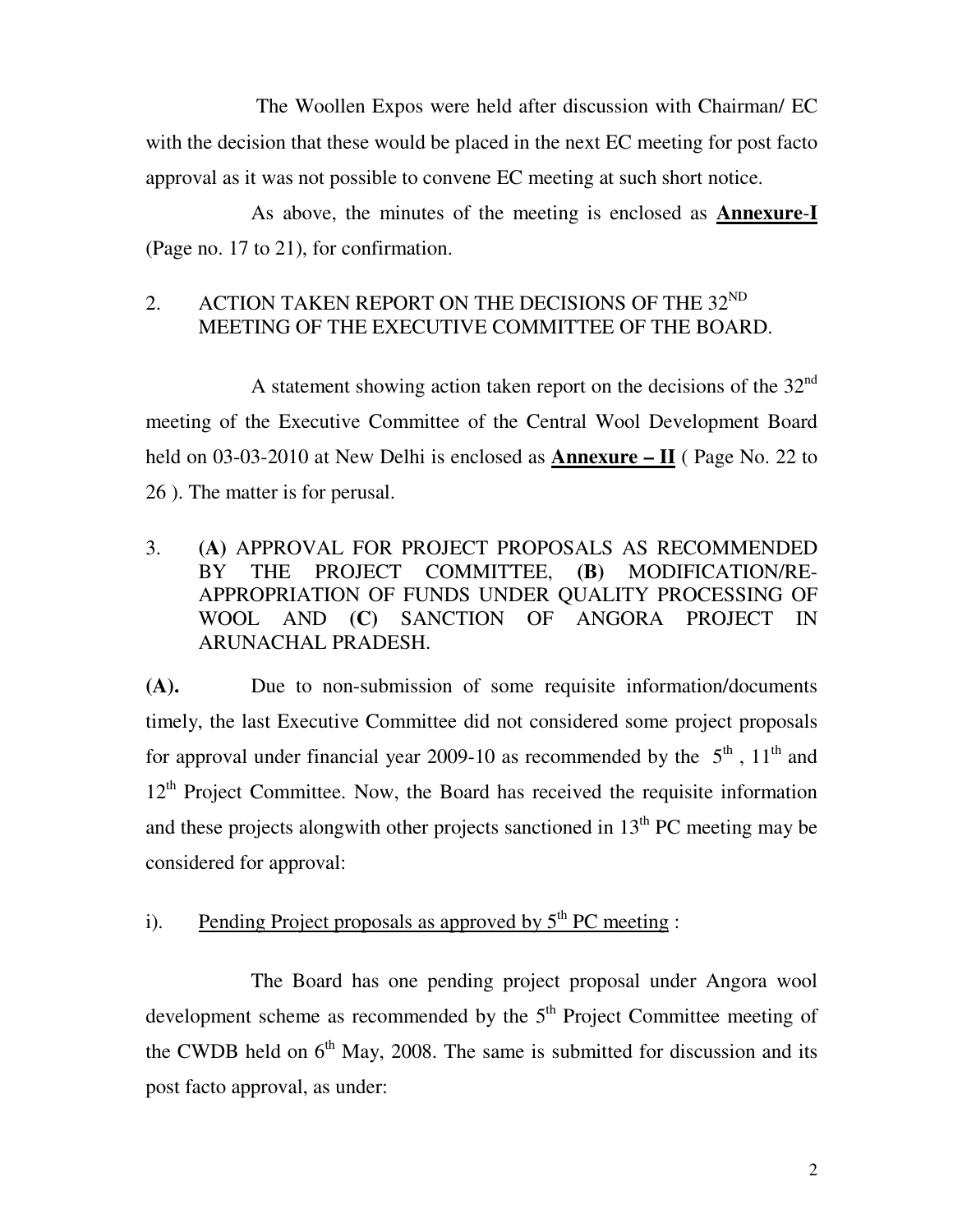| S | Implementing agency     | Project areas | No. of family    | No. of family $\&$ grant     |
|---|-------------------------|---------------|------------------|------------------------------|
| N |                         |               | proposed & total | amount recommended by        |
|   |                         |               | project cost     | Project Committee            |
|   | Maselo Cane & Bamboo    | Distt. Dibang | 40 families      | $20$ families $-$            |
|   | Farming & Marketing Co- | Valley        | Rs. 34.28 lakhs  | Rs. 6.93 lakhs               |
|   | op., Society, Anini     |               |                  | (Sanctioned for 20 families) |
|   | (Arunachal Pradesh)     |               |                  | under DONER in $2010-11$ )   |

# ii). Pending Project proposals as approved by  $11<sup>th</sup> PC$  meeting :

 The Board has a pending project proposal under Quality Processing of Wool scheme as recommended by the  $11<sup>th</sup>$  Project Committee meeting of the CWDB held on  $12<sup>th</sup>$  January, 2010. The requisite information also appraised to last  $(13<sup>th</sup>)$  Project Committee. The same is submitted for discussion and approval, as under:

### **a). Name of Scheme –Quality & Processing of Wool**

| S | Name of agency from       | Total cost of   | Fund required       | Facilities/purpose.            |
|---|---------------------------|-----------------|---------------------|--------------------------------|
| N | whom proposal received    | project as per  | during $2010-11$ as |                                |
|   |                           | prescribed      | per financial       |                                |
|   |                           | financial norms | parameters of       |                                |
|   |                           | of the Scheme   | Board's scheme      |                                |
|   | Ms Dev Bhommi Angora      | Rs. 42.20 Lakhs | Rs. 42.20 Lakhs     | <b>Common Facility Centre</b>  |
|   | Spinning Allied Industry, |                 | (assuming that      | under Pre-loom processing      |
|   | Kullu (H.P)               |                 | CFC will be         | activity for expansion of      |
|   |                           |                 | installed during    | dyeing facility in Kullu area. |
|   |                           |                 | $2009-10$ + Tax     |                                |

# iii). Pending Project proposals as approved by  $12<sup>th</sup>$  PC meeting :

 The Board has three pending project proposals under Angora wool development scheme as recommended by the 12<sup>th</sup> Project Committee meeting of the CWDB held on  $21<sup>st</sup>$  January, 2010. The same is submitted for discussion and approval, as under :

### **Name of scheme : Angora Wool Development Programme** :

| <b>SN</b> | Name of agency from whom            | Total cost of project as | Fund required during | Project |
|-----------|-------------------------------------|--------------------------|----------------------|---------|
|           | project proposal received           | per prescribed financial | 2010-11 as per fin.  | year    |
|           |                                     | norms of the scheme      | parameters of scheme |         |
|           | H.P. State Handloom & Handicraft    | Rs. 4.37 lakhs           | Rs. 3.12 lakhs       | vear    |
| A         | Development Cooperative Federation  |                          |                      |         |
|           | Ltd., (HIMBUNKAR) Kullu (H.P.) :    |                          |                      |         |
|           | Project on "Establishment of        |                          |                      |         |
|           | Common Facility Centre" - Imparting |                          |                      |         |
|           | Training.                           |                          |                      |         |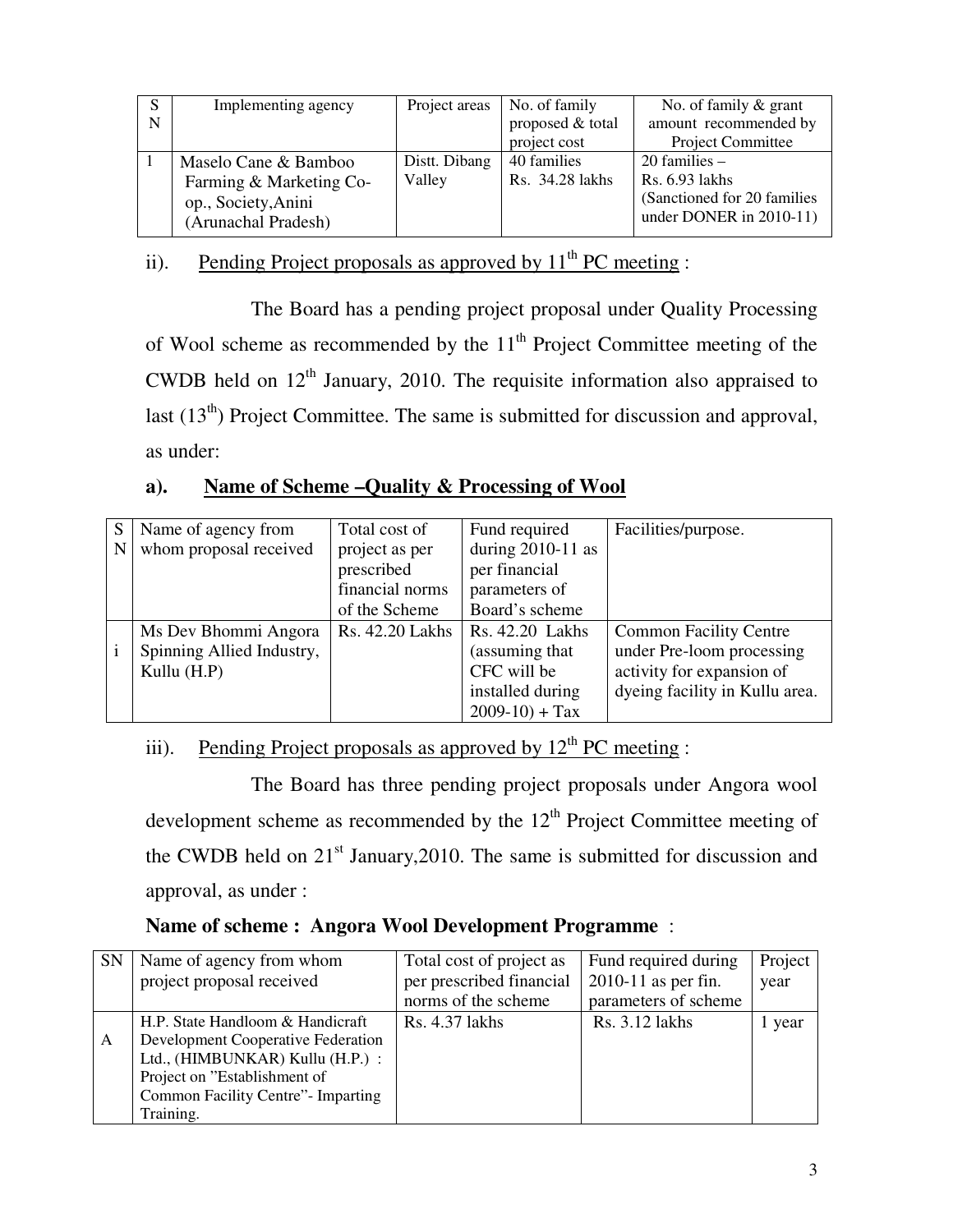|             | Himalayan Institute for Environment                 | Rs. 41.60 lakhs | Rs. 27.72 lakhs  |        |
|-------------|-----------------------------------------------------|-----------------|------------------|--------|
| B           | Ecology & Development (HIFEED)                      |                 |                  | years  |
|             | Ranichauri. Project for angora rabbit               |                 |                  |        |
|             | rearing of 80 families.                             |                 |                  |        |
| $\mathbf C$ | Bhutti Weavers Co-operative Society   Rs. 5.40 lakh |                 | $Rs. 3.12$ lakhs | 1 year |
|             | Ltd., (BHUTTICO) Bhuttico Colony, (for 4 Batch)     |                 |                  |        |
|             | Kullu (H.P.) for Common Facility                    |                 |                  |        |
|             | Centre-Cum-Training<br>Programme                    |                 |                  |        |
|             | under Angora Project- (Project period               |                 |                  |        |
|             | for 1 Year- provision for $1st$ batch is            |                 |                  |        |
|             | Rs. 1.04 lakh for 3 months)                         |                 |                  |        |

# iv).  $13<sup>th</sup> Project Committee meeting:$

The  $13<sup>th</sup>$  Project Committee meeting of the CWDB held on  $17<sup>th</sup>$ June,2010 has discussed and recommended following new project proposals under different schemes of the Board, as under :

### **a). Name of the Scheme – Sheep & Wool Improvement Scheme (SWIS)**

|               |                                      |           |                 |               | (Rs. in lakhs)    |
|---------------|--------------------------------------|-----------|-----------------|---------------|-------------------|
| S.            | Name of agency from whom             | Project   | Total cost of   | Project       | Fund required for |
| $\mathbf N$   | proposal received                    | recomme   | recommended     | period        | recommended       |
|               |                                      | nded for  | project as per  |               | project during    |
|               |                                      | no. of    | prescribed      |               | $2010-11$ as per  |
|               |                                      | sheep     | financial norms |               | financial         |
|               |                                      | (Size)    | of the Scheme   |               | parameters of     |
|               |                                      |           |                 |               | Board's scheme    |
| A             | Karnataka<br>&<br>Wool<br>Sheep      | 1.00 lakh | 70.40           | 2 years       | 44.20             |
|               | Development<br>Ltd.,<br>Corp.        | sheep     |                 |               |                   |
|               | Banglore – Activity :<br><b>SWIS</b> |           |                 |               |                   |
|               | project for 1.50 lakh sheep          |           |                 |               |                   |
| B             | Director,<br>Animal<br>Husbandry     | 2.00 lakh | 118.00          | 2 years       | 68.00             |
|               | Deptt., Govt. of A.P., Hyderabad     | sheep     |                 |               |                   |
|               | $-$ Activity : SWIS project for 7.00 |           |                 |               |                   |
|               | lakh sheep                           |           |                 |               |                   |
| $\mathcal{C}$ | H.P. State Wool Procurement &        | 25.00     | 25.00           | One time fund | 25.00             |
|               | Mkt. Fed., Shimla<br>- Activity:     |           |                 | to be revolve |                   |
|               | Revolving fund of Rs. 50 lakh for    |           |                 | continue      |                   |
|               | raw wool marketing.                  |           |                 |               |                   |
| D             | Ladakh<br><b>Hill</b><br>Autonomous  | 70.00     | 70.00           | One time fund | 70.00             |
|               | Development Council (LAHDC)          |           |                 | to be revolve |                   |
|               | for<br>Pashmina<br>Leh.<br>wool      |           |                 | continue      |                   |
|               | marketing) - Activity : Revolving    |           |                 |               |                   |
|               | fund of Rs. 200 lakh for raw wool    |           |                 |               |                   |
|               | mkt.                                 |           |                 |               |                   |
| E             | J. & K. State Sheep Product          | 40.00     | 40.00           | One time fund | 40.00             |
|               | Development Board, Srinagar -        |           |                 | to be revolve |                   |
|               | Activity: Revolving fund of Rs.      |           |                 | continue      |                   |
|               | 100 lakh for raw wool mkt.           |           |                 |               |                   |
| $\mathbf{F}$  | Wool<br>Karanataka<br>Sheep<br>$\&$  | 10.00     | 10.00           | One time fund | 10.00             |
|               | Development Crop. Ltd, Banglore      |           |                 | to be revolve |                   |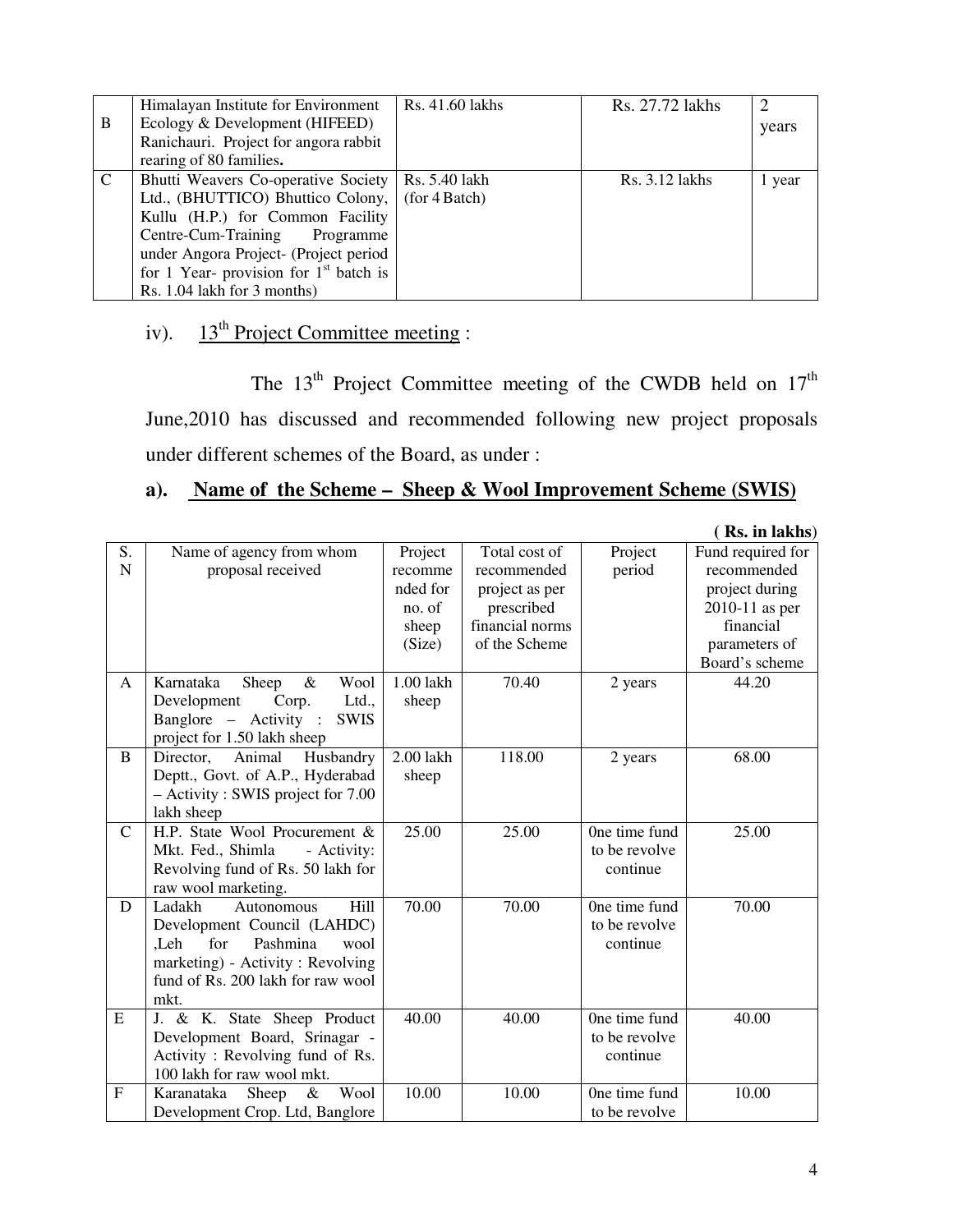|    | - Activity: Revolving fund of Rs.<br>nil lakh for raw wool mkt.                                                               |       |       | continue                                   |       |
|----|-------------------------------------------------------------------------------------------------------------------------------|-------|-------|--------------------------------------------|-------|
| G. | Uttarakhand<br>and<br>Khadi<br>Grommodoygo Board, Dehradun.<br>- Activity: Revolving fund of Rs.<br>50 lakh for raw wool mkt. | 20.00 | 20.00 | One time fund<br>to be revolve<br>continue | 20.00 |
| H  | Ahilyadevi<br>Punyashloka<br>Maharashtra Mendhi Va Sheli<br>Vikas Mahamandal Ltd., Pune                                       | 10.00 | 10.00 | One time fund<br>to be revolve<br>continue | 10.00 |

### **b)**. **Name of Scheme : Angora Wool Development Programme** -

| <b>SN</b>     | Name of agency from whom         | Total cost of project  | Fund required during    | Project |
|---------------|----------------------------------|------------------------|-------------------------|---------|
|               | project proposal received        | as per prescribed      | $2010-11$ as per        | year    |
|               |                                  | financial norms of the | financial parameters of |         |
|               |                                  | scheme                 | Board's scheme          |         |
| A             | Products<br>Abu<br>Agro<br>$Co-$ | 10.40                  | 6.93                    | 2 years |
|               | operative<br>Society,<br>Oriya,  |                        |                         |         |
|               | Mount Abu, Rajasthan             |                        |                         |         |
| B             | Manali Valley Live-stock &       | 10.40                  | 6.93                    | 2 years |
|               | Allied Products-cum-<br>Other    |                        |                         |         |
|               | Sale Co-operative Society Ltd.,  |                        |                         |         |
|               | Kullu                            |                        |                         |         |
| $\mathcal{C}$ | Swati<br>Grammodoyog             | 10.40                  | 6.93                    | 2 years |
|               | Sansthan, Pithoragarh            |                        |                         |         |

### **c). Name of Scheme –Quality & Processing of Wool (CFC)**

| S | Name of agency from whom         | Total cost of project | Fund required       | Facilities/        |
|---|----------------------------------|-----------------------|---------------------|--------------------|
| N | proposal received                | as per prescribed     | during $2010-11$ as | purpose.           |
|   |                                  | financial norms of    | per financial       |                    |
|   |                                  | the Scheme            | parameters of       |                    |
|   |                                  |                       | Board's scheme      |                    |
|   | M/s<br>Bhommi<br>Angora<br>Dev   | Rs. 42.20 Lakhs       | Rs. 42.20 Lakhs     | CFC for            |
| A | Spinning and Allied Industry,    | $+$ Tax               | $+$ Tax             | expansion of       |
|   | Shamshi, Kullu (H.P) -           |                       |                     | dyeing facility in |
|   | To apprise required information/ |                       |                     | Kullu area.        |
|   | material submitted by agency as  |                       |                     |                    |
|   | asked by last PC meeting.        |                       |                     |                    |
| B | Shri Oon Vikas Sahakari Udyog    | Rs. 50.00 lakh        | Rs. 50.00 lakh      | For Ginning $\&$   |
|   | Ltd., Beawar - CFC               |                       |                     | bale Pressing      |

As above, pending projects of  $5<sup>th</sup>$ ,  $11<sup>th</sup>$  and  $12<sup>th</sup>$  PC meetings are submitted for discussion and approval. The recommendation of the  $13<sup>th</sup>$  Project Committee meeting is also placed before the Executive Committee for discussion and approval of new project proposals for implementation in FY 2010-11, as **Annexure : III-A** ( Page no. 27 to 32).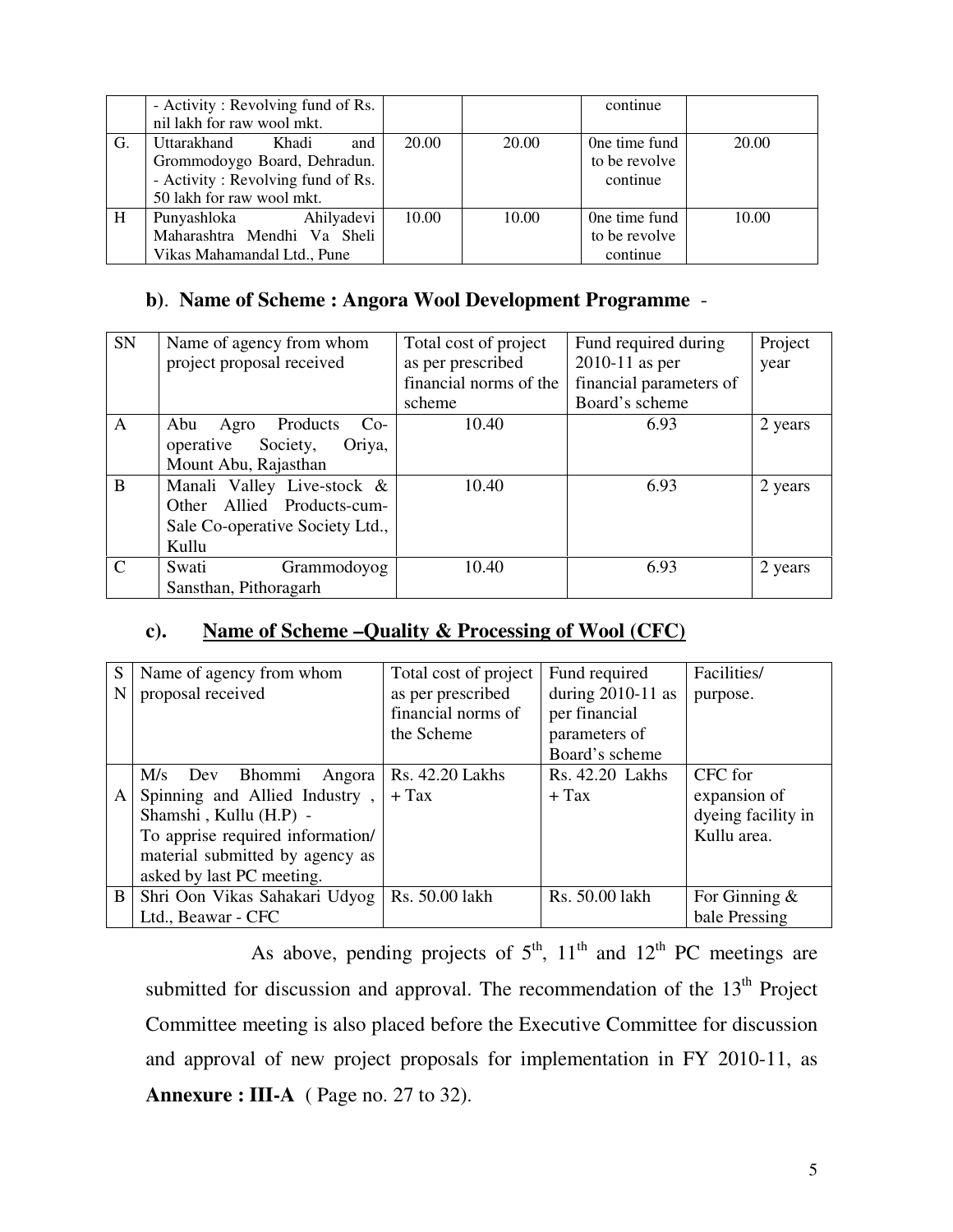#### **(B).** Modification/re-appropriation of funds under Quality Processing of Wool

(i) Under the Annual Plan 2010-11 of the CWDB, the Board made financial provision of Rs. 2.32 Crore under the scheme "Quality Processing of Wool" and proposed to set up two Common Facility Centres for pre-loom processing activity and one Shawl/Carpet Finishing Centre for post-loom processing with budgetary support of Rs. 1.00 Crore and Rs. 1.32 Crore, respectively. During last three financial years, the Board has made many marketing efforts, but not got any project proposal for post-loom processing activity and set up CFCs only for pre-loom activity for scouring, dyeing, carding etc. Looking at past experience, it would be better to re-appropriate fund from post-loom activity to pre-loom activities for remaining 2 years of  $11<sup>th</sup>$  plan. As total out lay under Quality Processing of wool is Rs. 11.00 Crs and so total 22 CFCs can be established under the scheme during  $11<sup>th</sup>$  Plan.

(ii) In addition to above some Associations/ NGO/ Traders /Societies have sent project proposal with imported Machineries which means some or other parts will be second hand so EC has to deliberate also whether these project are to be considered or not under CFC.

iii) M/s Mahadev Woollen Mills, Sundernagarhave already been sanctioned a CFC for Combing and Spinning unit for processing of scoured wool into wool Tops and spinning for finer count of yarn for local hilly wool as well as for Angora and Pashmina blends. Agency have sent again a letter asking that if a dyeing unit is also sanctioned it will be useful to wool growers and users of Kangra, Kullu, Mandi and Kinnaur of H.P. and Shrinagar and Kathua in the State of J. & K. They mentioned that dyeing facility is not available in nearby area and this facility is taken from Ludhiana which increases cost of dyed and finished products. The WRA in its recent assessment of CFC established have also found working of M/s Mahadev Woollen Mills, Sundernagar satisfactory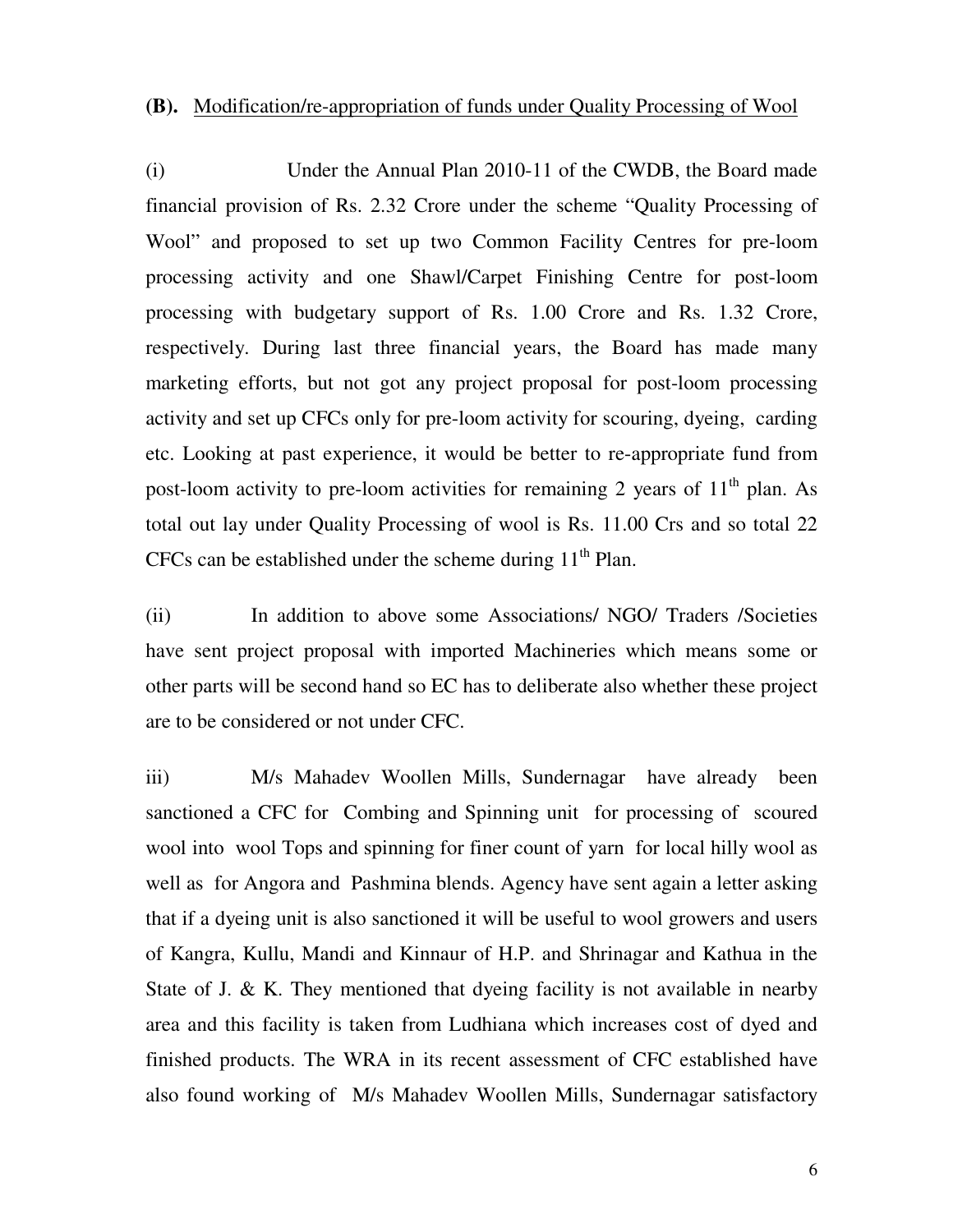and also recommended that if a dyeing Plant is sanctioned it would be very helpful as there are no dying plant in nearby area.

So the Executive Committee have to decide following :

- a) As there are no project proposal under post loom processing activity, this outlay may be re-appropriated to Pre loom activity and to sanction more CFC so that funds are not surrendered and at the same time adequate processing facility may be established.
- b) Whether imported machinery can be installed under CFC as these are mostly secondhand machine and some proposals are for only second hand machinary.
- c) As a special case a CFC for Dying activity can be sanctioned to Mahadev woolen mills Sundarnagar as there are no Dying facility available in nearby area and installing the facility will help nearby woolgrowers.

 Detail in this regard is enclosed as **Annexure: III-(B)** for discussion and decision. (Page no. 33 to 35).

#### **(C)** Sanction of Angora Project in Arunachal Pradesh during 2010-11.

 The Board has sanctioned a Angora Wool Development project in favour of President, Maselo Cane and Bamboo Farming & Marketing Cooperative Society, Dibang Velley District of Arunachal Pradesh for 20 families in current financial year 2010-11 and released Rs. 6.93 lakh. This project was recommended for approval by the  $5<sup>th</sup>$  Project Committee and same was approved by the  $29<sup>th</sup>$  and  $30<sup>th</sup>$  Executive Committee. But due to non-submission of some required information timely, the project was not sanctioned in previous financial years and now sanctioned during FY 2010-11.

As above, the matter is submitted for kind perusal.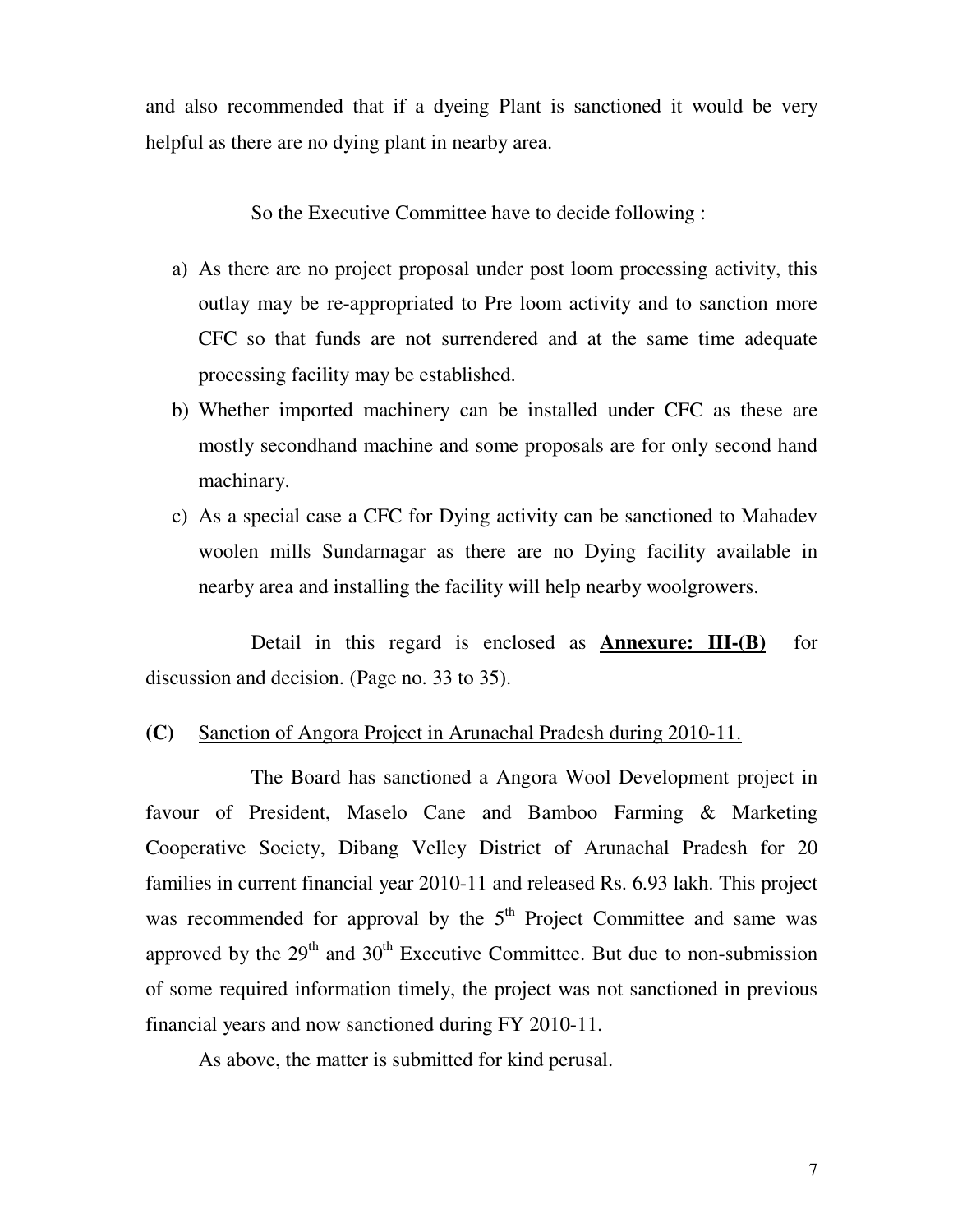4. **(A)** TO APPRISE THE COMMITTEE THE MINUTES OF THE MEMBERS OF THE PROJECT COMMITTEE REGARDING ANOMALIES IN TYPE OF BREED OF SHEEP AND ITS RECTIFICATION UNDER SWIS AND **(B)** PROCEEDING OF THE MEETING REGARDING IMPLEMENTATION OF NEW COMPONENTS OF MODIFIED SWIS I.E. (i) FEED SUPPLEMENT AND (ii) SHEEP PEN.

**(A)** During the inspection of the project areas by Board's officials and representatives, it has been observed that there is anomalies in the type of sheep breed which was selected under few projects and sheep breed actually found in such project areas. To rectify such anomalies in the types of sheep breed the Board placed the matter in the  $31<sup>st</sup>$  Executive Committee meeting held on 27.10.2009. The EC directed that the Board may get comments/views of Project Committee members. Accordingly, a **meeting of the members of the Project Committee of the CWDB was held to rectify anomalies under some projects of Sheep & Wool Improvement Scheme on 3rd May,2010 in the office of the CWDB. T**he minutes of the meeting is enclosed as **Annexure**- **IV-A** (Page no. 36 & 37), for perusal.

**(B)** The Board has convened a meeting on  $11<sup>th</sup>$  June, 2010 to discuss with subject experts and concerned agencies and government organization to formulate guidelines for proper implementation of new components added under modified Sheep & Wool Improvement Scheme regd. (i) supply of Feed Supplement to sheep and (ii) construction of Sheep Pen. The proceeding of this meeting is enclosed as **Annexure-IV-B** for perusal. (Page no. 38 to 40).

5. **(A)** TO APPRISE PROGRESS OF VARIOUS ONGOING PROJECTS UNDER SHEEP & WOOL IMPROVEMENT SCHEME, **(B)** TO DECIDE DISCONTINUATION OF FIVE SWIS PROJECTS AND **(C)** TO COVER ADDITIONAL SHEEP UNDER PROJECT BEING IMPLEMENTED BY NAMAN SEVA SAMITTEE, BETUL (M.P.)

8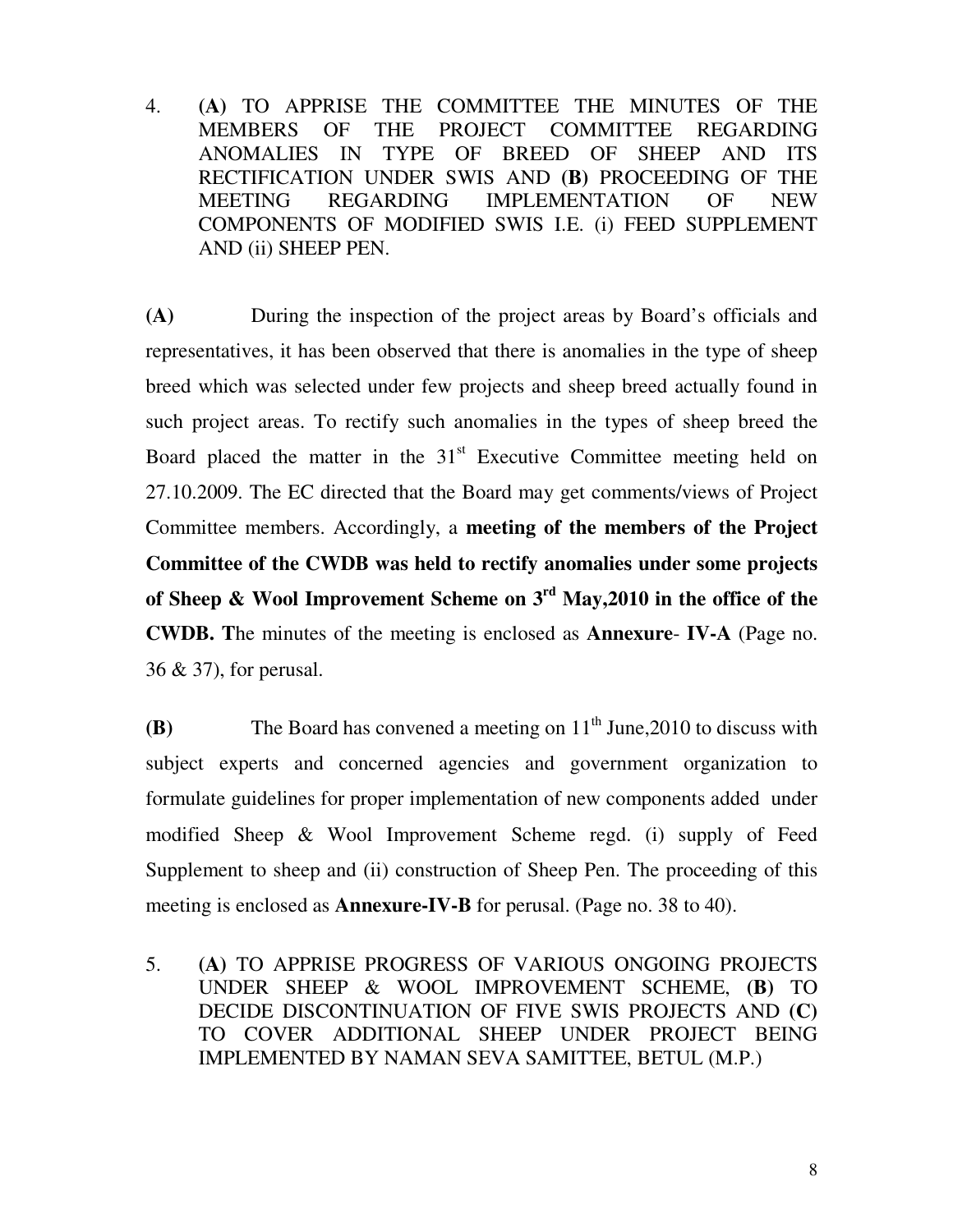**(A : I )** The 'Sheep & Wool Improvement Scheme' (SWIS) under Integrated Wool Improvement & Development Programme (IWIDP) is being implemented by the Central Wool Development Board in the wool producing States like Rajasthan, Gujarat, J. & K., H.P., Uttarakhand, Madhya Pradesh, Harayana and Maharahtra. The Board has covered 31.25 lakh sheep of these States by benefiting more than  $50,000$  sheep breeders during  $11<sup>th</sup>$  Plan. These projects are being implemented with the help of Government and Non-Governmental Organizations.

 The Board inspects and monitor the projects by deputing its officers and officials as well as by resource persons hired from out side. During the monitoring of the projects, examining monthly progress reports, utilization position and progress made under sheep and shepherds insurance schemes. Due to non-submission of Utilization Certificates timely under some ongoing SWIS projects, the Board could not be released further next installments during financial year 2009-10. A detail statement showing performance of ongoing SWIS projects is enclosed as **Annexure: V-A** . (Page no. 41 to 43) for perusal.

**II)** The last Governing Body meeting agreed to transfer the SWIS projects which are under investigation of CBI to other suitable implementing agency who have good track record in the interest of intended beneficiaries. In this regards Board intends to invite fresh proposal not only for these areas (where performance of present IA is not satisfactory) but also from other areas which are uncovered from the existing as well as new NGOs/Associations/Societies/ Govt. Organizations as there are huge saving in SWIS. (It is to be noted that in the  $30<sup>th</sup>$ Executive Committee meeting held on 17-06-2009, it was decided that from now onwards, no, project proposal from new non-governmental organization would be considered for approval under SWIS as it is difficult to monitor progress)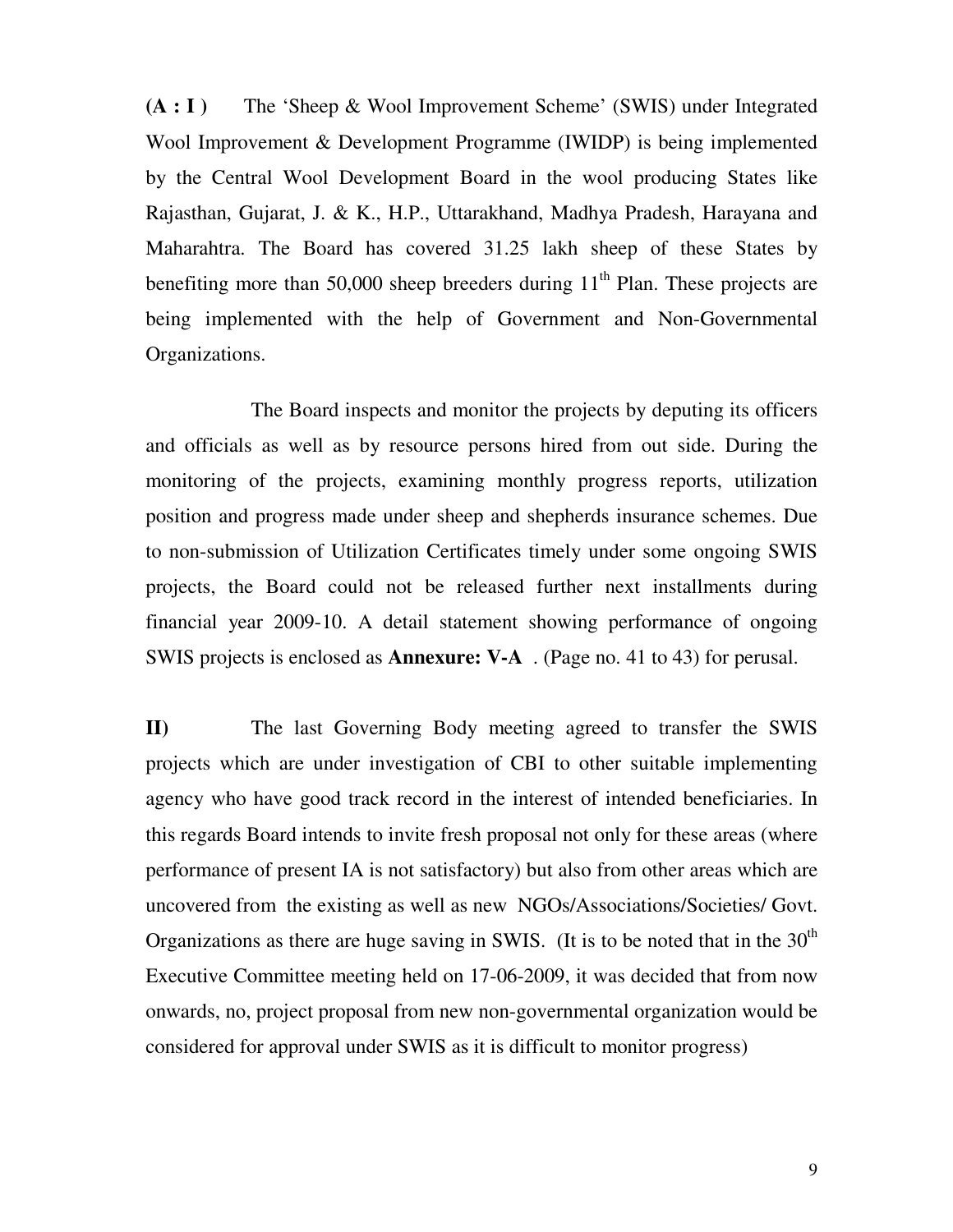**III)** As per guidelines for Sheep Insurance Scheme, there is a provision to cover sheep who have vaccinated. To achieve physical targets under this scheme, the Board released grant to various Non-Government Organizations during 2007-08 (1.75 lakh sheep) and 2008-09 (10.70 lakh sheep) under Health Care component of SWIS. In the year 2008-09, 1.75 lakh sheep of 2007-08 of non-project areas were covered under SWIS' regular projects looking their performance under Sheep Insurance Scheme and availability of funds. To continue Sheep Insurance Scheme in these non-covered areas and also to give other benefits under SWIS, it is proposed to convert these non-covered areas into regular scheme of SWIS as there are saving in SWIS through same implementing Agency if their performance is satisfactory.

The matter is submitted for decision in this regard.

**(B)** During implementation of SWIS projects, the Board has observed some irregularities and very poor performance against following five implementing agencies (NGOs) :

- (i) Marudhar Gramodhyog Kala Vikas Sansthan, Sujangarh, Churu,
- (ii) Yashwant Balaji Bahuddeshiya Samajik Sansthan, Nagpur,
- (iii) Gropious Social Welfare Society, New Delhi and
- (iv) Gujarat Jan Jagaran Sangh, Rapar, Kutch.
- (v) Shree Marudhar Bagwani krishi Utpadan Vikas Samiti, Jodhpur

 The Board has issued show cause notice for not implementing the projects as per guidelines issued by the CWDB and it was noticed that some of these agencies denied to implement the projects without any reason/Agencies not interested to continue the project/ no response received from implementing agencies for implementation of projects etc.

 As above, the matter is placed before the Executive Committee for discussion and decision of these five implementing agencies under SWIS.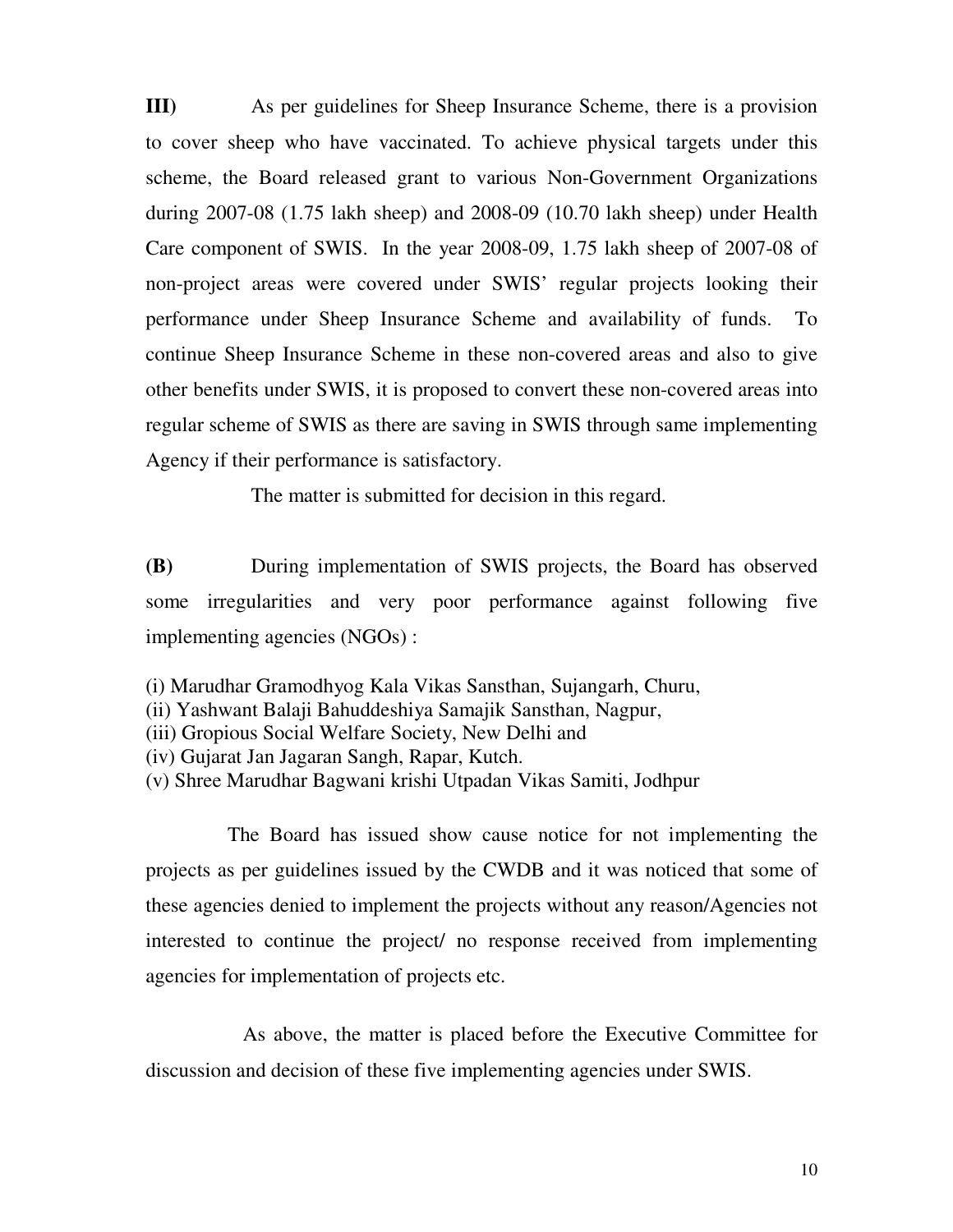### **(C) To include additional sheep under SWIS project of Naman Seva Samati, Betul (M.P.)**

 The Naman Seva Samitty, Betul (M.P.) had submitted a project proposal under SWIS for 2 lakh sheep for project area of (i) Barwani, (ii) Chhatarpur and (iii) Tikamgarh districts of M.P. State. The Board had sanctioned this project during 2007-08 for one lakh sheep for Chhatarpur and Tikamgarh districts only and  $1<sup>st</sup>$  and  $2<sup>nd</sup>$  year Grant was released accordingly. Now it has been noticed that population of sheep of these two districts is about 68,000 only. To implement this project with approved size of one lakh sheep, it is proposed to include now rest of 32,000 sheep from Barwani district as per original project proposal without additional financial releases in this regard. Detail in this regard is enclosed as **Annexure-V-C** (Page No. 44 & 45).

 As above, matter is placed before the Executive Committee for discussion and decision to cover additional sheep.

### 6. APPROVAL FOR ANNUAL CALENDAR FOR ORGANIZING WOOLLEN EXPO DURING CURRENT FINANCIAL YEAR 2010-11.

 The Board organizes exhibitions/fairs to promote sale of wool and woollen products, increase awareness in favour of woolen products, expose weavers/manufacturer to new woollen markets and to launch new woollen products/designs for trial and promotion. The Woollen Expo covers all types of woollen products of different segments of decentralized sector like Woolen Handloom, Carpets, Tweeds, and Woolen decorative items etc. The Board organizes some exhibition-cum-sale of woollens (Expos) by hiring of stalls in reputed Melas/State Fairs, however, in few places the Board is organizing independent Woollen Expos exclusively for woollen items only in prescribed manner with maximum financial limit of Rs. 14.00 lakh for each Expo.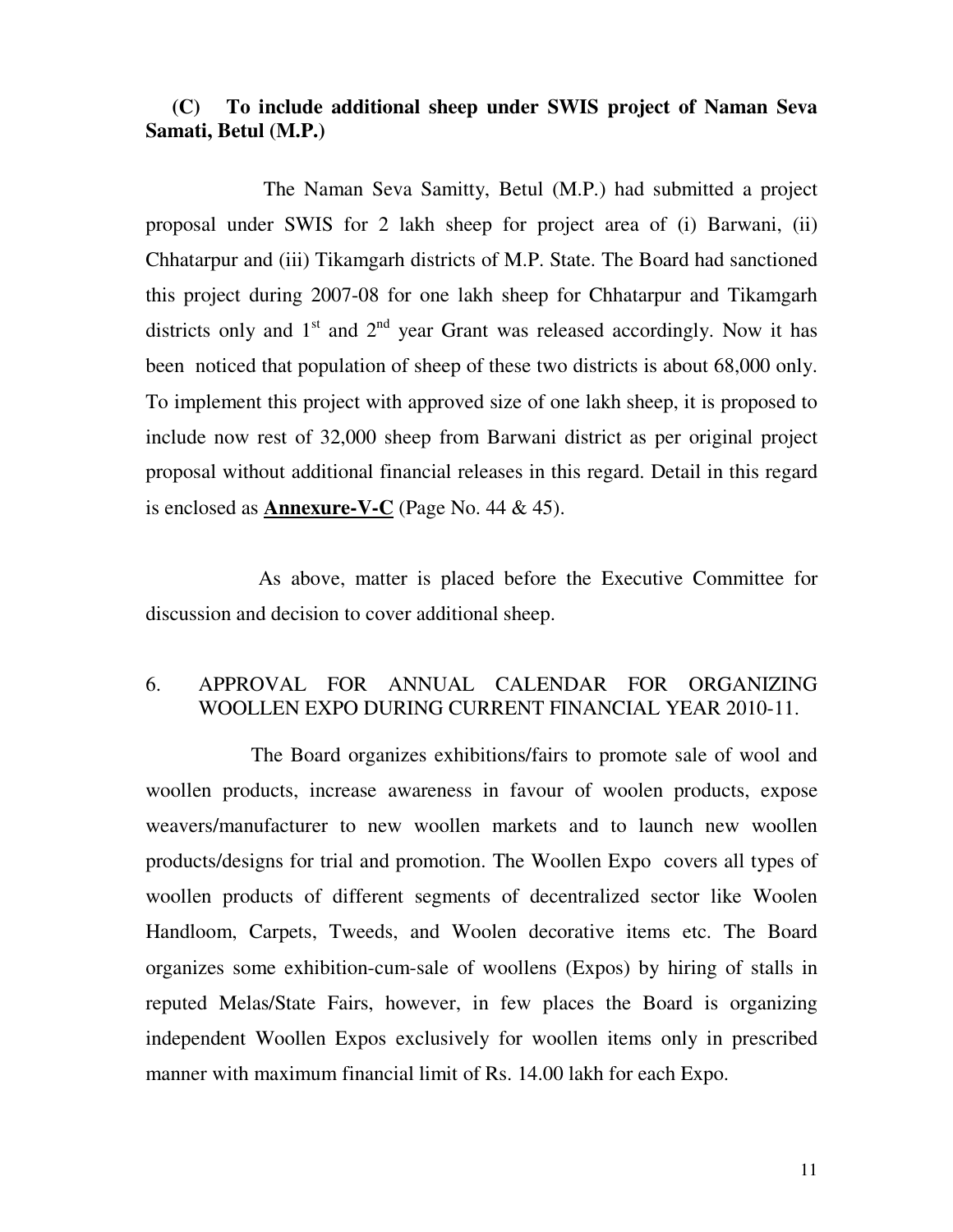Last year Board organized 14 Woolen Expos and this year target is only 8 with financial provision of Rs. 60 lakhs in current financial year 2010-11 with the help of different coordinating agencies at different important locations during coming winter season and invited proposals based on previous experiences. In this regard, the Board has received 12 proposals for organizing independent Woollen Expos and 5 proposals for organizing Expos by hiring of stalls. A statement showing detail of proposals received so far is enclosed as **Annexure VI** for discussion. (**page no. 46 & 47)**.

 As above, the matter is placed before the Executive Committee to approve some suitable/feasible Woollen Expos to be organized during the current financial year 2010-11 by hiring of stalls in reputed Melas and by coordinating some independent Woollen Expos.

7. TO CONSTITUTE COMMITTEES REGARDING **(A)** TO EXAMINE NECESSITY FOR OPENING OF BOARD'S BRANCH OFFICE AT DELHI, **(B)** TO FINALIZE PANEL FOR HIRING THE SERVICES OF VETERINARY OFFICER AND ACCOUNTS OFFICER ON SHORT TERM CONTRACT BASIS IN BOARD AND **(C)** TO HIRE THE SERVICES OF MASTER TRAINER ON CONTRACT BASIS FOR WDTC, KULLU.

**(A).** In the year 2007, the Hon'ble MOT instructed to open a sub-office of the CWDB at New Delhi for effective coordination with various Departments at Delhi. In compliance to the direction of MOT, the Board made several efforts to get suitable accommodation on rental basis at Delhi by publishing advertisements in the leading newspapers and explored possibilities for availability of space with Govt. Organizations etc. This issue discussed several times in Board and Executive Committee meetings for opening the office at Delhi but failed. In the last Governing Body meeting, it was decided to constitute a Committee to examine necessity of Board's office at Delhi as Board have minimum staff strength and it would be very difficult to spare some staff from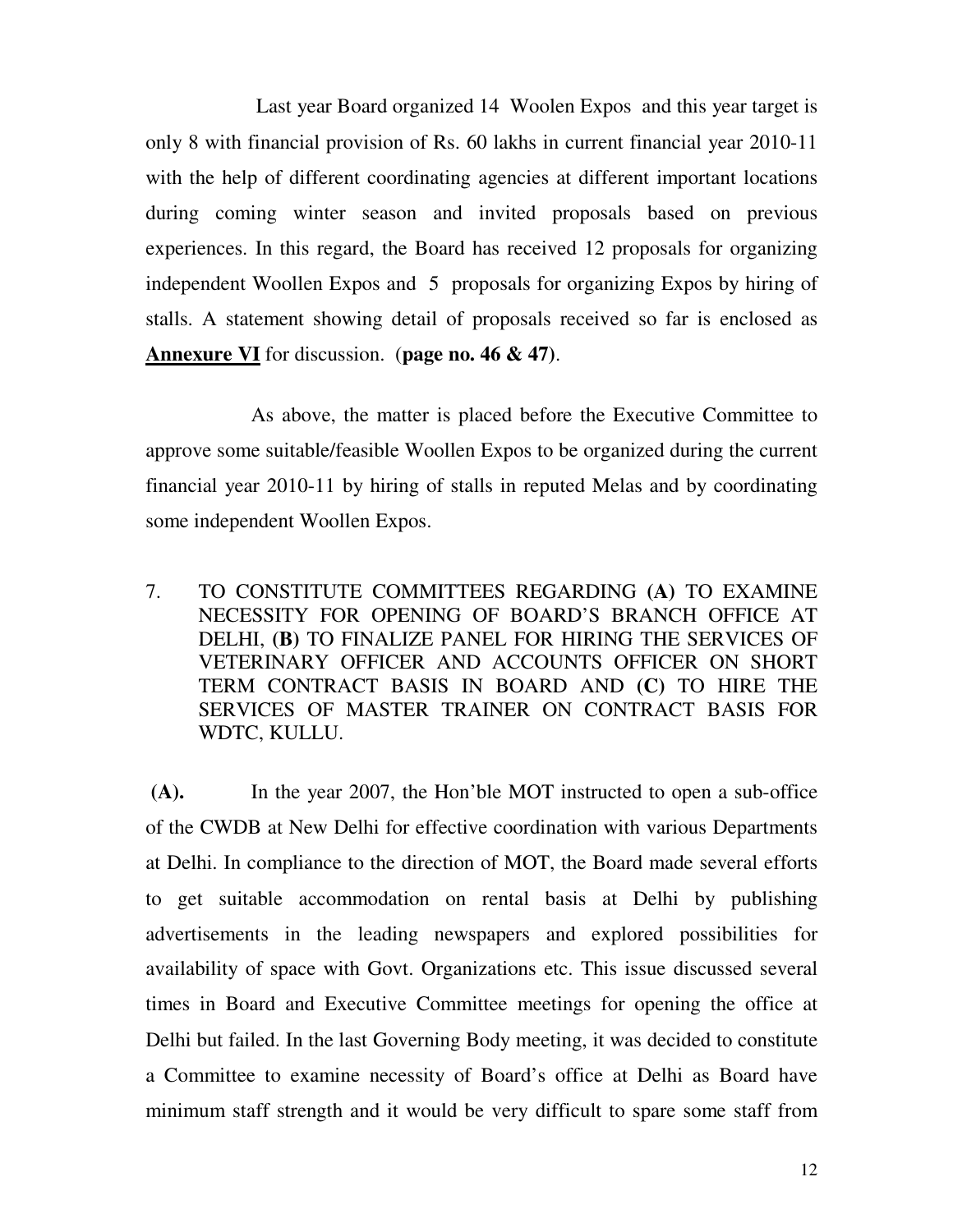these to be posted at Delhi and with Finance Ministry's Austerity measures in place it would be very difficult to get sanction for new posts. In this regard, it is proposed to constitute a Committee comprises of following members :

- i) Executive Director, CWDB.
- ii) Director/ WRA
- iii) Dy. Director/ Fin./ MOT

 The Committee would examine the necessity to open sub-office at Delhi and will submit its report in next meeting of the Executive Committee. TA & DA for this purpose will be borne by the CWDB as per prescribed entitlement of participants.

**(B.)** The Governing Body and Executive Committee of CWDB agreed in its previous meetings that the Board may hire experienced/retired personnel's as Consultant on short term contact basis for better implementation and regular monitoring of Board's schemes/projects and short-out manpower problem in Board. To meet out shortage of manpower and subject experts, the Board invited proposals from interested persons on short term contract basis for the services of (a) Veterinary Officer and (ii) Accounts Officer. The Board will provide honorarium of consultancy charges @ Rs. 15,000/- p.m. on part time appointment.

 As above, it is it is proposed to constitute a Committee comprises of following members :

- i) Executive Director, CWDB.
- ii) Director, Wool Research Association.
- iii) DIRECTOR/ IICT/ Bhadohi

 This Committee will scrutinize the applications/proposals, conduct interview, finalize the panel, works/duties etc.

**(C) Proposal for hiring the services of Master Trainer/ fresh Graduate Engineer from IICT / Bhadohi at WDTC, Kullu**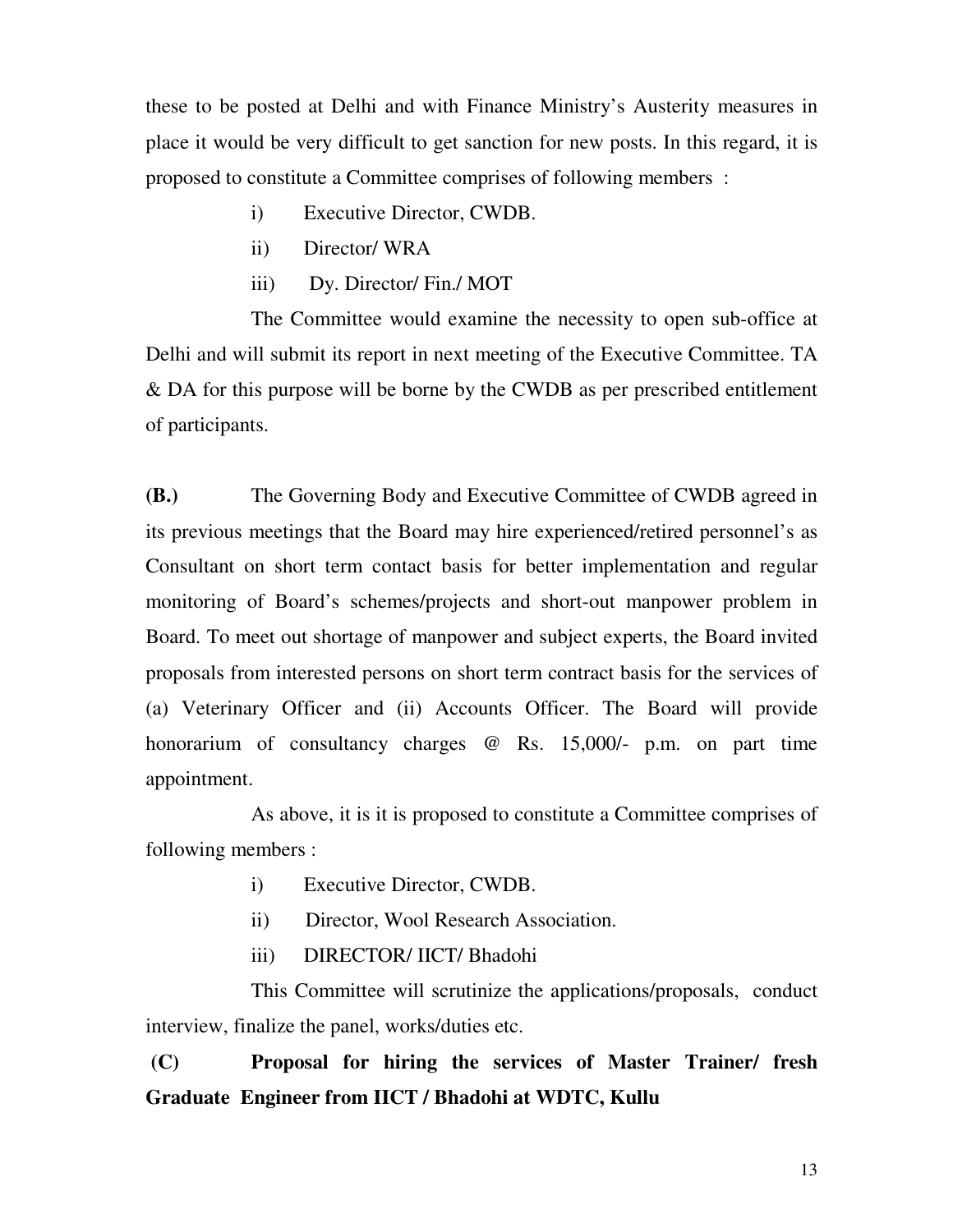The Central Wool Development Board has established a Weaving & Designing Training Centre at Kullu (H.P.) with a view to train weavers and dyers engaged in Woollen handloom in rural and hilly areas. It is envisages that by imparting training in latest technology and designs, they will be able to increase production, improve their earnings and get a better market for their products. This Centre provides training on handloom weaving and carpet weaving especially to female so that they can get employment.

 The Ministry of Textiles had sanctioned 3 posts for this Training Centre i.e. Incharge, Weaver and attendant. Out of three posts, two posts i.e. Incharge and Weaver were abolished. The Board is running the centre by deputing a Supervisor from Wool Testing Centres, Bikaner. There is acute shortage of staff and there is no sufficient technical manpower available in the Board for such advance weaving and designing training.

 The Indian Institute of Carpet Technology is providing training in Carpet Manufacturing, Designing and weaving and provides trained man power to the industry. These trained candidates are beneficial for the Weaving & Designing Training Centre, Kullu to meet out manpower requirement of CWDB. The Board may engage a trained candidate/( B.tech from IICT/ Bhadohi ) for providing training at Weaving & Designing Training Centre, Kullu purely on contract basis against the abolished post initially for two years and if found satisfactorily may further increase the period for two years.

 If approved a Committee of three members ( ED/ CWDB, Director / IICT and Director/ WRA ) may constitute to recruit a Fresh B.Tech from IICT passing out batch. Detail in this regard is enclosed as **Annexure VII-C** for perusal. **(Page no. 48 & 49)** 

Matter is put up for discussion and decision to EC.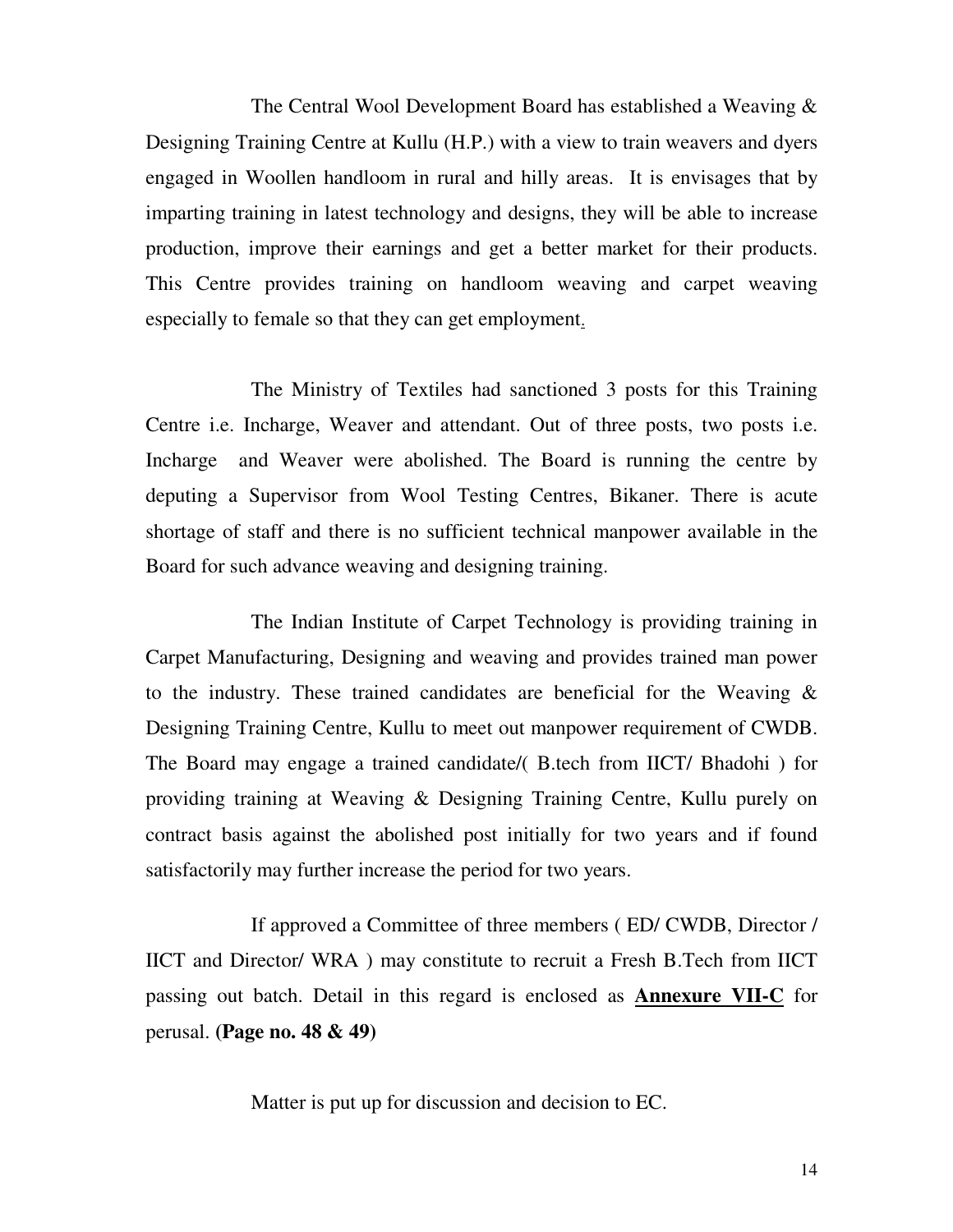### 8. TO NOTE STATUS OF PENDING LEGAL CASES.

There are following four legal cases are pending against the Central

Wool Development Board in various Courts, the brief are as under :

- (A) Anand Kumari & Others V/S Central Wool Development Board. Civil Suit filed and pending in the Trail Court at Jodhpur.
- (B) Godwad Gramin Vikas Va Anusandhan Sansthan, Pali Civil Writ Petition filed at Rajasthan High Court, Jodhpur.
- (C) M/s Sagan Kshetra Yojana Samitty Civil Writ Petition filed at Rajasthan High Court, Jodhpur.
- (D) M/s Ludhiana Dyers and Processors Ltd., Ludhiana The CWDB filed an application under arbitration act in District & Session Magistrate, Jodhpur.

 A statement showing latest position of above pending legal cases is placed before the Executive Committee for perusal at **Annexure VIII** . (Page 50).

### 9. TO DEPUTE A TEAM OF CWDB OFFICERS/NON-OFFICIAL MEMBERS TO THE COUNTRIES LIKE USA, UK, CANADA, AUSTRALIA OR NEW ZEALAND TO ADOPT THEIR TECHNIQUES/METHODS IN WOOL SECTOR FOR OUR COUNTRY.

 Shri V.P. Verma, non-official member of Board has raised a agenda point before Executive Committee meeting regarding deputing a team of CWDB official/non official members for foreign visit who have achieved international standard in wool sector. He mentioned that this visit will help to adopt their techniques/remedial methods in our country for the upliftment of rural India. Here it is to be mentioned that under HRD & Promotional activities there is a component / International Co-operation for which there is an outlay of Rs.30 Lakhs but till date this amount remain unutilized.

As above, the matter is submitted for appropriate decision.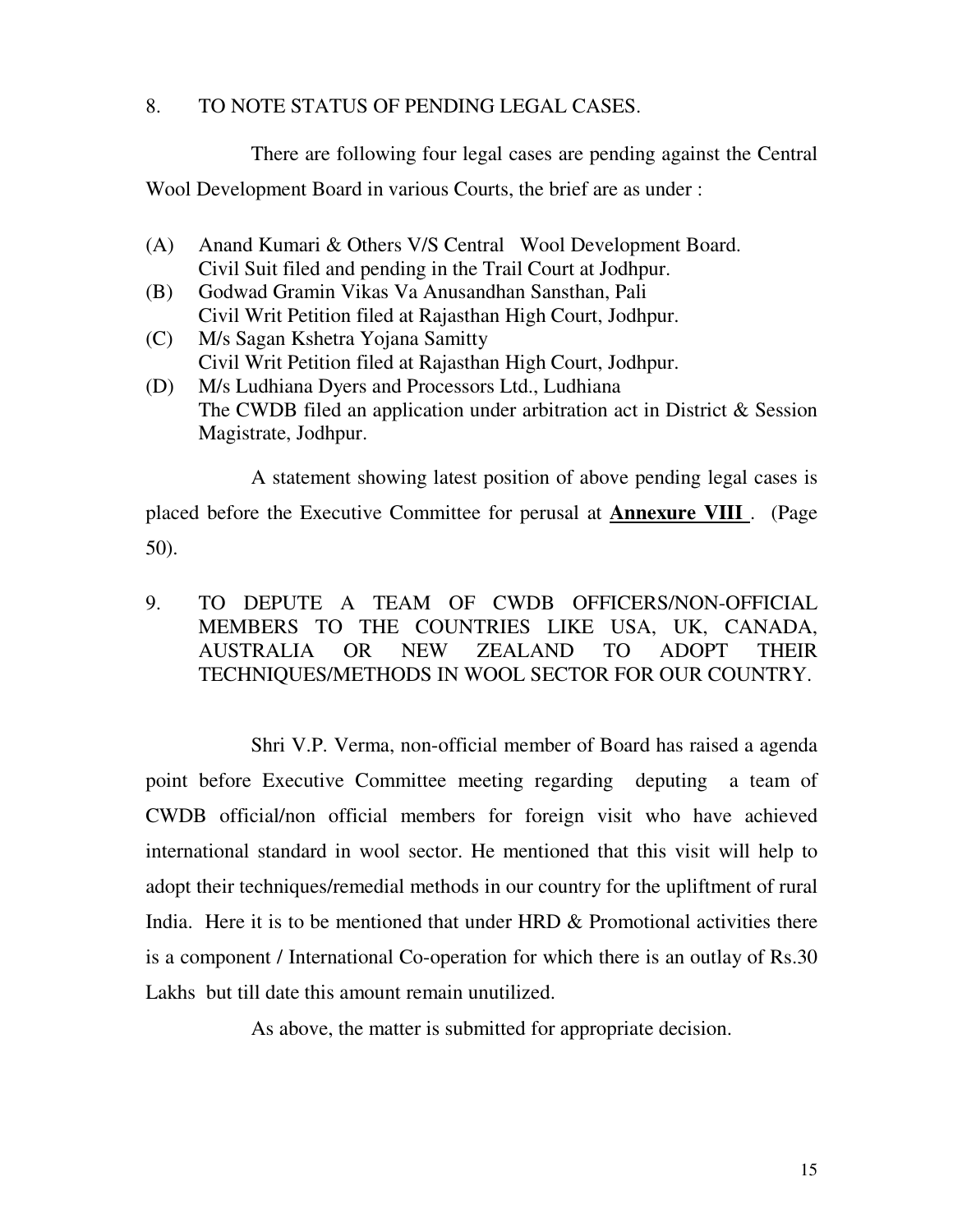### 10.APPROVAL FOR PURCHASE OF NEW OFFICE STAFF CAR IN BOARD.

 The Board is having an Ambassador staff Car No. RJ 19 1C 0689, which was purchased in the year 1997 after due approval of Executive Committee in its meeting held on 17/04/1997. It has already completed 13 years use and more than 1,55,000 Kilometer running. The car was also inspected by Technical Officer of the Rajasthan State Motor Garage and reported that this car is not reliable, safe to use and economical and declared condemn immediately to avoid any mis-happening.

 At present, the car is not running properly, and approx. Rs. 40000 to 50,000 is spent per year on repairing and average mileage is also very poor i.e. nearly 9 km/ liter ( Petrol).

 Here, it is also to be mentioned that CWDB is having a post of permanent driver and present incumbent will retire after more than three year. Vehicle my be hired but it is not available without Driver so if vehicle is hired than present permanent driver would be idle so it is proposed that a new staff car may be purchased with any model approved as staff car by GOI and available on DGS&D Rate contract.

Matter is put up to EC for discussion and decision.

**\*\*\*\*\*\*\***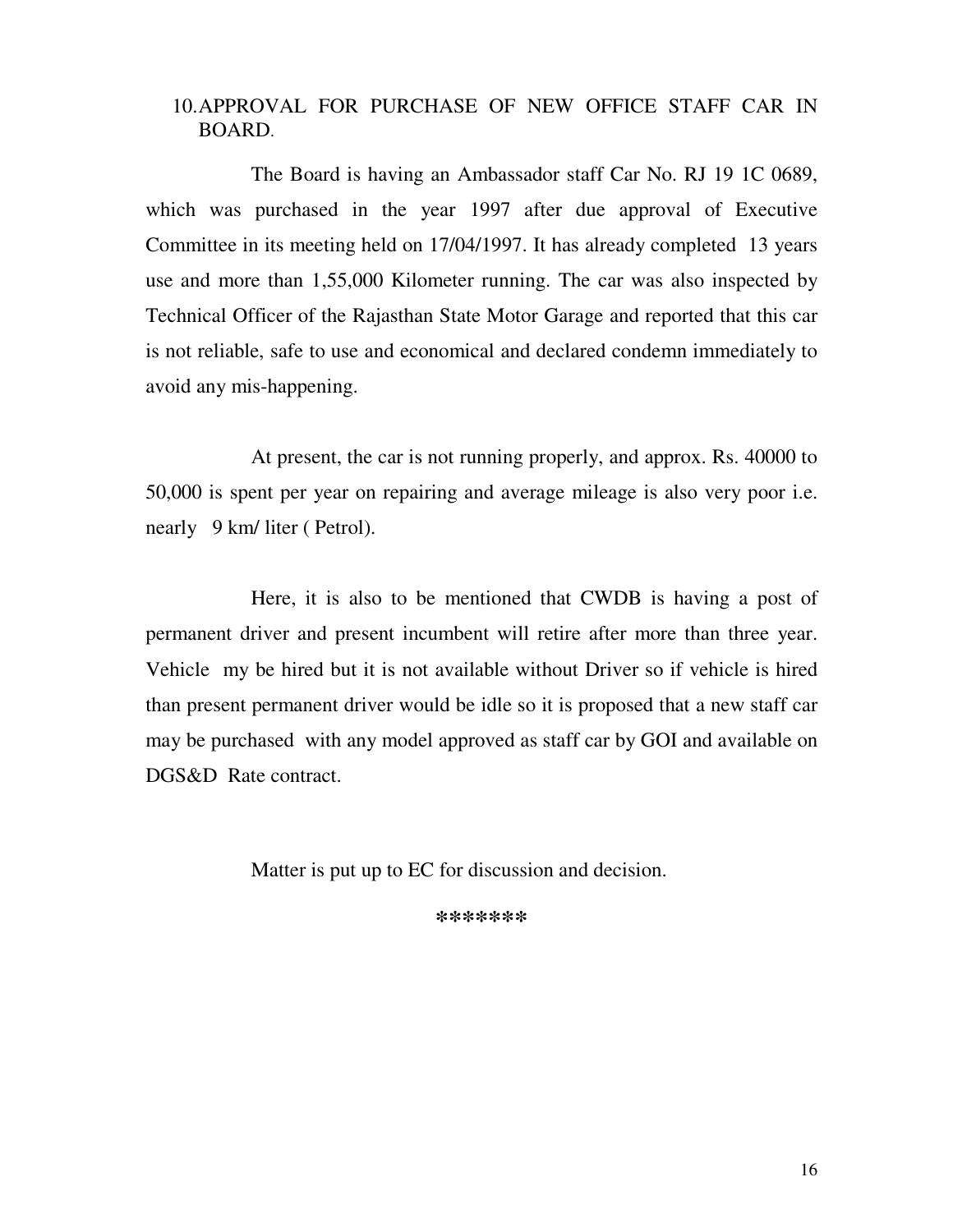### **MINUTES OF THE 32nd EXECUTIVE COMMITTEE MEETING OF THE CENTRAL WOOL DEVELOPMENT BOARD HELD ON 03-03-2010.**

 The 32nd meeting of the Executive Committee of the Central Wool Development Board was held under the chairmanship of Shri Bhupendra Singh, Joint Secretary, MOT and Vice Chairman, CWDB at Udyog Bhawan, New Delhi on  $3<sup>rd</sup>$  March 2010 at 12.00 Hours. Following members participated in the meeting:

- 1. Shri A.K. Khullar, Jt. Adviser (VSE), Planning Commission.
- 2. Mrs. Shanta Thampi, Dy. Secretary (IFW), MOT.
- 3. Shri V.P. Verma, Non-official member from H.P. State.
- 4. Dr. G.L. Lunia, Dy. Director representative of Director, Animal Husbandry Deptt., Govt. of Rajasthan, Jaipur.
- 5. Dr. D.B. Shakyawar, Sr. Scientist representative of Director, CSWRI, Jaipur.
- 6. Shri M.K. Bardhan, Director, WRA, Thane.
- 7. Shri K.K.Goyal Executive Director, CWDB, Jodhpur.

Shri K.K.Goyal, Executive Director, Central Wool Development Board, Jodhpur welcomed the members and gave brief introduction and invited point-wise discussion on the agenda.

#### 1. CONFIRMATION OF THE MINUTES OF THE 31<sup>st</sup> MEETING OF THE EXECUTIVE COMMITTEE HELD ON  $27<sup>th</sup>$  OCTOBER 2010 AT NEW DELHI

As no comment was received, the minutes of the  $31<sup>st</sup>$  meeting of the Executive Committee were confirmed.

#### 2. ACTION TAKEN REPORT ON THE DECISIONS OF THE 31<sup>st</sup> MEETING OF THE EXECUTIVE COMMITTEE OF THE BOARD

ED/ CWDB placed a statement showing action taken report on the decision of last EC meeting for perusal and discussion.

 In regards to point no. 1, ED informed that as per the decision of last EC meeting, Board authorized Wool Research Association, Thane to conduct assessment of Common Facility Centre's under Quality Processing of Wool scheme and they have prepared the report. The Chairman, EC invited Shri M.K. Bardhan, Director, WRA to explain the Committee about assessment being done.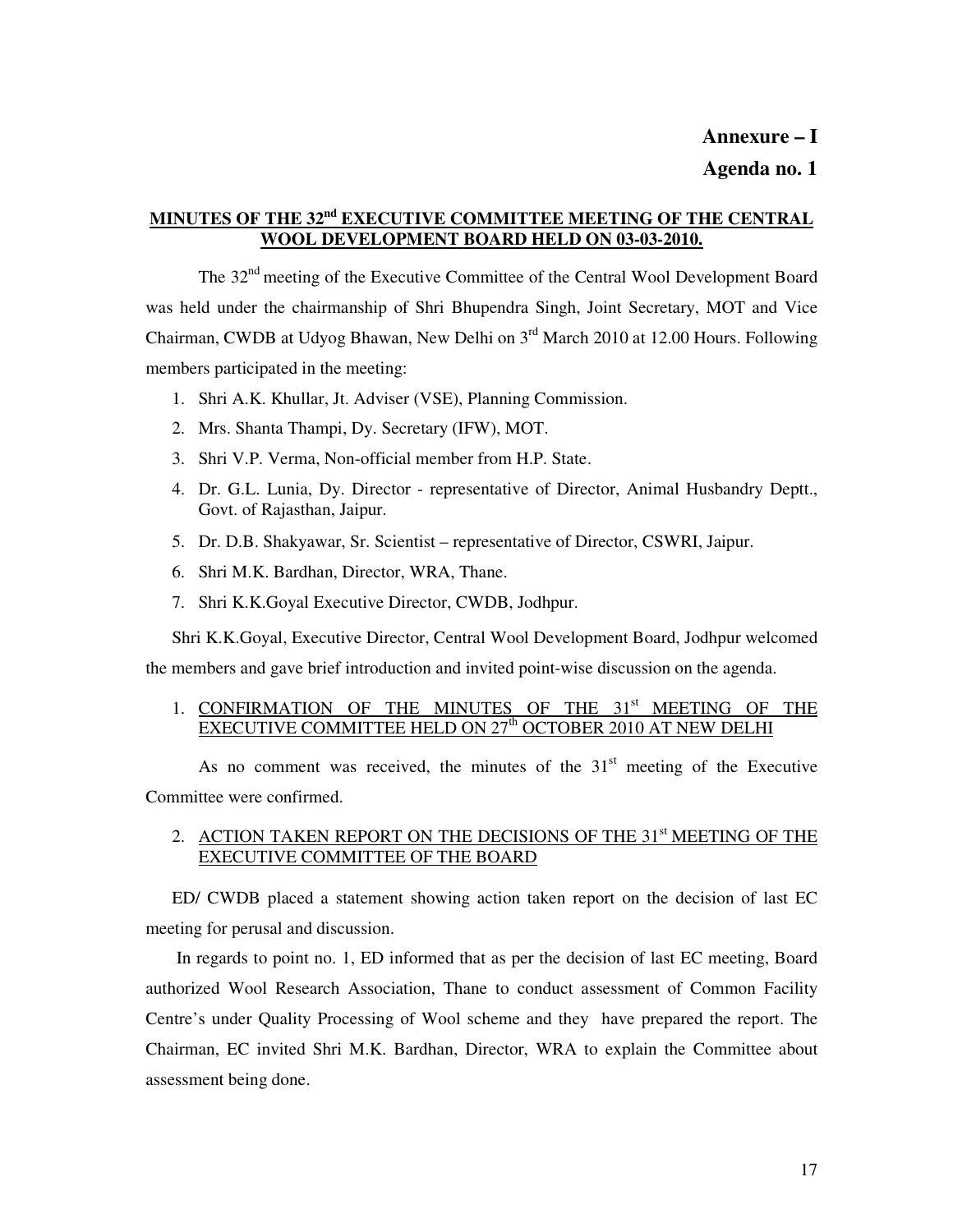Shri M.K. Bardhan WRA briefed the Committee about assessment and mentioned that overall working of centers is satisfactory. The Jt. Secretary, MOT and VC, CWDB directed the ED/ CWDB to put up the report in next meeting.

Regarding Points no. 6, Releasing of fund Within 15 days of submission of UC, VC expressed his displeasure as this is not being followed strictly, inspections are not being conducted timely by CWDB and the program implementation is suffering at the cost of intended beneficiaries. This has also resulted in poor utilization of funds.

Regarding the Point no. 8, " Revision of Guidelines on Woolen Expo activity " which were discussed in the last meetings were read out by ED/ CWDB in the meeting. Since all the members were not provided with copies, Chairman EC directed that ED must circulate it to all the members and let it be discussed in the next EC meeting which may be convened soon.

Regarding woolen Expo , Chairman stated that ED should have come prepared with a calendar of events and places where Woolen Expo are to be held this year so that these are approved by EC and there is sufficient time for preparation.

Regarding Point no. 11, mid term Evaluation work by Datamation Consultant Pvt. Ltd. the Conclusions and main recommendations of the report were read out by ED in the meeting. EC expected from ED to prepare on action taken report on the recommendations and put it up before the next EC meeting and also the Board.

#### 3. TO APPRISE THE PROGRESS OF ANNUAL PLAN 2009-10 AND ITS PHYSICAL & FINANCIAL ACHIEVEMENTS

 The EC noted the statement regarding physical and financial achievement of activities of the Board. Chairman and all other member expressed their serious concern on the fact that financial year is near closure and about 50 % of the amount have not been spent by the Board. ED/ CWDB was reprimanded by Chairman over this sorry state of affairs and ED was directed to expedite the progress of utilization of funds. EC was particularly concerned about the cases where Implementing agencies had submitted UCs but Board did not release the next installments. ED/ CWDB stated that in many cases nomination of member by Director Animal Husbandry/ Govt. of Rajasthan is not done timely and so inspections are delayed. The Chairman directed ED, CWDB to complete the examination of inspection reports of those agencies which have submitted UCs of the grant within 15 days and release the next installments without delay wherever the report is not very negative and necessary corrections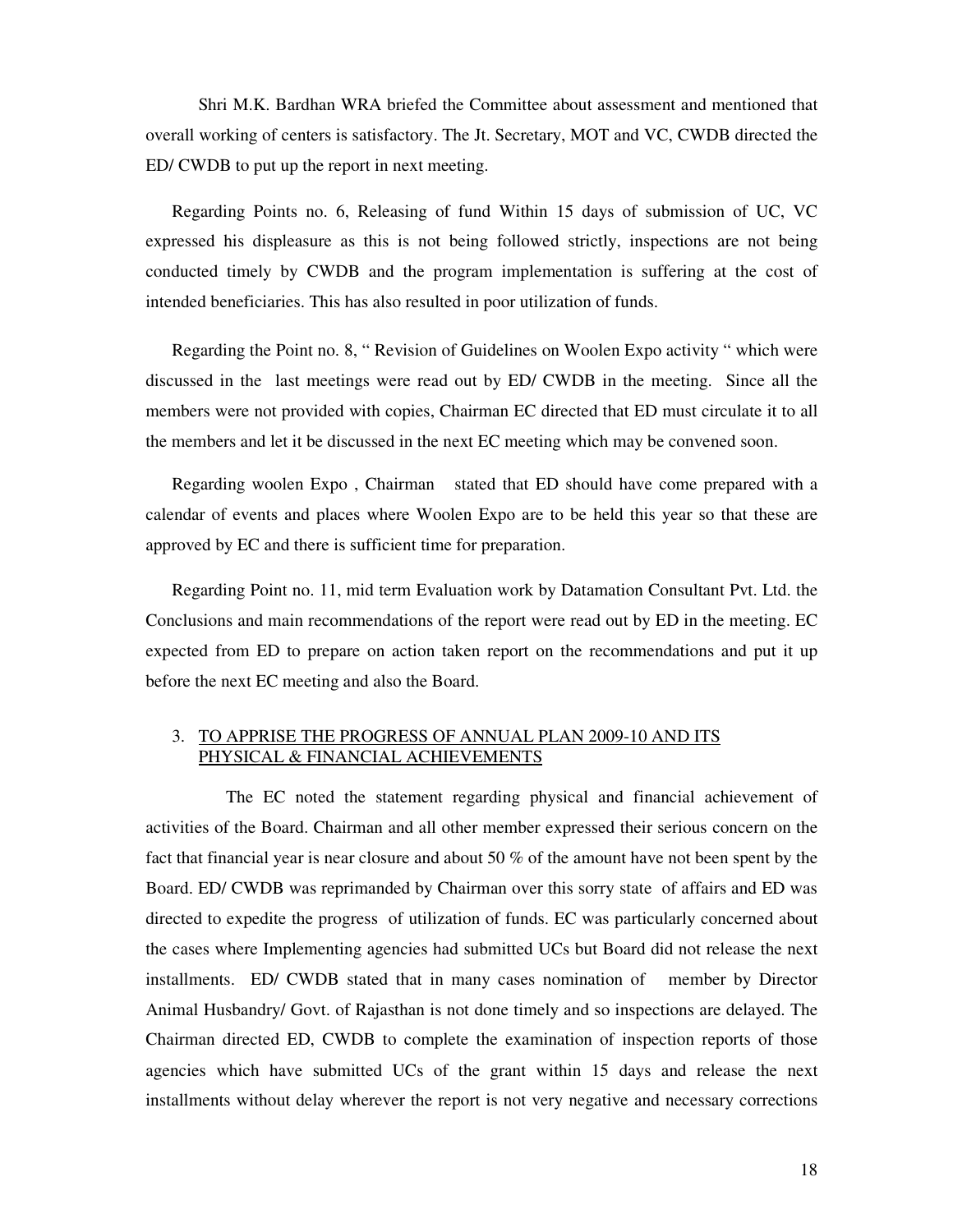could be made. EC also directed that in serious cases, appropriate action be taken and in no case the matter should be kept unattended for long.

#### 4. TO APPRISE THE COMMITTEE ON THE PERFORMANCE OF ONGOING PROJECTS UNDER SWIS SCHEME.

 ED, CWDB placed a statement showing performance of ongoing projects under SWIS scheme and explained that during monitoring the projects by Board officials, & authorized technical persons, it has been observed that some of the implementing Agencies have not implemented the project as per guidelines of the scheme. Inspection teams pointed out irregularities in project implementation also. The Board had already issued Show Cause Notice to Seven Implementing Agencies regarding the same. He further explained that the Board made provision of Rs. 616.00 lakhs for ongoing projects  $\&$  Rs. 474.00 lakhs for new projects under SWIS by Annual Plan 2009-10, however the Board has utilized Rs. 176.75 lakhs only under ongoing projects  $\&$  rest of Rs. 439.25 lakhs could not be released to various implementing agencies.

 EC expressed concern on the State of affairs that no action was taken against NGO's where irregularities were found and the matter has been kept pending for such a long time. Such situation casts shadow on the sincerity and integrity of such inspections and also the concerned officers.

 It was also directed by the EC that ED should prepare a standard list of documents and papers to be submitted by the applicants under various schemes and seek EC's approval on that in the next meeting. This is necessary in order to eliminate the cases of personal discretion at the level of Board officers and make the whole process really transparent.

#### 5. DISCUSSIONS AND APPROVAL OF THE RECOMMENDATIONS OF THE  $11^{TH}$  AND  $12^{TH}$  PROJECT COMMITTEE MEETINGS.

The ED/ CWDB placed recommendation of the  $11<sup>th</sup>$  &  $12<sup>th</sup>$  Project Committee meetings of the CWDB held on  $12<sup>th</sup>$  January and  $21<sup>st</sup>$  January, 2010 and explained that the Committee has discussed and recommended new project proposals under different schemes for taking up in the current financial year 2009-10.

Chairman and all other member expressed their serious displeasure over the way projects have been recommended by Project Committee. Project has been recommended with many conditions unfulfilled which have no meaning. Projects should have been brought to EC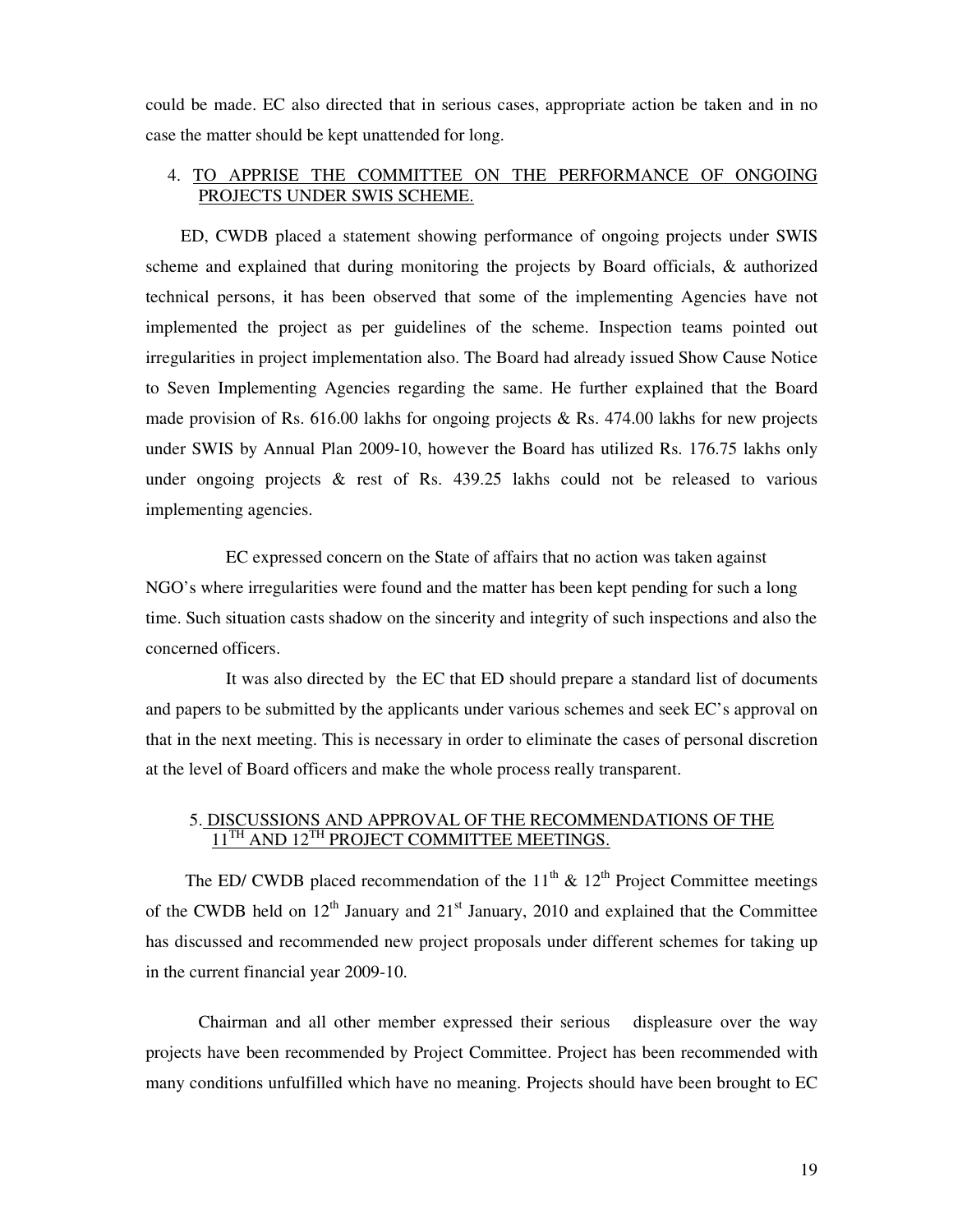only after all the conditions have been fulfilled by the Implementing Agency. They also expressed dissatisfaction over his un-preparedness of EC, CWDB on the subject.

After detail discussion, the Executive Committee approved following project proposals subject to submission of relevant documents by concerned Agencies as per prescribed norms and guidelines of the scheme:

#### (i) Name of scheme: **Sheep & Wool Improvement Scheme:**

Rs. in lacs

| <b>SN</b>    | implementing<br>Name<br>of | Project area               | <b>Size</b> | of  | Total cost   | Grant approved     |
|--------------|----------------------------|----------------------------|-------------|-----|--------------|--------------------|
|              | agency                     |                            | project     |     | $2009-10$ to | F/Y<br>the<br>for. |
|              |                            |                            |             |     | 2011-12      | 2009-10            |
| $\mathsf{A}$ | J&K Sheep & Sheep          | Jammu $(1.00)$<br>lac      | 2.00        | lac | 348.00       | 176.00             |
|              | Products Development       | sheep) $\&$ Kashmir        | sheep       |     |              |                    |
|              | Board, Jammu               | $(1.00 \text{ lac sheep})$ |             |     |              |                    |
| B            | Rajasthan Live Stock       | Jodhpur (1.00 lac          | 2.00        | lac | 238.00       | 126.00             |
|              | Development Board, Jaipur  | sheep) & Nagour            | sheep       |     |              |                    |
|              |                            | $(1.00 \text{ lac sheep})$ |             |     |              |                    |
| C            | Central Sheep & Wool       | Kollar (karnataka)         | 0.50        | lac | 54.00        | 20.50              |
|              | Research Institute.        | Kodai hills (T.N.)         | sheep       |     |              |                    |
|              | (CSWRI)                    |                            |             |     |              |                    |
| D            | Central Sheep & Wool       | Strengthening of           | 1 farm      |     | 20.00        | 14.20              |
|              | Research Institute.        | Ram Rearing farm           |             |     |              |                    |
|              | (CSWRI)                    | at Mannyanur               |             |     |              |                    |
|              |                            | (T.N.)                     |             |     |              |                    |
|              |                            |                            | Total:      |     | 660.00       | 340.70             |

#### (ii) Name of Scheme: **Angora Wool Development Programme**

|             |                               |                          |              |                   | Rs. in lacs |
|-------------|-------------------------------|--------------------------|--------------|-------------------|-------------|
| S.          | Name of agency from whom      | Name of Project          | Total cost   | Fund approved     |             |
| No.         | project proposal received     |                          | $2009-10$ to | for $f/y$ 2009-10 |             |
|             |                               |                          | 2011-12      |                   |             |
| A           | Central Sheep & Wool Research | "Strengthening Angora"   | 17.00        | 17.00             |             |
|             | Institute, Avikanagar:        | Rabbit Germplasm         |              |                   |             |
|             |                               | Centre" (GPC)            |              |                   |             |
|             | Central Sheep & Wool Research | Angora Rabbit rearing.   | 10.40        | 6.93              |             |
| B           | Institute, Avikanagar         |                          |              |                   |             |
| $\mathbf C$ | Central Sheep & Wool Research | R & D Projectfor angora  | 20.00        | 2.72              |             |
|             | Institute,                    | rabbit breeding, health, |              |                   |             |
|             |                               | nutrition & reproduction |              |                   |             |
|             |                               | aspects.                 |              |                   |             |
|             |                               | Total:                   | 47.40        | 26.65             |             |

- iii) Director WRA, with the approval of Chairman submitted a research proposal on the subject of Power Generation from Textile effluents for a cost of Rs. 21.00 Lakhs. EC after examination approved the same.
- iv) EC also directed that all the research projects must cut on unproductive expenditure hence a 10% reduction shall be implemented in case of projects in para (ii) and (iii).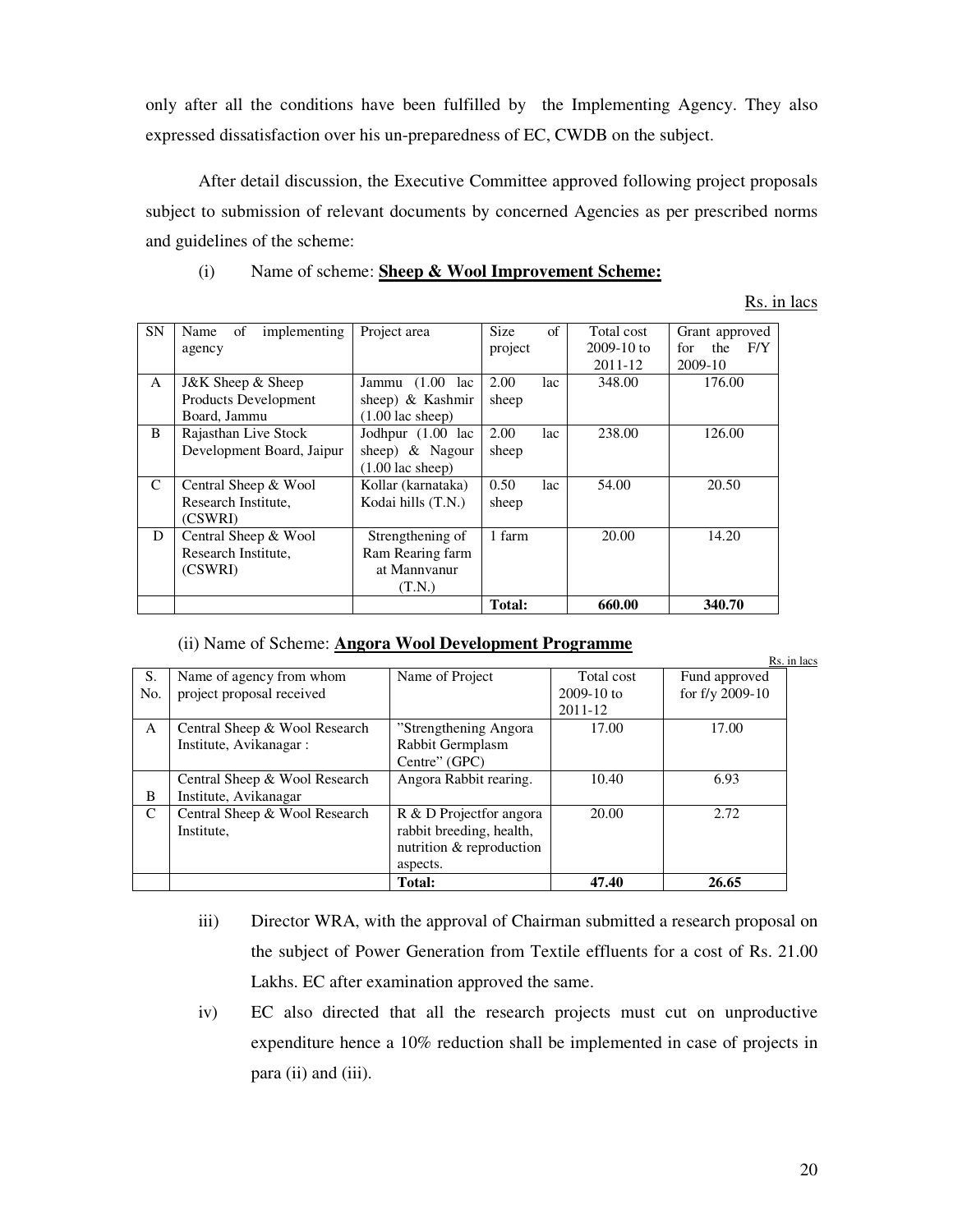The committee deferred other proposals, however it was directed that the CWDB would collect requisite information from concerned Agencies and put up these proposals in the next meeting.

#### 6. DISCUSSION ON REPORT OF ACCOUNTANT GENERAL (AUDIT) OF THE BOARD FOR THE YEAR 2006-07 & 2007-08 AND ITS COMPLIANCE.

 The ED, CWDB placed the Audit report of AG (Audits), Rajasthan regarding the Annual Accounts of the Central Wool Development Board for the year 2006-07 and 2007-08 along-with its Compliance Report. The Executive Committee noted the same with the observation that ED would ensure necessary corrective action

#### 7. TO NOTE REPORT OF 'MID TERM EVALUATION EXERCISE' OF S.W.I.S. SCHEME CONDUCTED BY M/s. DATAMATION, DELHI.

 The ED, CWDB placed the Findings, Recommendation and Conclusion of draft Mid Term Evaluation report regarding SWIS projects and explained that report reveals the success of the Scheme in the form of increase in wool production and its marketing, better health of sheep and mortality ratio reduced in the sheep flocks.

The Executive Committee noted the Findings of the Study, Recommendation of the Mid Term Evaluation report and directed ED to submit action taken report in the next meeting.

#### 8. TO APPROVE "NOTE FOR STANDING FINANCE COMMITTEE" REGARDING MODIFICATION OF I.W.I.D.P. SCHEME FOR REST OF THE PERIOD OF THE 11<sup>TH</sup> FIVE YEAR PLAN.

 The ED, CWDB explained that on the basis of observations made by the evaluating agency of SWIS Scheme, the Board has prepared note for Standing Finance Committee (SFC) for continuation of SWIS Scheme for rest of the period of  $11<sup>th</sup>$  Five Year Plan. He further mentioned that the SFC note has been modified as directed by the Executive Committee in its last meeting.

#### 9. POST FACTO APPROVAL FOR ORGANIZING 'WOOLLEN EXPO' AT KANPUR, JAISALMER & MANALI.

 The Committee granted post facto approval for organizing 'Woollen Expo' at Kanpur, Jaisalmer & Manali.

The meeting ended with a vote of thanks to Chair.

#### \*\*\*\*\*\*\*\*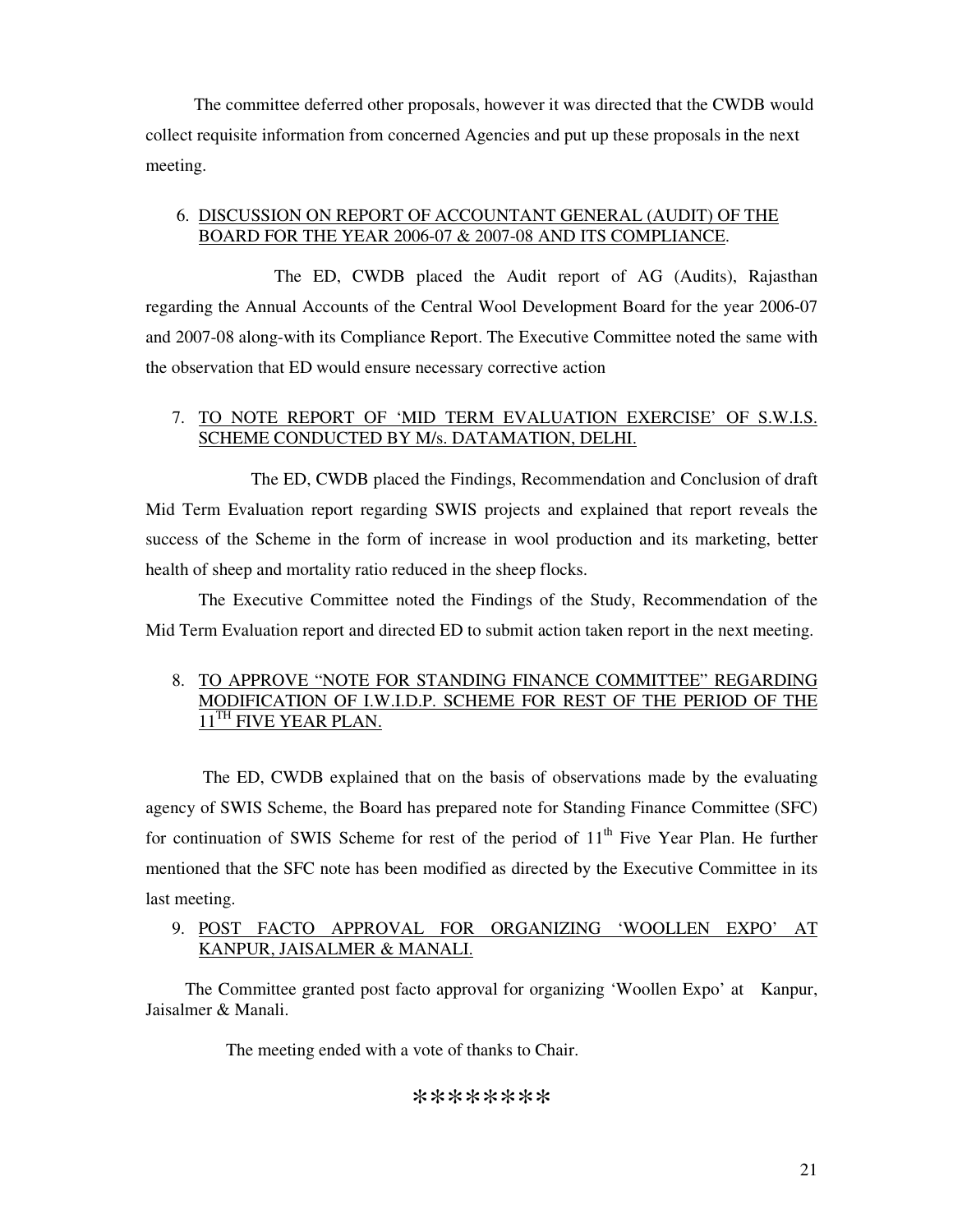Annexure – II

Agenda no. 2

## Action taken report on the decisions of the  $32<sup>nd</sup>$  meeting of the Executive Committee of the Board held on 3<sup>rd</sup> March, 2010.

| SN             | Decisions                                                                                                                                                                                                                                                                                                 | Action taken                                                                                                                                                                                                                                                                                                |
|----------------|-----------------------------------------------------------------------------------------------------------------------------------------------------------------------------------------------------------------------------------------------------------------------------------------------------------|-------------------------------------------------------------------------------------------------------------------------------------------------------------------------------------------------------------------------------------------------------------------------------------------------------------|
| $\mathbf{1}$   | Assessment report of Common<br>Facility Centre's under Quality<br>Processing of Wool scheme<br>conducted by WRA.                                                                                                                                                                                          | The<br>Board has recently received<br>assessment report from Wool Research<br>Association. Summary of report is<br>enclosed as Annexure II-A for perusal.<br>(Page No. 23 to 26)                                                                                                                            |
| $\overline{2}$ | To get approval of calendar of<br>events of Woolen Expo to be<br>organized during 2010-11.                                                                                                                                                                                                                | The same is being placed as a separate<br>agenda item to prepare calendar of event.                                                                                                                                                                                                                         |
| 3              | Action taken report on<br>the<br>recommendation/conclusions of<br>Mid<br>Term Evaluation<br>work<br>under IWIDP.                                                                                                                                                                                          | As per recommendations of Mid Term<br>and Concurrent Evaluations, the Board<br>formulated modified Sheep & Wool<br>Improvement Scheme<br>and included<br>additional components. The<br>same<br>modified scheme was approved and<br>continued by SFC (MOT) for remaining<br>period of 11 <sup>th</sup> Plan. |
| $\overline{4}$ | To prepare a standard list of<br>documents and papers to be<br>by the applicants<br>submitted<br>under various schemes and seek<br>EC's approval on that in order to<br>eliminate the cases of personal<br>discretion at the level of Board<br>officers and make the whole<br>process really transparent. | The Board has a list of 20 points to<br>examine the implementing agency and<br>have scheme-wise approved guidelines<br>of all three major schemes of the Board.                                                                                                                                             |
| 5              | To collect requisite information<br>from concerned Agencies under<br>remaining<br>pending<br>project<br>by the Project Committee and<br>put up again in EC meeting for<br>approval.                                                                                                                       | The<br><b>Board</b><br>collected<br>requisite<br>information/ documents from concerned<br>agencies under CFC under Quality<br>proposals already recommended Processing scheme and apprised the<br>members of the Project Committee<br>during its last meeting.                                              |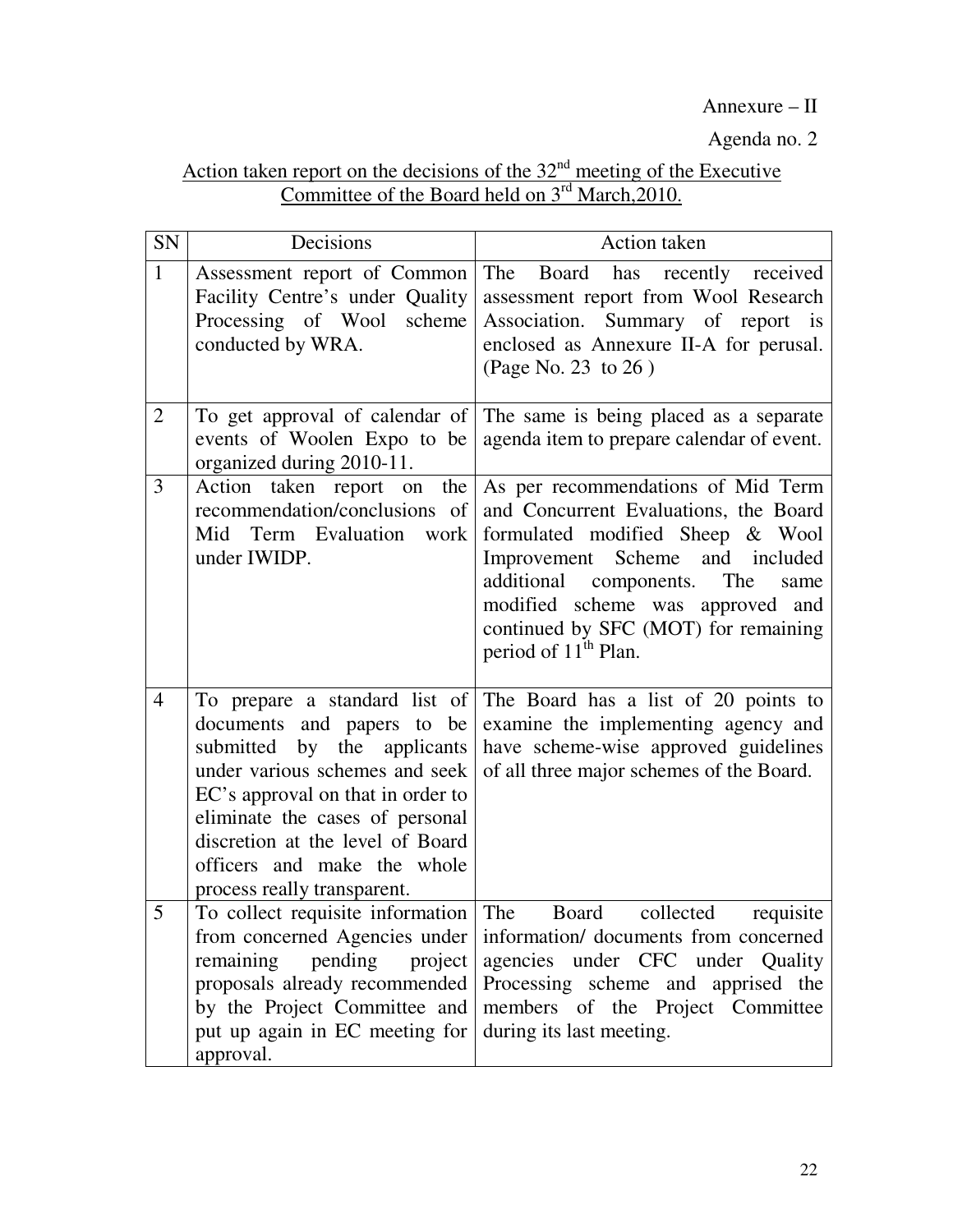### Note on report submitted by WRA, Thane regarding Assessment of CFC under Quality Processing of Wool

As per decision of  $31<sup>st</sup>$  Executive Committee meeting held on 27.10.2009, WRA, Thane undertake assessment of 3 CFC's one each from Raj. H.P.  $\&$  Punjab for their performance  $\&$  impact after implementation. Observation made by WRA is as follows-

#### **(A) Bhawani Wool Tex Pvt. Ltd., Bikaner (Raj.)**

 The firm was already engaged in the activity of production and marketing of carpet yarn with a installed capacity of 1200 MT(Metric Ton/Annum) which was proposed to be increased by another 600 MT by expansion through implementation of the project submitted to CWDB. From the working turnover statistics for the previous 3 years with figures like 9, 11, and 12 crores, it was graded to be a well knit, growth oriented enterprise with a Board of Directors.

#### Achievement of targets & performance

During the first 3  $\frac{1}{2}$  months after installation the CFC has recorded consumption of 67,823 kgs. raw wool and production of 59,635 kgs. unscoured woollen yarn. In the subsequent year 2009- 10, consumption of raw wool has been recorded at 3, 52, 317 kgs. and production of yarn after processing is recoded at 2,68,981 kgs. which is approximately an increase of 30% over the first year performance. With improvement in the market demand for carpet yarn in the industry, the production target may go up further.

After commissioning, the CFC is providing wool processing facilities even in small quantity to the small persons engaged in making the woolen items on subsidised price (Rs. 9.00 for the local wool growers).

#### Impact after Implementation

- 1. At present processing on an average of 25,000 kgs. of woollen yarn per month.
- 2. Raw material consumed is local wool from Rajasthan, blended with other Indian , New Zealand, Belgium, Italy and Argentina wool.
- 3. The unit is performing well in comparison with other units in Bikaner, in spite of recession.
- 4. After commissioning the plant, CFC status is maintained by providing processing facilities to small operators at concessional price of Rs. 9/kg. for carding of wool.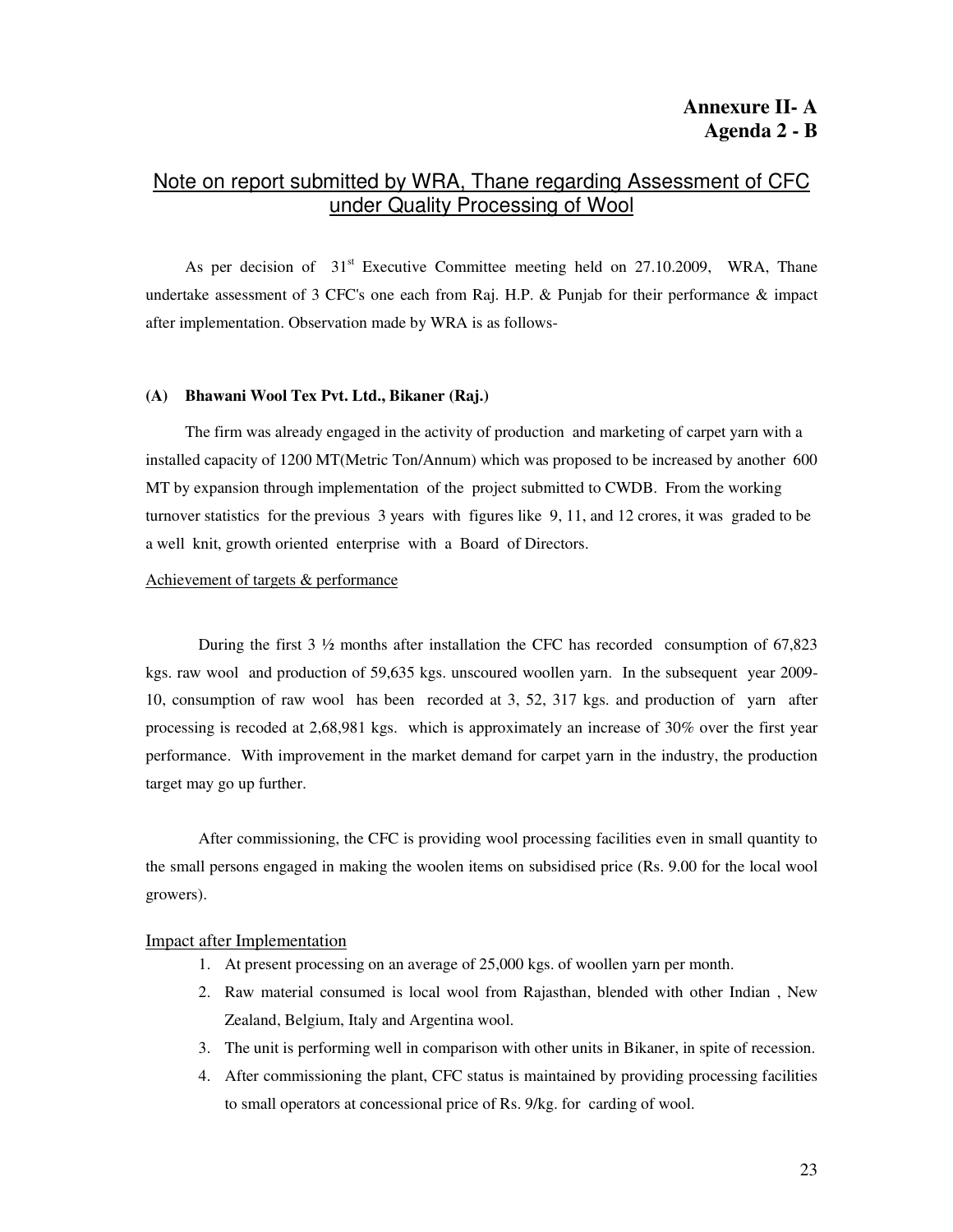- 5. Spinning of local wool in blend has increased by quantity.
- 6. Employment generation for about 20 local persons is achieved.

#### Scope for Improvement

- 1. There is scope for improving yarn-scouring method.
- 2. Loose wool scouring cannot be achieved efficiently through yarn scouring tapes.
- 3. There is scope for introducing drafting system in the prevalent non-drafting system of Ring Spinning for improving the quality of yarn.

#### **(B) Mahadev Woollen Mills, Sundernagar**

The CFC came into from 10.04.2009. With installation and commissioning of the machineries the CFC is able to give service to all the small operators in the wool cluster areas of Himachal Pradesh as the only unit having combing facility for production of yarns in the range of 2/18 Nm to 2/120 Nm including specialty animal fibres like Pashmina and Angora.

#### Impact after Implementation

- 1) The CFC is able to sustain the demand from small operators for processing facilities of upto 150 kg./month for Pashmina, 700 kg/month for Angora and 12000 kg/month for local wool.
- 2) It has established a well knit link with H.P. Wool Federation, LAHDC, Leh and other sources like angora, breeding farms in H.P. for sourcing of wool, Pashmina and Angora and also marketing links with industries in Punjab, J & K and Pondichery.
- 3) The CFC is giving service on subsidized rates.

#### Achievement of targets & performance

- There is a scheme of exchange (barter) system, by which, 1 kg. wool can be exchanged with 400 gms. of yarn (say 2/18 count) for wool growers so that, they can weave their cloth for their requirement, at home.
- Performance of the CFC is observed to be good with gradual increase in volume of small operators, spinners and medium scale manufacturers availing the facility. Job work completed worth Rs. 7.00 lacs. Av. sale of yarn Rs. 1 lakhs/month.
- Raw material used include sheep wool, rabbit hair, pashmina, nylon & PVA fibers.
- For captive consumption the raw wool is sourced from H.P. Wool Federation, Palampur (scoured wool 10 Ton)
- CFC is running at 60% of its installed capacity.
- Turnover, after functioning of the CFC has doubled from 50.00 lacs to 1.00 Cr.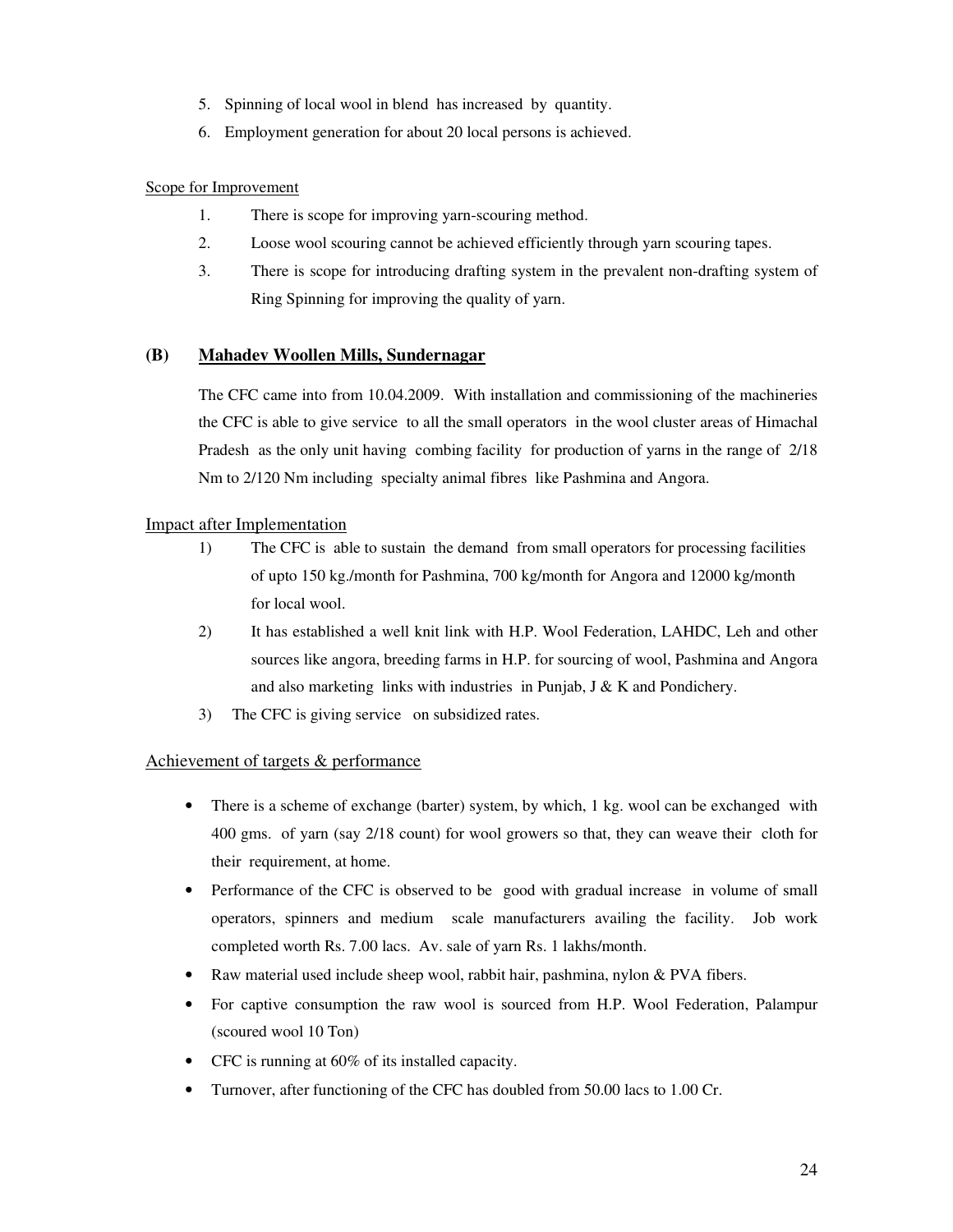• The firm has employed additional hands to man the processing of the local wool on the new machinery.

#### Benefits accrued to the cluster area

There is tremendous boost to the cluster area with hundreds of transactions registered for the service taken.

#### Scope for improvement

- 1. Problems in spinning of 100% pashmina and angora fibre for getting 100% pashmina shawl, they blend the pashmina/angora with Nylon/PVA. This nylon/PVA acts as a carrier fibre for spinning the Pashmina /Angora. After producing the yarn, weaving of shawl made using this blended yarn. So, for getting 100% Pashmina/Angora shawl, they are dissolving the Nylon/PVA by chemical solutions, which causes the shawl very loose and dimensionally unstable.
- 2. Need the dyeing machines for dyeing (capacity  $-25$  kg. for wool top and hank dyeing).
- 3. Need help for the marketing of the products made by CFC in up country outlets.
- 4. As a result of 4% vat imposed on local wool by State Govt., it has made the processing difficult, whereas outside wool attracts only 2% CST, making it cheaper to get processed.

# **(C) M/s. Pathankot Women's Handloom Workshop Co-Operative Industrial Society Ltd. at Pathankot**

The pre-loom activity for pashmina and wool yarn spinning at village Manwal on the Sujanpur Road, Pathankot was commissioned on 10.02.2010.

#### Impact after implementation

- i. After commissioning of the CFC, it is providing services to small operators engaged in making woollen items at lower price.
- ii. Carding and spinning facilities are offered for local wool and wool blends.
- iii. The society has employed 6 additional hands to man the processing on new machineries.
- iv. About 200 kgs. local wool was under process. 100 kg. pashmina was ready for processing.
- v. Since the machine is recently installed and commissioned regular production would gradually pick up.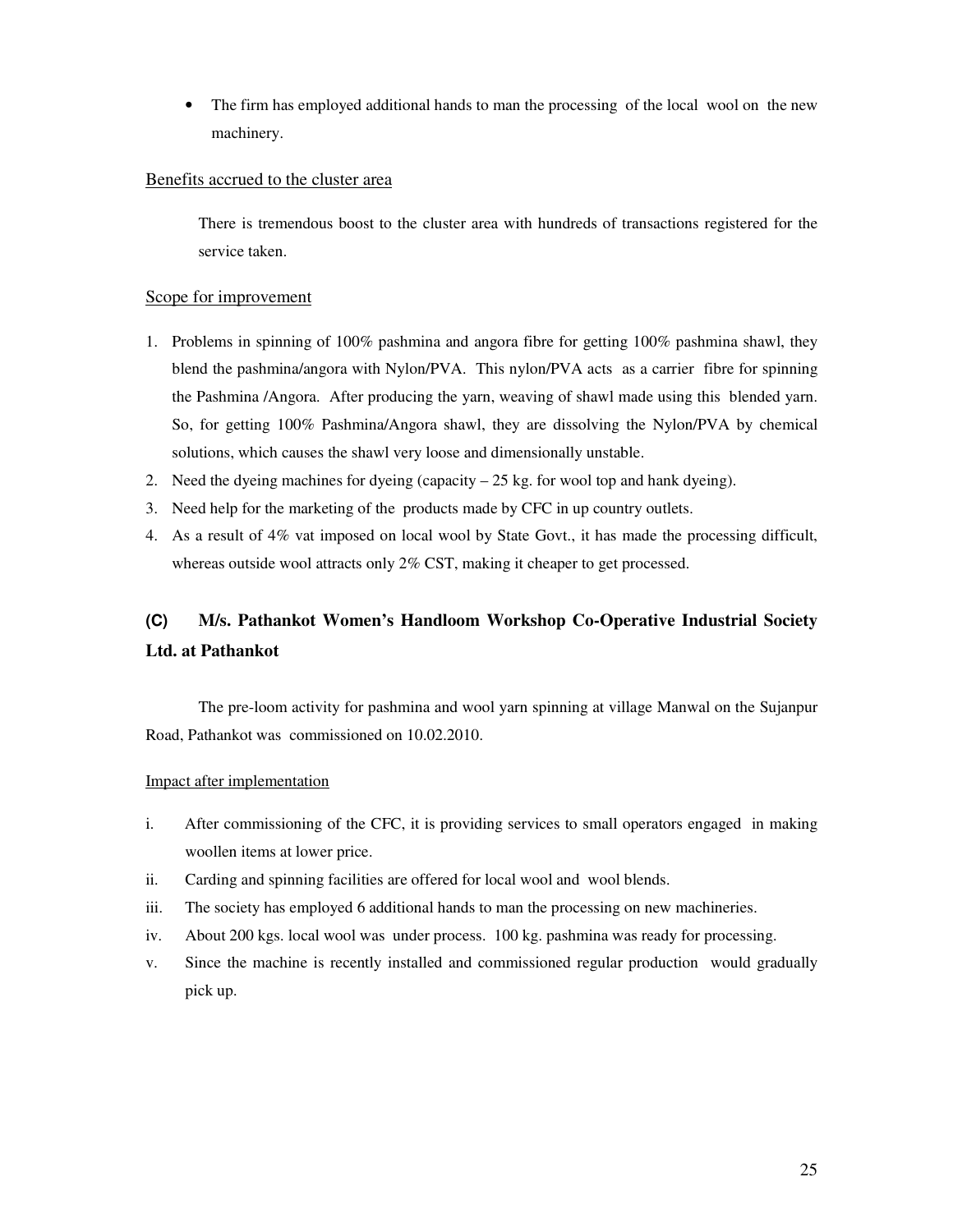#### Scope for Improvement

- 1. Problems in spinning of 100% pashmina and angora fibre: for getting 100% Pashmina shawl, they blend the Pashmina/Angora with Nylon. This Nylon acts as a carrier fibre for spinning the Pashmina/Angora. After producing the yarn, weaving of shawl made by using this blended yarn. So, for getting 100% Pashmina/Angora shawl, they are dissolving the Nylon, which causes the shawl very loose and dimensionally unstable after dissolving.
- 2. Need help for marketing of the products made by CFC.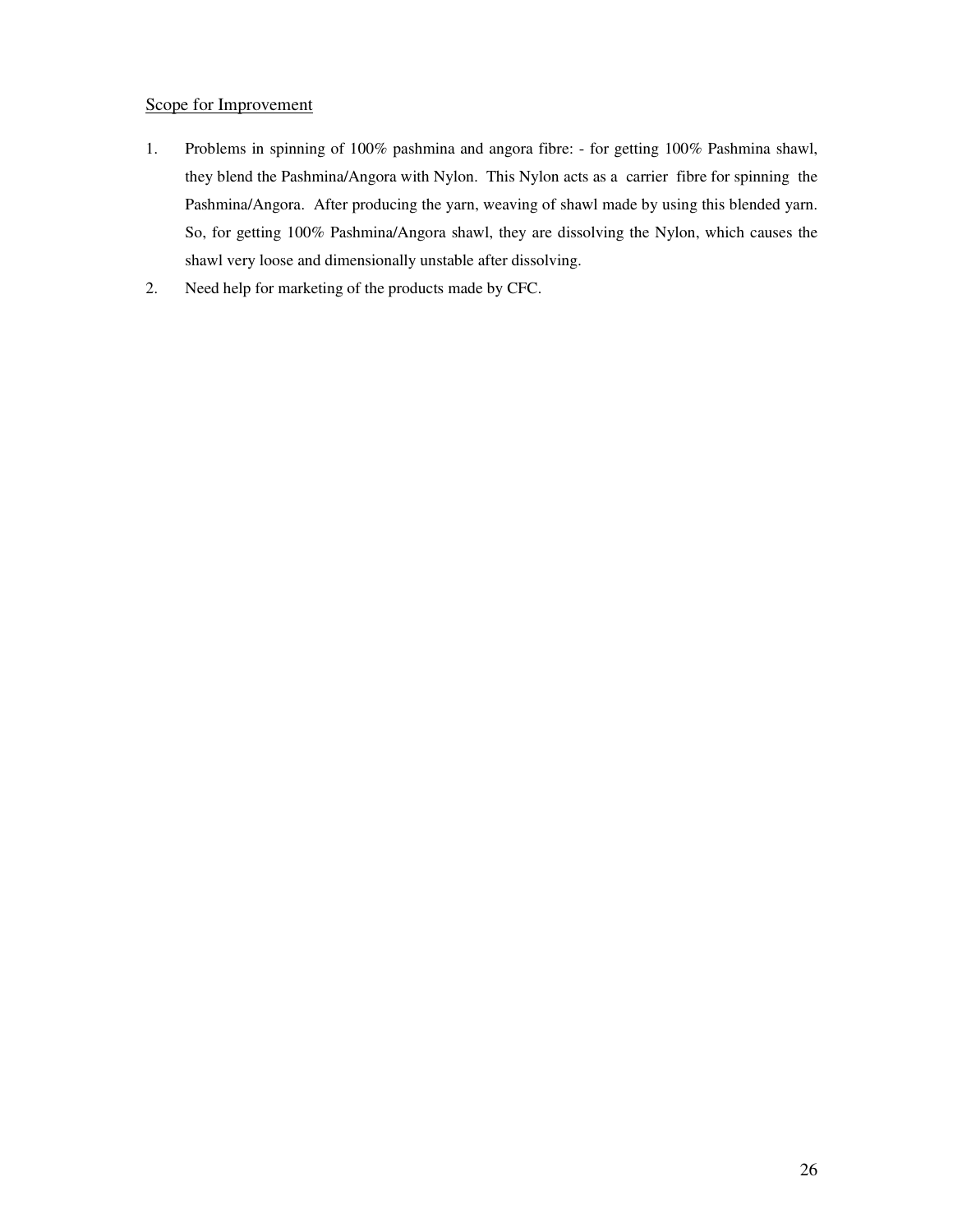#### **Minutes of the 13th Project Committee Meeting (PCM)**  (held on  $17<sup>th</sup>$  June, 2010 at 11.00 A.M. at Jodhpur)

**I.** The Project Committee meeting of the Central Wool Development Board was held on 17<sup>th</sup> June, 2010 at Jodhpur to consider and recommend new feasible and viable project proposals to the Executive Committee for necessary approval.

The following members of Project Committee participated the meeting :

| Shri K.K. Goyal, Executive Director, CWDB | - Chairman |
|-------------------------------------------|------------|
|-------------------------------------------|------------|

- ii) Shri T.R. Rao, Scientist E 1, Wool Research Association, Thane Member
- iii) Dr. D.B. Shakyawar, Pr. Scientist, Central Sheep & Wool Research Institute
- iv) The Committee also co-opted Dr. J.P. Nandwani from the office of the Jt. Director, Animal Husbandry Deptt., Govt. of Rajasthan, Jodhpur as subject matter specialist under SWIS, Angora wool development programme of the Board.
- v) Shri Sumer Singh, Dy. Manager Mkt., CWDB Scheme officer

**II.** The Project Committee examined and discussed new project proposals received form various government organizations under (i) Sheep & Wool Improvement Scheme, (ii) Angora Wool Development programme under Integrated Wool Improvement & Development Programme (IWIDP) and (iii) Quality Processing of Wool for implementation during FY 2010-11.

**III.** After examining each project proposal with regard to their feasibility, project areas, financial requirement, infrastructure and technical manpower available with the implementing agencies etc., the observation/recommendation of the Project Committee on each project proposals are enclosed as **Annexure-1.** 

27

- 
- $-$  Member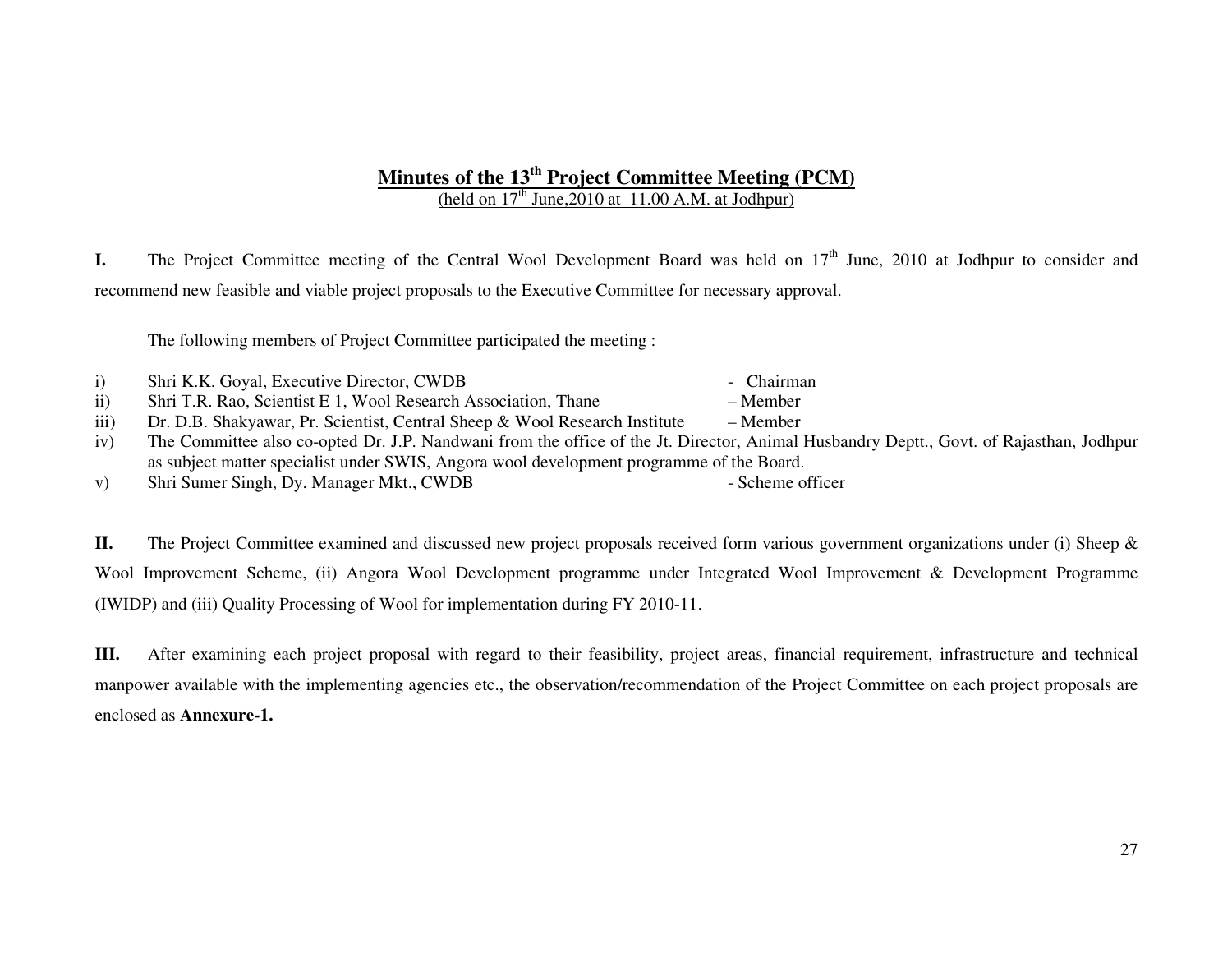#### **Annexure – 1**

### **Observation/recommendation of the 13th Project Committee meeting of CWDB, Jodhpur held on 17th June,2010 at Jodhpur. i. A. Name of Scheme – Sheep & Wool Improvement Scheme ( SWIS )**

**( Rs. in lakhs**)

| S.<br>N | Name of agency from whom<br>proposal received                                                                                 | Project<br>recommended<br>for no. of<br>sheep (Size) | Total cost of<br>recommended<br>project as per<br>prescribed<br>financial norms of<br>the Scheme | Project<br>period | Fund required for<br>recommended<br>project during<br>$2010-11$ as per<br>financial<br>parameters of<br>Board's scheme | Observation/Recommendation of the<br>Project Committee                                                                                                                                                                                                                                                                                                                                                       |
|---------|-------------------------------------------------------------------------------------------------------------------------------|------------------------------------------------------|--------------------------------------------------------------------------------------------------|-------------------|------------------------------------------------------------------------------------------------------------------------|--------------------------------------------------------------------------------------------------------------------------------------------------------------------------------------------------------------------------------------------------------------------------------------------------------------------------------------------------------------------------------------------------------------|
| A       | Karnataka Sheep &<br>Wool<br>Development<br>Corp.<br>Ltd.,<br>Banglore - Activity : SWIS<br>project for 1.50 lakh sheep       | 1.00 lakh<br>sheep                                   | 70.40                                                                                            | 2 years           | 44.20                                                                                                                  | Recommended the project for one lakh<br>deceani breed sheep with two Ram Raising<br>Units for improvement of wool. Project<br>area will be decided in consultation with<br>Karnataka Sheep Corporation as per<br>project proposal for deceani wool track<br>area only. Corporation will submit details<br>regarding Ram Raising Unit alongwith<br>clear land ownership etc before issuing<br>sanction order. |
| B       | Director,<br>Animal Husbandry<br>of<br>Govt.<br>A.P.,<br>Deptt.,<br>Hyderabad – Activity: SWIS<br>project for 7.00 lakh sheep | 2.00 lakh<br>sheep                                   | 118.00                                                                                           | 2 years           | 68.00                                                                                                                  | Recommended the project for two lakh<br>deccani breed sheep with two Ram Raising<br>Units for improvement of wool. Project<br>area will be decided in consultation with<br>Animal Husbandry Department as per<br>project proposal for deccani wool track<br>area only. Department will submit details<br>regarding Ram Raising Unit alongwith<br>clear land ownership etc before issuing<br>sanction order.  |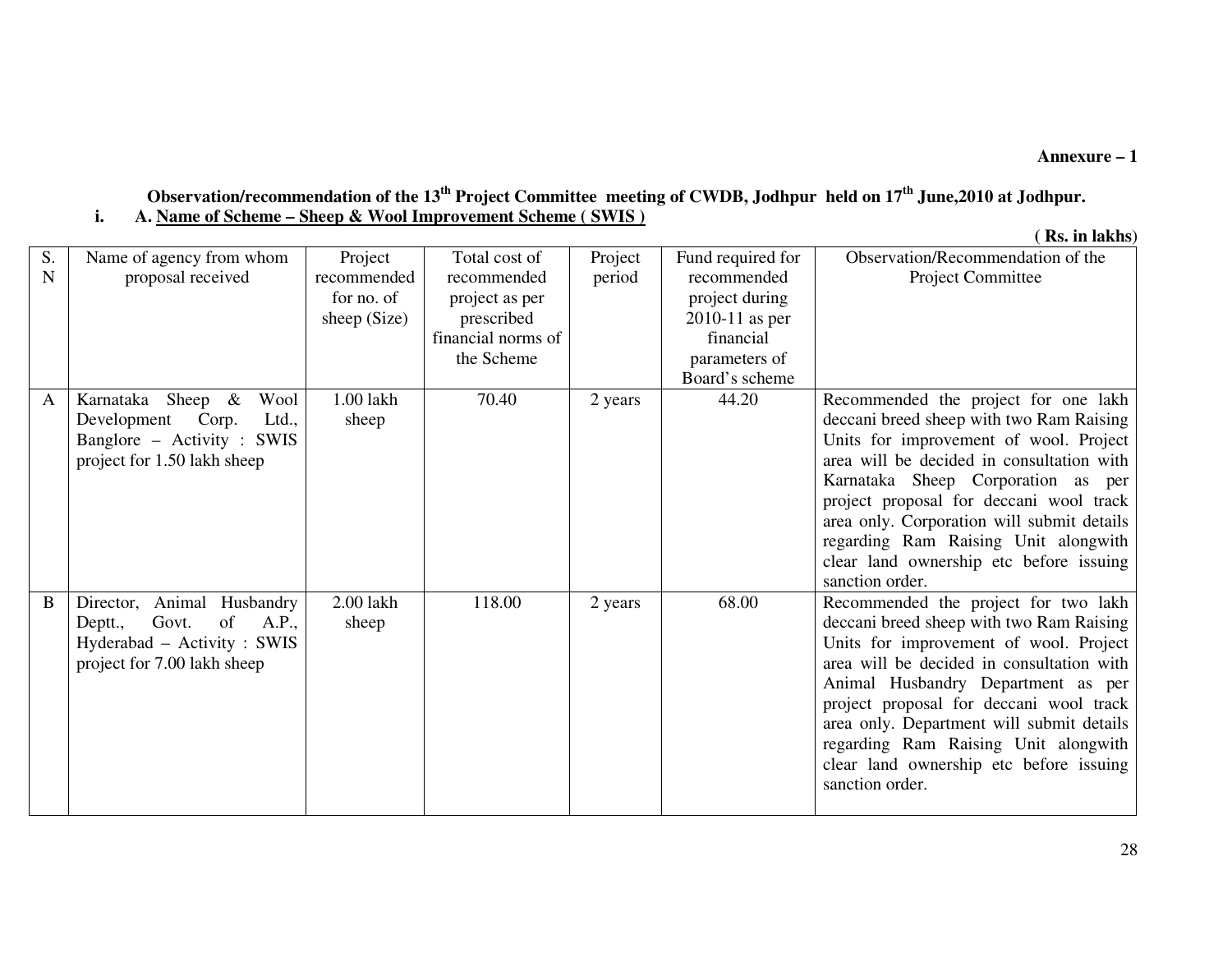|                       | <b>B. Revolving Fund for Raw Wool Marketing</b>                                                                                                                            |                                          |                                                                                                  |                                               |                                                                                                                        |                                                                                                                                                                                                                                                                                                                                                                         |  |
|-----------------------|----------------------------------------------------------------------------------------------------------------------------------------------------------------------------|------------------------------------------|--------------------------------------------------------------------------------------------------|-----------------------------------------------|------------------------------------------------------------------------------------------------------------------------|-------------------------------------------------------------------------------------------------------------------------------------------------------------------------------------------------------------------------------------------------------------------------------------------------------------------------------------------------------------------------|--|
|                       | (Rs. in lakh)                                                                                                                                                              |                                          |                                                                                                  |                                               |                                                                                                                        |                                                                                                                                                                                                                                                                                                                                                                         |  |
| Sr.<br>N <sub>o</sub> | Name of agency from whom<br>proposal received                                                                                                                              | Project<br>recommended<br>for Rs in Lakh | Total cost of<br>recommended<br>project as per<br>prescribed<br>financial norms of<br>the Scheme | Project<br>period                             | Fund required for<br>recommended<br>project during<br>$2010-11$ as per<br>financial<br>parameters of<br>Board's scheme | Observation/Recommendation of the<br>Project Committee                                                                                                                                                                                                                                                                                                                  |  |
| C                     | H.P. State Wool Procurement<br>& Mkt. Fed., Shimla<br>Activity: Revolving fund of<br>Rs. 50 lakh for raw wool<br>marketing.                                                | 25.00                                    | 25.00                                                                                            | One time<br>fund to be<br>revolve<br>continue | 25.00                                                                                                                  | As the agency is already working for<br>marketing of raw wool. Committee<br>recommended providing Rs 25.00 lakh as<br>revolving fund under SWIS.                                                                                                                                                                                                                        |  |
| D                     | Ladakh<br>Hill<br>Autonomous<br>Development<br>Council<br>(LAHDC), Leh for Pashmina<br>wool marketing) - Activity :<br>Revolving fund of Rs. 200<br>lakh for raw wool mkt. | 70.00                                    | 70.00                                                                                            | One time<br>fund to be<br>revolve<br>continue | 70.00                                                                                                                  | As a Pashmina Wool Dehairing Plant is<br>already working in LAHDC Leh and<br>Executive<br>Councilor<br>(Education)<br>recommended<br>providing<br>fund,<br>they<br>required more fund to made plant in full<br>working conditions. The committee<br>recommended providing Rs 70.00 Lakh on<br>submission of project proposal by the CEO<br>LAHDC Leh under this scheme. |  |
| E                     | J. & K. State Sheep Product<br>Development Board, Srinagar -<br>Activity: Revolving fund of<br>Rs. 100 lakh for raw wool mkt.                                              | 40.00                                    | 40.00                                                                                            | One time<br>fund to be<br>revolve<br>continue | 40.00                                                                                                                  | As the agency is already working for<br>marketing of raw wool and CWDB has<br>already given fund for same purpose<br>during 10 <sup>th</sup> plan. Committee recommended<br>providing Rs 40.00 lakh as additional<br>revolving fund under SWIS to purchase<br>more wool.                                                                                                |  |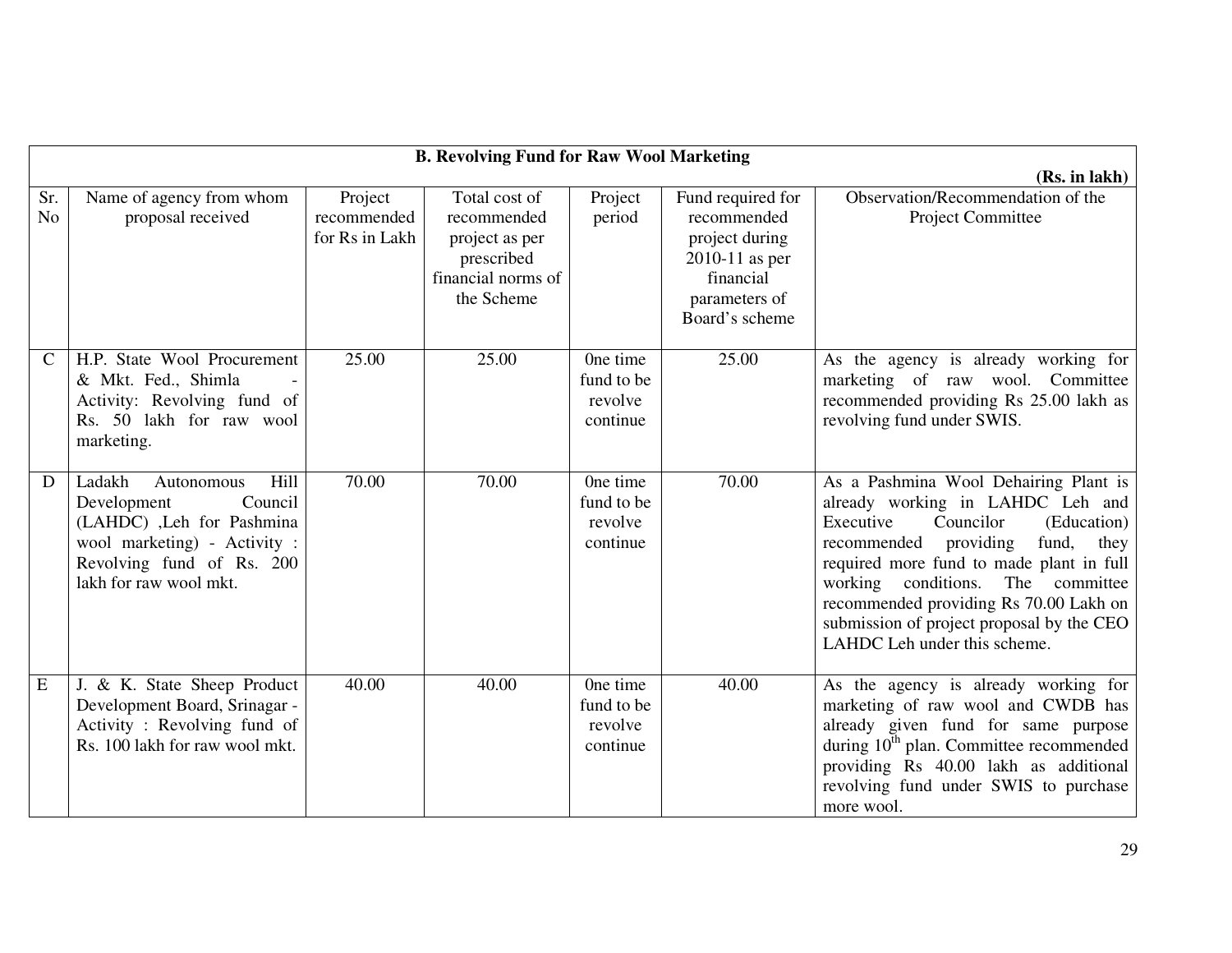| F  | Karanataka Sheep &<br>Wool     | 10.00 | 10.00 | One time   | 10.00 | The project proposal is not received but    |
|----|--------------------------------|-------|-------|------------|-------|---------------------------------------------|
|    | Crop.<br>Development<br>Ltd,   |       |       | fund to be |       | information was received and discussion     |
|    | Banglore -<br>Activity         |       |       | revolve    |       | was held with Karnataka Corporation over    |
|    | Revolving fund of Rs. nil lakh |       |       | continue   |       | phone. They also interested to purchase     |
|    | for raw wool mkt.              |       |       |            |       | wool of the project areas. In view of above |
|    |                                |       |       |            |       | the committee recommended providing Rs      |
|    |                                |       |       |            |       | 10.00 Lakh as revolving fund.               |
| G. | Uttarakhand<br>Khadi<br>and    | 20.00 | 20.00 | One time   | 20.00 | Khadi Board is working for the benefit of   |
|    | Grommodoygo<br>Board,          |       |       | fund to be |       | Wool weavers and they are purchasing        |
|    | Dehradun.<br>- Activity :      |       |       | revolve    |       | indigenous wool of the state. In view of    |
|    | Revolving fund of Rs. 50 lakh  |       |       | continue   |       | their marketing activities the committee    |
|    | for raw wool mkt.              |       |       |            |       | recommended providing Rs 20.00 Lakh as      |
|    |                                |       |       |            |       | revolving Fund for Wool Marketing.          |
| H  | Punyashloka<br>Ahilyadevi      | 10.00 | 10.00 | One time   | 10.00 | The agency is engaged in sheep and wool     |
|    | Maharashtra Mendhi Va Sheli    |       |       | fund to be |       | development in the State and the agency is  |
|    | Vikas Mahamandal Ltd., Pune    |       |       | revolve    |       | purchasing wool from breeders and           |
|    |                                |       |       | continue   |       | utilized for production of woolen products. |
|    |                                |       |       |            |       | In view of above, the Committee             |
|    |                                |       |       |            |       | recommended Rs. 10.00 lakh for creation     |
|    |                                |       |       |            |       | of Revolving Fund for raw wool maketing     |
|    |                                |       |       |            |       | in the State.                               |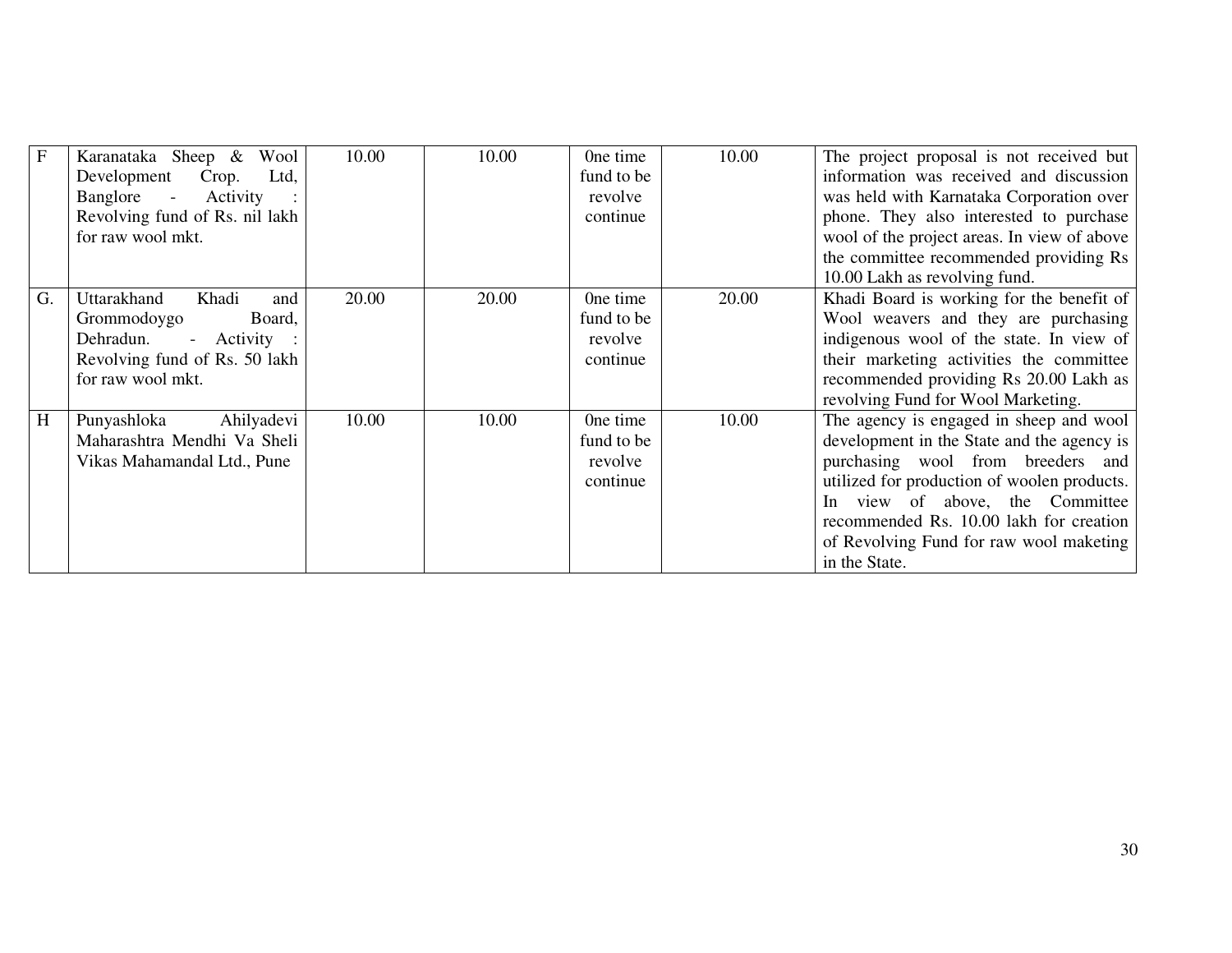### **ii. Name of scheme : Angora Wool Development Programme** :

( Rs. in lakhs)

| SN            | Name of agency from whom<br>project proposal received                                            | Total cost of<br>project as per<br>prescribed<br>financial<br>norms of the<br>scheme | Fund required<br>during $2010$ -<br>11 as per<br>financial<br>parameters of<br>Board's<br>scheme | Project<br>year | Observation/Recommendation of the Project Committee                                                                                                                                                                                                                                                                                                                        |
|---------------|--------------------------------------------------------------------------------------------------|--------------------------------------------------------------------------------------|--------------------------------------------------------------------------------------------------|-----------------|----------------------------------------------------------------------------------------------------------------------------------------------------------------------------------------------------------------------------------------------------------------------------------------------------------------------------------------------------------------------------|
| A             | Abu Agro Products Co-operative<br>Society, Oriya, Mount Abu,<br>Rajasthan                        | 10.40                                                                                | 6.93                                                                                             | 2<br>years      | To introduce angora wool development program at hill station of<br>Rajasthan (Mount Abu) a project of 20 families has recommended<br>by Project Committee on pilot project basis as this Society is<br>already engaged in such activity at this location. The status of the<br>society will be verified and inspected by CWDB before issuing<br>sanction.                  |
| B             | Manali Valley Live-stock &<br>Other Allied Products-cum-Sale<br>Co-operative Society Ltd., Kullu | 10.40                                                                                | 6.93                                                                                             | 2<br>years      | Both the agencies are working satisfactory under same scheme of<br>CWDB.<br>1. On the basis of report submitted by Shri Anurag Purohit,<br>Incharge, WDTC, Kullu (CWDB) and MPCON evaluator of the<br>CWDB, the Committee recommended new project for 20 new<br>families to Manali Valley Live-stock & Other Allied Products-cum-<br>Sale Co-operative Society Ltd., Kullu |
| $\mathcal{C}$ | Swati Grammodoyog Sansthan,<br>Pithoragarh                                                       | 10.40                                                                                | 6.93                                                                                             | 2<br>years      | 2. On the basis of report submitted by the Animal Husbandry<br>Department Uttrakhand and MPCON evaluator of the CWDB, the<br>Committee recommended new project for 20 new families to Swati<br>Grammodoyog Sansthan, Pithoragarh.                                                                                                                                          |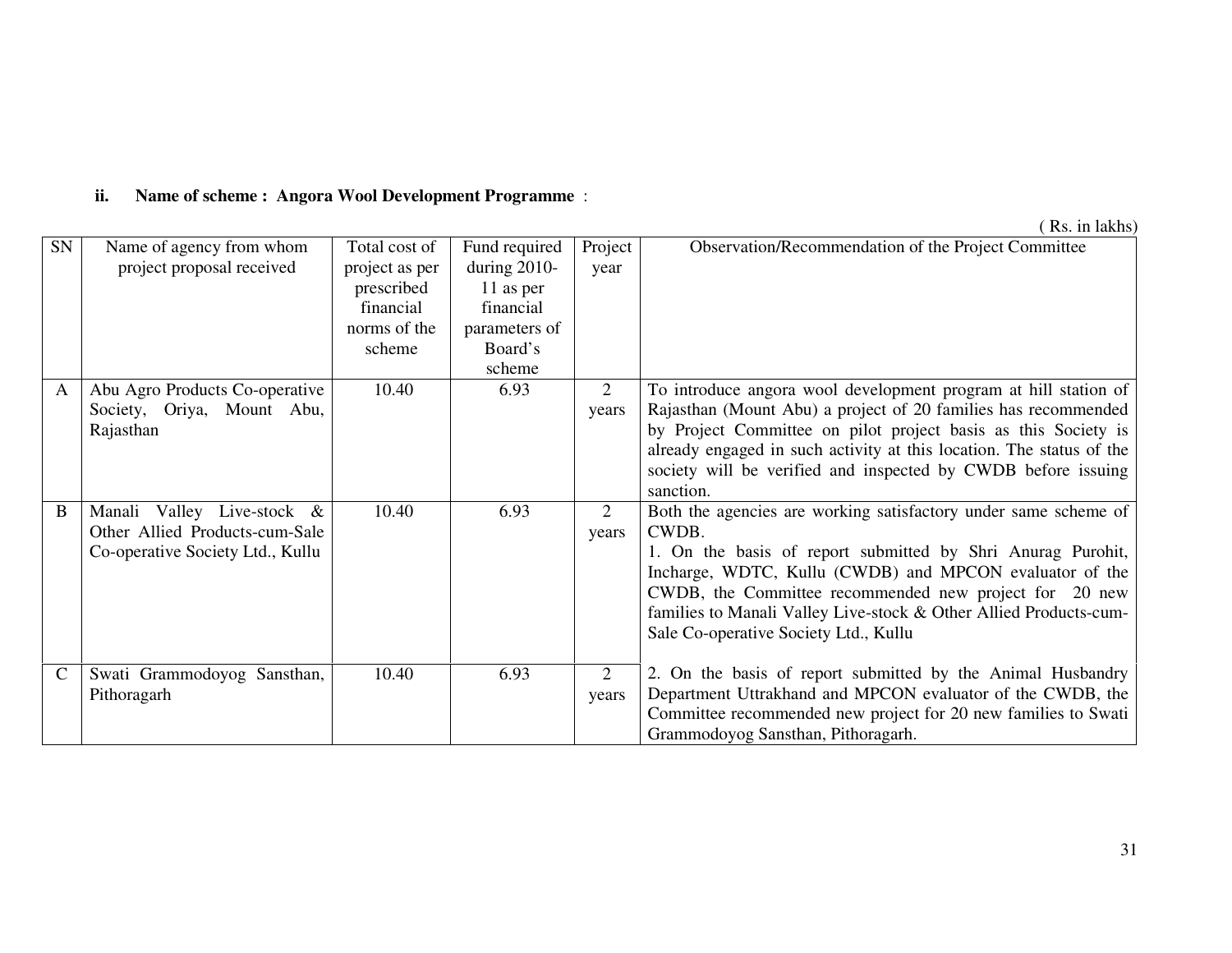#### **iii. Name of Scheme –Quality & Processing of Wool**

|                   |                                                                     |                                                                                   |                                                                                                  | Rs. in lakhs)                                                                                                                                                                                                                                                                                                                                                                                                                                                                                                                                                                                                                                                                                                                                                       |
|-------------------|---------------------------------------------------------------------|-----------------------------------------------------------------------------------|--------------------------------------------------------------------------------------------------|---------------------------------------------------------------------------------------------------------------------------------------------------------------------------------------------------------------------------------------------------------------------------------------------------------------------------------------------------------------------------------------------------------------------------------------------------------------------------------------------------------------------------------------------------------------------------------------------------------------------------------------------------------------------------------------------------------------------------------------------------------------------|
| S.<br>$\mathbf N$ | Name of agency<br>from whom<br>proposal received                    | Total cost of<br>project as per<br>prescribed<br>financial norms<br>of the Scheme | Fund required<br>during $2010$ -<br>11 as per<br>financial<br>parameters of<br>Board's<br>scheme | Observation/Recommendation of the Project Committee                                                                                                                                                                                                                                                                                                                                                                                                                                                                                                                                                                                                                                                                                                                 |
|                   | Shri Oon Vikas                                                      | Rs. 50.00                                                                         | Rs. 50.00                                                                                        | The Project Committee agreed with the proposal received fom Shri Oon Vikas                                                                                                                                                                                                                                                                                                                                                                                                                                                                                                                                                                                                                                                                                          |
| $\mathbf{1}$      | Sahakari Udyog<br>Ltd., Beawar, Raj.                                | Lakhs                                                                             | lakh                                                                                             | Sahakari Udyog Ltd., Beawar, Raj. For establishing Common Facility Centre under<br>Pre-loom processing activity for Ginning and bale Pressing at Krishi Upaj Mandi,<br>Beawar.<br>The Committee recommended the project for approval subject to submission of<br>following documents/information :<br>1. Liability free certificate/Non-encumbrance certificate of the land on which plant is<br>to be installed.<br>2. Certificate from DIC that Shri Oon Vikas Sahakari Udyog Ltd., Beawar, Raj is<br>registered under SSI and engaged in processing of wool.<br>3. Techno Commercial feasibility report of this CFC and audited reports as per MOA<br>of Society.<br>4. Recommendation/NOC of Krishi Upaj Mandi, Beawar for setting up CFC in their<br>premises. |
| $\overline{2}$    | Ms Dev Bhommi<br>Angora Spinning<br>Allied Industry,<br>Kullu (H.P) | Rs. 42.20 Lakhs                                                                   | Rs. 42.20<br>$lakh + Tax$                                                                        | The Committee again examined the requisite information/material submitted by the<br>Society in reference to decisions of 11 <sup>th</sup> Project Committee meeting held on 12-01-<br>2010.                                                                                                                                                                                                                                                                                                                                                                                                                                                                                                                                                                         |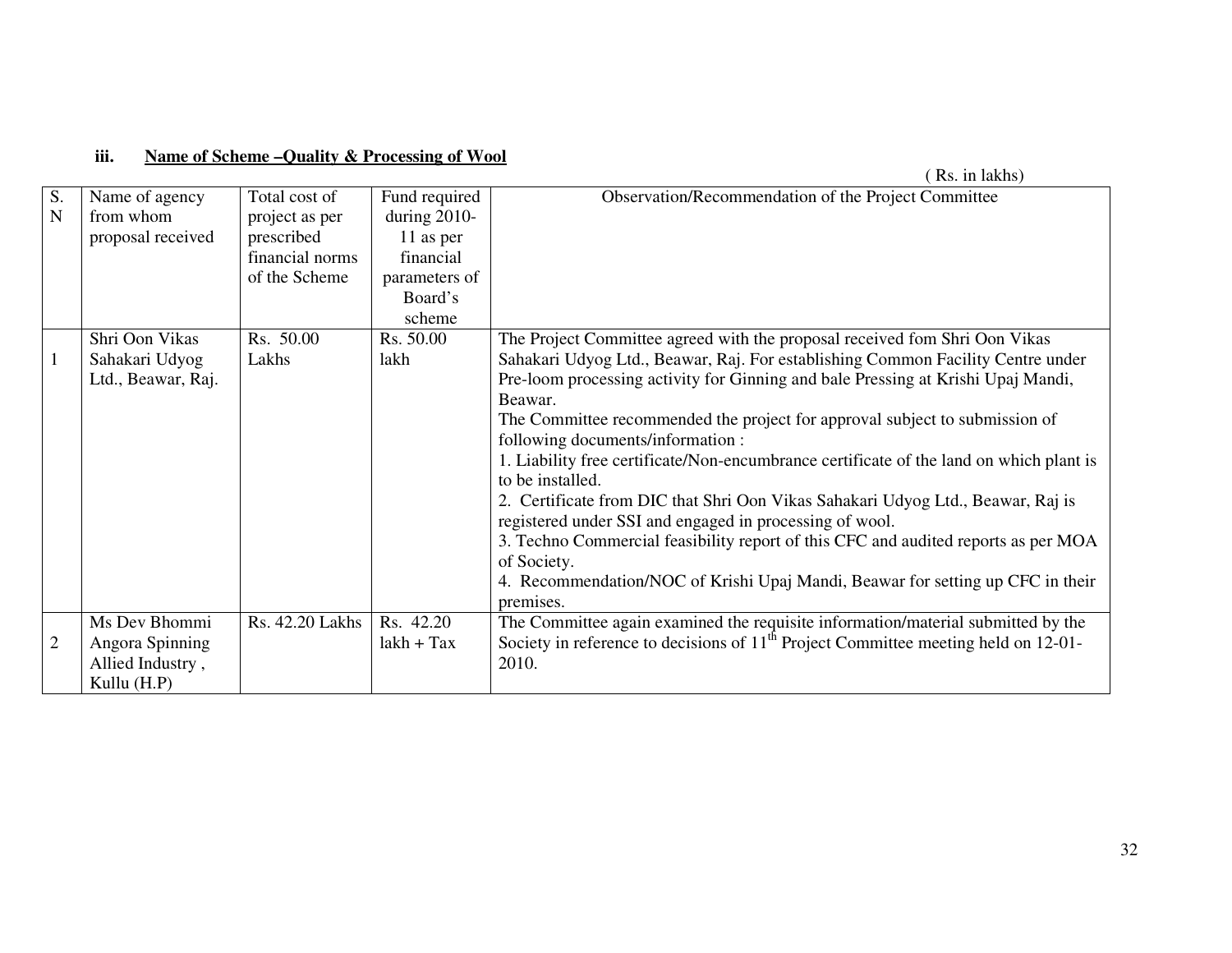# d) . Modification under Quality Processing of Wool & Woolen products:

i). The CWDB is implementing Quality Processing of wool in  $11<sup>th</sup>$  five year Plan. Under the scheme financial assistance is provided for pre loom activity up to Rs. 50 Lakhs (Total 14 CFC to be sanctioned under  $11<sup>th</sup>$  Plan) and for Post loom activity upto Rs. 3.00 Crores ( Total 4 Carpet finishing/ Shawl Finishing plant are to be set up under PPP under  $11<sup>th</sup>$  Plan). Total Outlay for the scheme was initially Rs. 19.00 Crs. but in mid term evaluation it was found that there is no adequate progress in post loom processing scheme and outlay was revised to Rs 11.0 Crs.( (Rs.8.15 crore for Pre loom activity & Rs. 2.85 Crore for the post loom activity). Till date 9 CFC have been sanctioned under Pre loom activity and no CFC have been sanctioned or under consideration of Board under Post Loom activity.

 The Board has made many marketing efforts ( both at Bhadohi and Ludhiana ), but not got any project proposal for setting up of Common Facility Centre for Post loom activity. Only one agency. i.e. LDPL/ Ludhiana submitted the proposal and it was sanctioned and Rs. 50 lakhs released also but later on the project was short closed and LDPL refunded the whole amount.

 After interacting with different Associations/ NGO/ Traders /Societies working in this field it have been found that they are interested in installing CFC under Pre loom activity for scouring, drying, carding etc. As such scheme's principal aim also is to provide adequate processing facility, so it would be better to re-appropriate fund from Post loom activity to Pre-loom for remaining 2-years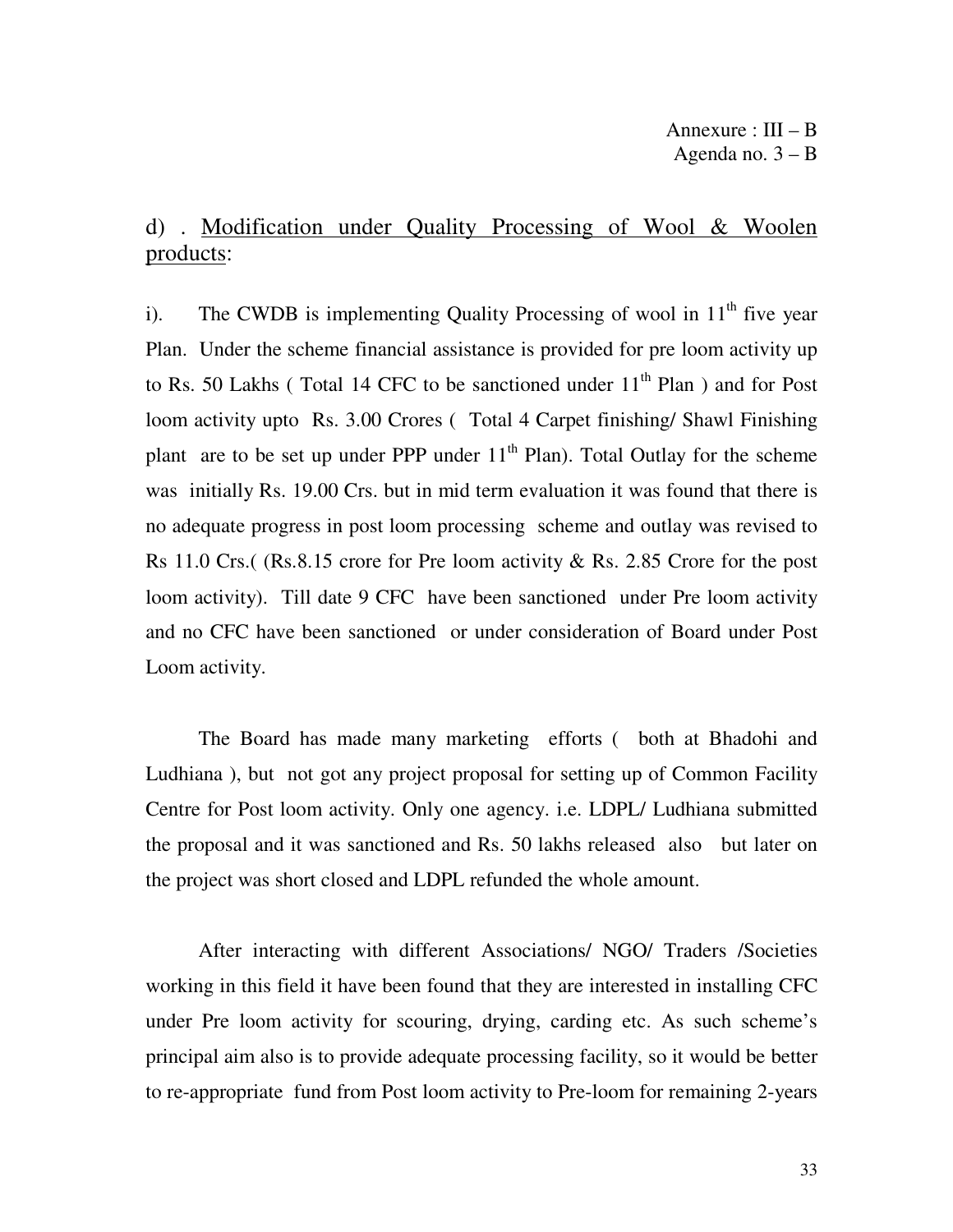of  $11<sup>th</sup>$  plan. As total out lay under Quality Processing of wool is 11.00 Crs and so total 22 CFC can be sanctioned under the scheme.

ii) In addition to above some Associations/ NGO/ Traders /Societies have sent project proposal with imported Machineries which means some or other parts will be second hand so EC has to deliberate also whether these project are to be considered or not.

iii) M/s Mahadev Woollen Mills, Sundernagarhave already been sanctioned a CFC for Combing and Spinning unit for processing of scoured wool into wool Tops and spinning for finer count of yarn for local hilly wool as well as for Angora and Pashmina blends. Agency have sent again a letter asking that if a dying unit is also sanctioned it will be useful to wool growers and users of Kangra, Kullu, Mandi and Kinnaur of H.P. and Shrinagar and Kathua in the State of J. & K. They mentioned that dyeing facility is not available in nearby area and this facility is taken from Ludhiana which increases cost of dyed and finished products. The WRA in its recent assessment of CFC established have also found working of M/s Mahadev Woollen Mills, Sundernagar satisfactory and also recommended that if a dying Plant is sanctioned it would be very helpful as there are no dying plant in nearby area.

So EC have to decide following :

1. As there are no project proposal under post loom processing activity, this outlay may be re-appropriated to Pre loom activity and to sanction more CFC so that funds are not surrendered and at the same time adequate processing facility may be established.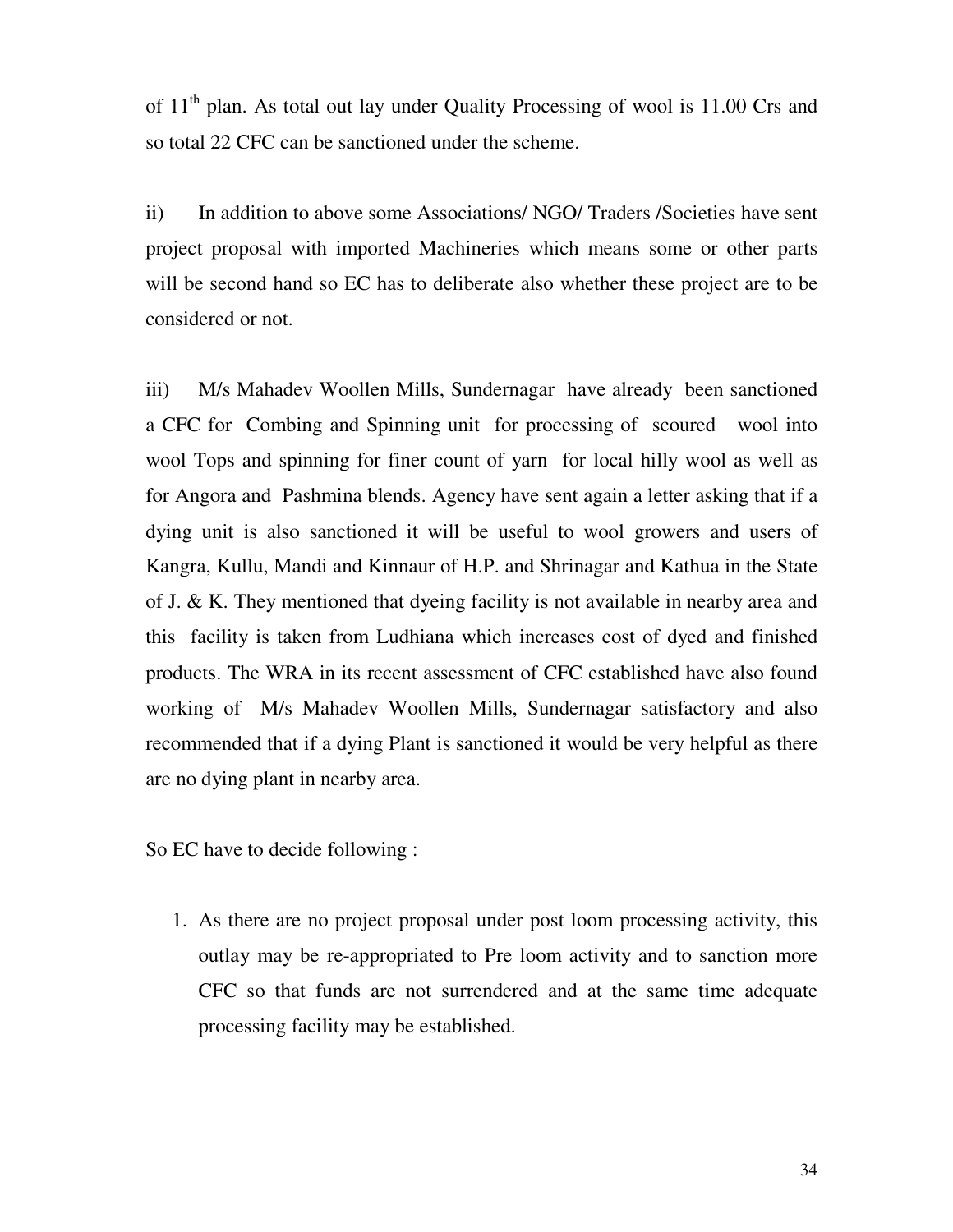- 2. Whether imported machinery can be installed under CFC as these are mostly secondhand machine and some proposals are for only second hand machinary.
- 3. As a special case a CFC for Dying activity can be sanctioned to Mahadev woolen mills Sundarnagar as there are no Dying facility available in nearby area and installing the facility will help nearby woolgrowers.

Matter is placed before E.C. for discussion and decide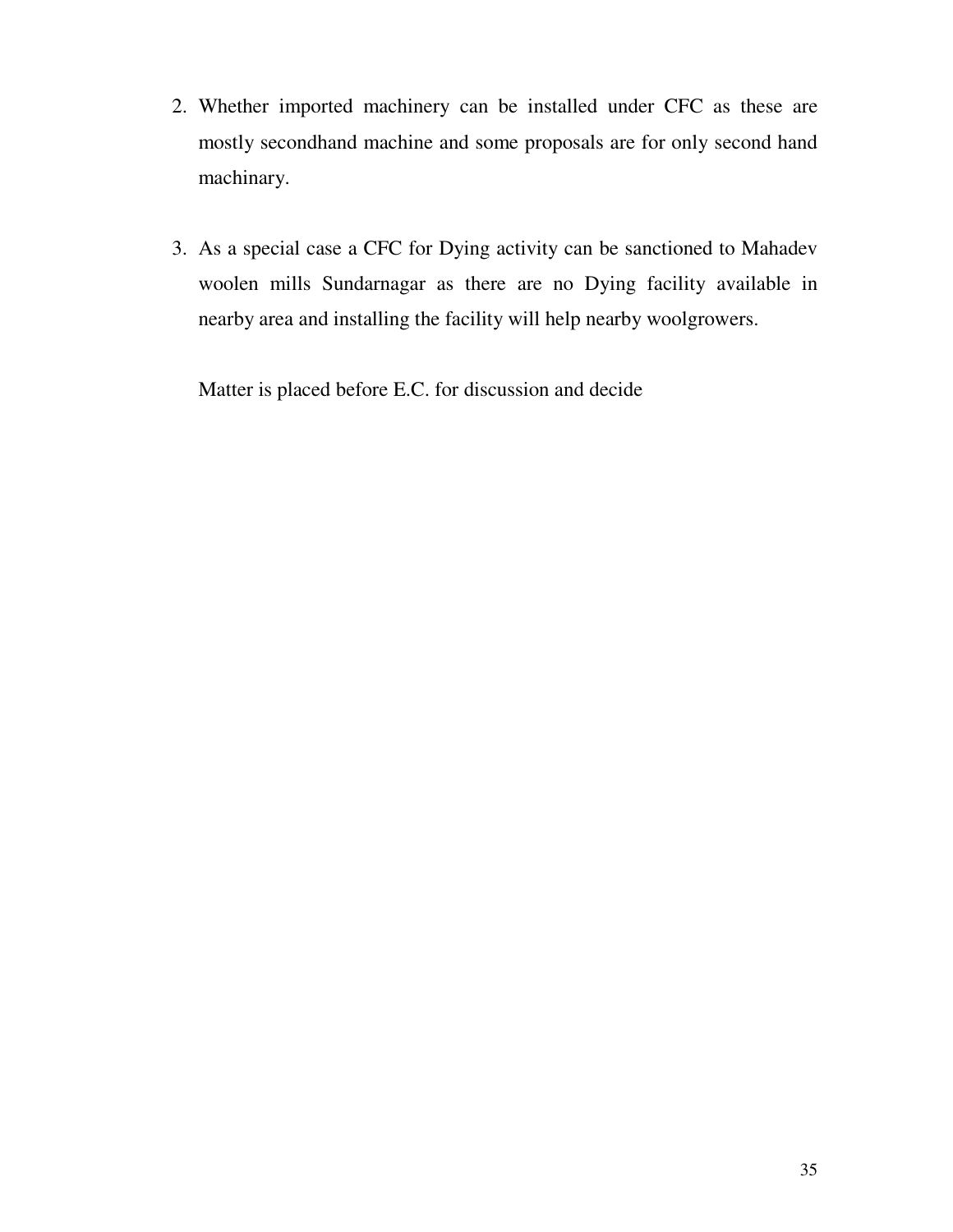**Minutes of the Meeting of the members of the Project Committee to rectify anomalies under some projects of Sheep & Wool Improvement Scheme - held on**  $3<sup>rd</sup>$  **May, 2010 in the office of the CWDB, Jodhpur.**

**A meeting of the members of the Project Committee of the CWDB was held** under the chairmanship of Shri K.K. Goyal, Executive Director, CWDB **to rectify anomalies under some projects of Sheep & Wool Improvement Scheme on 3rd May,2010 in the office of the CWDB, Jodhpur and** following officers participated the meeting :

- 1. Dr. A.L. Arora, Principal Scientist and Head (AG&B), CSWRI, Avikanagar, Tonk
- 2. Dr. J.P. Nandwani, SWEO, representative of Jt. Director, Animal Husbandry Deptt., Jodhpur.
- 3. Dr. Lokesh Verma, Veterinary Surgeon, representative of Director, Animal Husbandry Deptt., Govt. of M.P., Mandsaur.
- 4. Shri P.S. Champawat, Wool Mkt. Development Officer, CWDB.

 The Executive Director, explained that during the inspection of the project areas by Board's officials and representatives, it has been observed that there is anomalies in the type of sheep breed which was selected under few projects and sheep breed found in such project areas. To rectify such anomalies in the types sheep breed the Board placed the matter in the  $31<sup>st</sup>$  Executive Committee meeting held on 27.10.2009. The EC directed that the Board may get comments/views of Project Committee.

 He further mentioned that looking at the importance of the matter, the Board decided to put up all such matter for necessary discussion with the members of the existing Project Committee of CWDB for necessary discussion and to remove anomalies in the types of Sheep breed in particular projects.

 The Project Committee discussed the matter of following five non-governmental organizations and made recommendations :

- 1. Sidhi Vinayak Education Cheritable Trust, Gandhinagar (Guj.)
- 2. Jan Kalyan Sansthan, Nathusar, Jaisalmer (Raj.)
- 3. Jai Narayan Sarvodaya Vidyalaya Sammitty, Karajgaon, Distt.- Betul
- 4. Yashwant Ballaji Sansthan, Nagpur
- 5. Flight India, Nagpur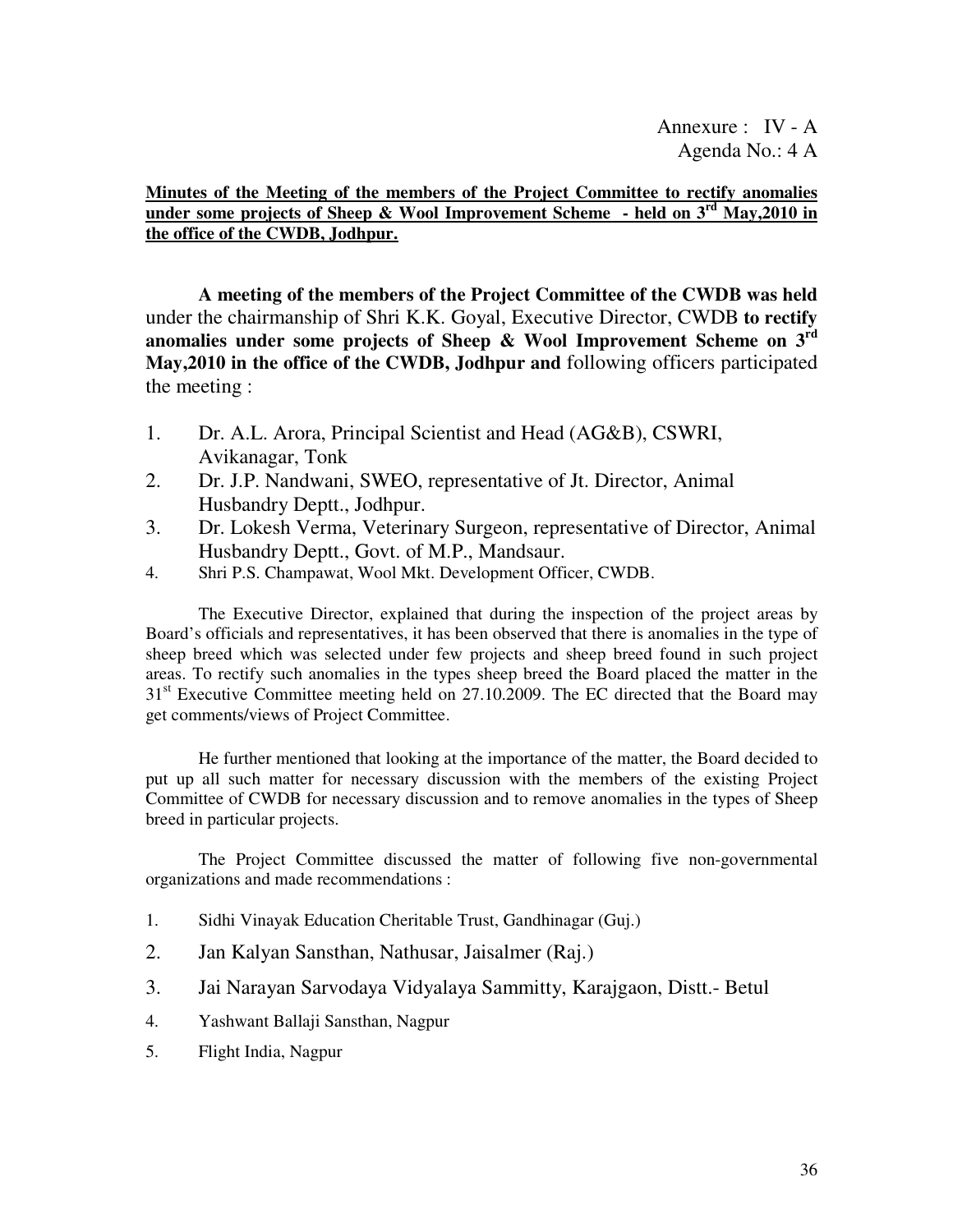| S<br>N         | Name of<br>Implementing<br>agency under<br><b>SWIS</b>                                      | Project area                                 | Type of sheep<br>breed<br>mentioned in<br>sanction order | Type of<br>sheep breed<br>found in<br>project area        | Recommendation of the<br>Project Committee                                                                                                                                                           |
|----------------|---------------------------------------------------------------------------------------------|----------------------------------------------|----------------------------------------------------------|-----------------------------------------------------------|------------------------------------------------------------------------------------------------------------------------------------------------------------------------------------------------------|
| $\mathbf{1}$   | $\overline{2}$                                                                              | 3                                            | 4                                                        | 5                                                         | 6                                                                                                                                                                                                    |
| $\mathbf{1}$   | Sidhi Vinayak<br>Education<br>Cheritable Trust,<br>Gandhinagar<br>(Guj.)                    | Jamnagar,<br>Porbandar,<br>Bhavnagar         | Marwari<br>$(2$ lakh<br>Sheep)                           | Patanwari<br>track                                        | Committee<br>agreed<br>that<br>project area is traditionally<br>Patanwadi<br>sheep<br>breed.<br>Recommended for Patanwadi<br>breed sheep in place<br>of<br>Marwari<br>sheep<br>mentioned<br>earlier. |
| $\overline{2}$ | Jan Kalyan<br>Sansthan,<br>Nathusar,<br>Jaisalmer (Raj.)                                    | Nachana<br>block of<br>Jaisalmer<br>district | Marwari<br>$(1$ lakh<br>Sheep)                           | Jaisalmeri,                                               | Committee<br>that<br>agreed<br>project area is traditionally<br>Jaisalmeri<br>sheep<br>breed.<br>Recommended for Jaisalmeri<br>breed sheep in place of<br>Marwari<br>sheep<br>mentioned<br>earlier.  |
| $\overline{3}$ | Jai Narayan<br>Sarvodaya<br>Vidyalaya<br>Sammitty,<br>Karajgaon,<br>Distt.- Betul<br>(M.P.) | Mandsaur                                     | Marwari &<br>Deccani<br>$(0.25$ lakh<br>sheep)           | Marwari,<br>Patanwari.<br>crossbred &<br>Khera<br>crossed | Committee pointed out that<br>project area is traditionally<br>non-descriptive sheep breed.                                                                                                          |
| $\overline{4}$ | Yashwant Ballaji<br>Sansthan, Nagpur                                                        | Verdha<br>district                           | Marwari<br>$(0.25$ lakh<br>sheep)                        | Deccani                                                   | Committee<br>did<br>The<br>not<br>discuss as agency already<br>stopped implementation of<br>project and refunded unspent<br>amount to the CWDB.                                                      |
| 5              | Flight India,<br>Nagpur                                                                     | Chanderpur<br>& Nagpur                       | Marwari (1<br>lakh sheep)                                | Deccani                                                   | Utilization of funds under<br>CBI.<br>investigation<br>of<br>Committee did not discuss.                                                                                                              |

A detail statement showing rectification of breed is as under :

The Committee considered the matter regarding breed rectification of above 5 agencies only.

**( K.K. Goyal) (Dr. A.L. Arora) (Dr. J.P. Nandwani) (Dr. Lokesh Verma) (P.S. Champawat)**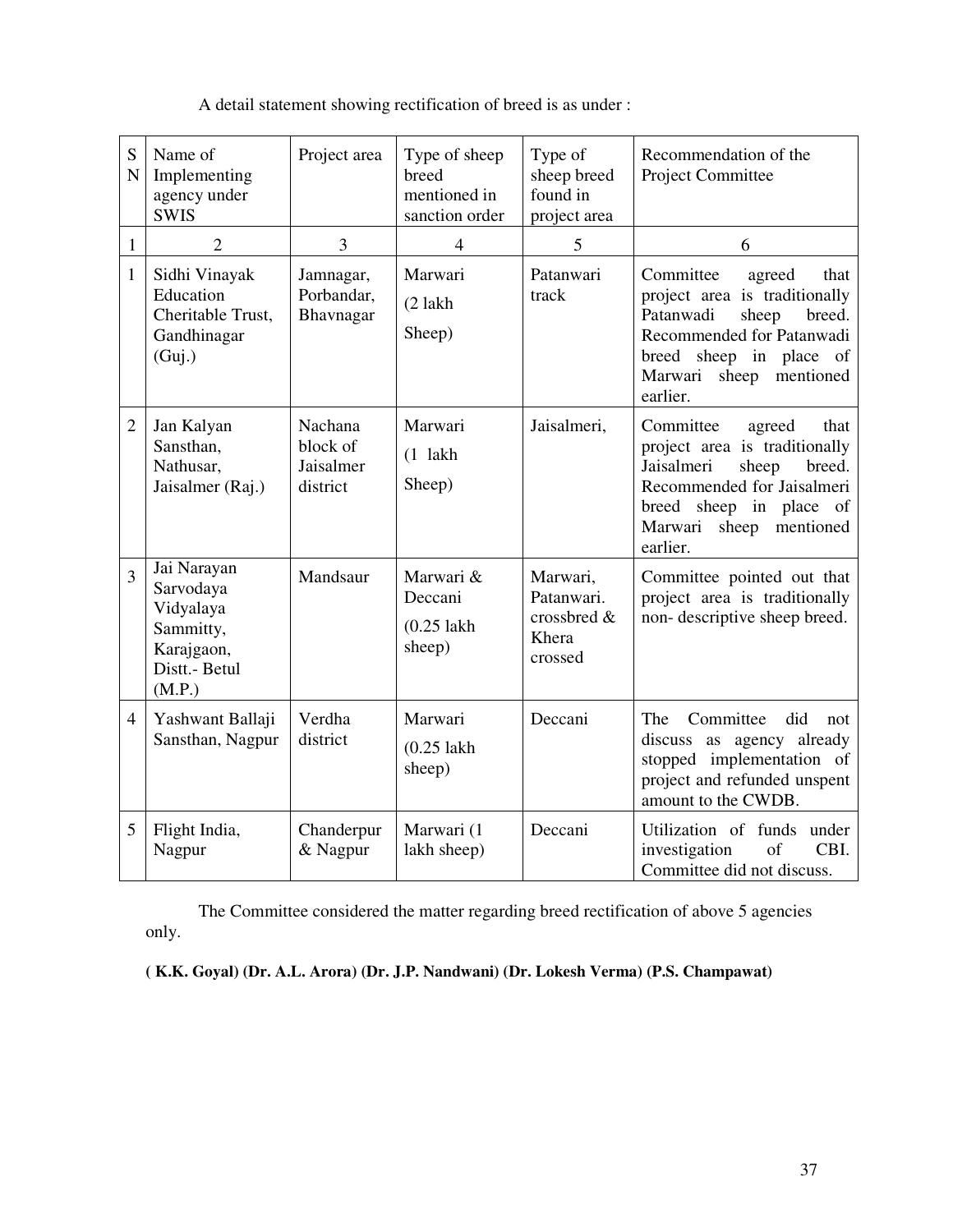Proceedings of the meeting regarding implementation of additional components of modified Sheep & Wool Improvement Scheme held on 11<sup>th</sup> June, 2010 at CWDB, Jodhpur.

 A meeting was organized under chairmanship of Executive Director CWDB to finalize guidelines under new components of modified 'Sheep & Wool Improvement Scheme'- (i) supply of Feed Supplement to Sheep' and (ii) Assistance for construction of Sheep Pen on  $11<sup>th</sup>$  June, 2010 at 11.00 a.m. in office chamber of the Executive Director, CWDB..

Following members participated in the meeting :

- Dr. B.K. Mathur, Principal Scientist (Animal Nutrition), Central Arid Zone Research Institute, Jodhpur.
- Dr. S. K. Shankhyan, Pr. Scientist,/ Animal Nutrition. Central Sheep & Wool Research Institute, Avikanagar, Jaipur.
- Dr. D.B. Shakyawar, Pr. Scientist, CSWRI, Avikanagar, Jaipur.
- Dr. Pritpal Singh Kalra, Executive Officer (Breeding), Raj. Livestock Developement Board., Govt. of Rajasthan, Jaipur.
- Dr. P.C. Joshi, Asstt. Director, Animal Husbandry Deptt., Govt. of Gujarat, Ahmedabad.
- Shri M.R. Prajapati, Statistical Officer, Gujarat Sheep & Wool Development Corp. Ltd., (GUSHEEL), Ahmedabad.
- Shri S. N. Manchanda, Manager, Cattle Feed Plant, Jodhpur.
- Shri Adil Bhai, Mahila Mandal Barmer Aagor, Barmer, Rajasthan.
- Shri Umardeen Ghiraj, Shakshi Anusandhan Evam Vikas Samittee, Mokheri, Jodhpur.
- Shri Somendra Gurjar, Shankutla Hastimal Charitable Trust, Bera, Pali.
- Shri P.S. Champawat, Wool Mkt. Deve. Officer, CWDB, Jodhpur.

 Shri K.K. Goyal, Executive Director, CWDB welcomed all members and explained about additional five new components included under modified Sheep & Wool Improvement Scheme for remaining period of  $11<sup>th</sup>$  Plan and invited suggestions mainly on two components i.e. (i) supply of Feed Supplement to Sheep' and (ii) assistance for construction of Sheep Pen.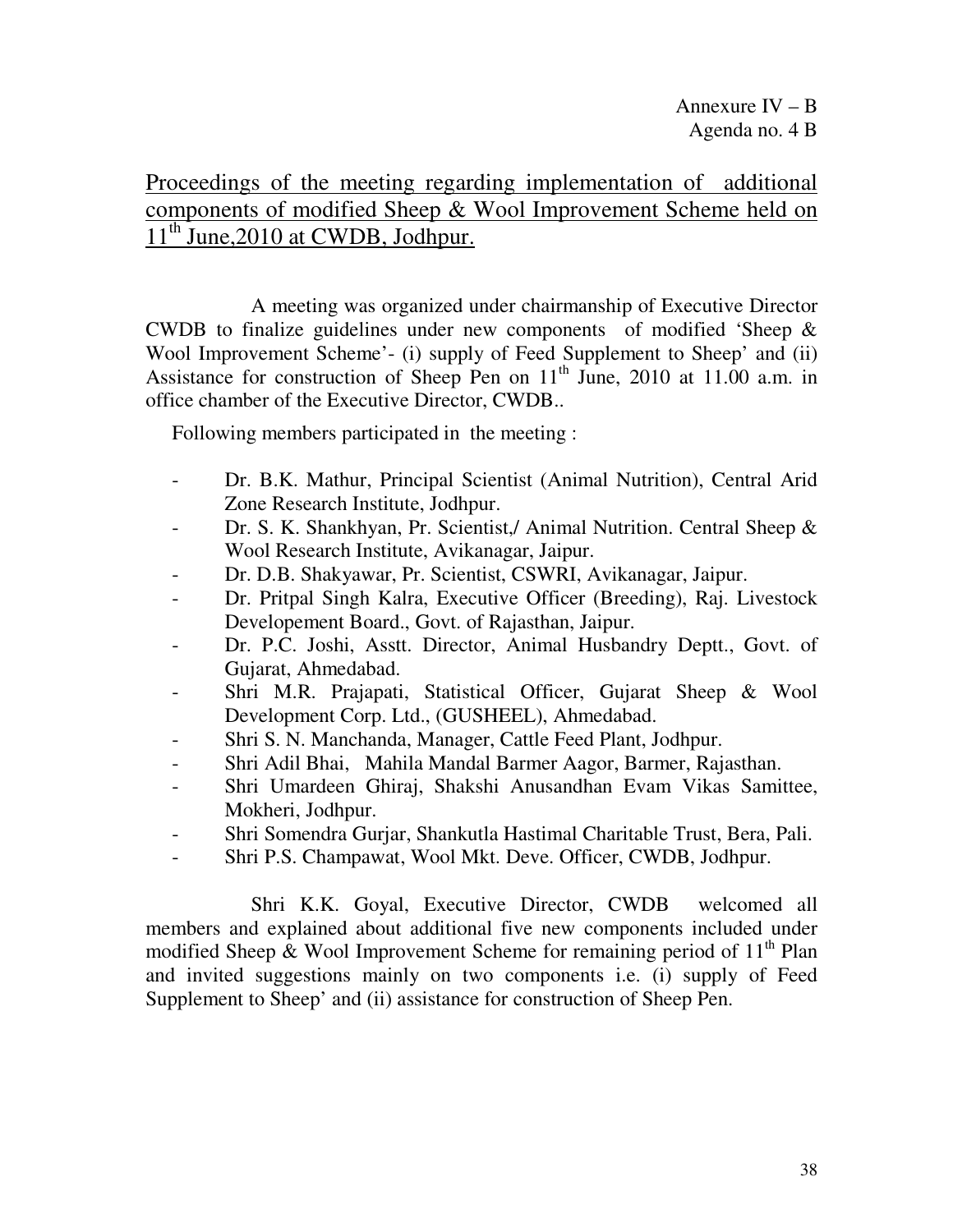After detailed discussion, the following were decided unanimously

- (i) Component : Feed Supplement to sheep :
- Feed will be procured and supplied by Cattle Feed Plant (a unit of R.C.D.F. Ltd.), Jodhpur. for which direct payment will be made by CWDB to RCDF Ltd.
- Shri S. N. Manchanda, Manager, Feed Plant will furnish composition of feed as discussed in the meeting along with cost of feed to CWDB.
- 25% sheep of total population of project area of desert Rajasthan and Kutch region of Gujarat State will be covered under this component as this is the likely % of total sheep which may be Weak/ Pregnant
- Per sheep 25 kg feed will be distributed and IA will arrange for Video Graphy of the distribution process.
- Transportation of feed from Feed Plant to headquarter of implementing agency will be arranged by IA for which payment will be made by CWDB as per rate prescribed by RCDF for these destination.
- Transportation of feed from headquarter of implementing agency to the beneficiaries door will be managed by the Implementing Agency and Board will provide Rs. 40/- per quintal to the IA as local transportation, distribution and other misc. expenses.
- Implementing Agency will send a proposal ( within next 1 month) to CWDB giving detail of Beneficiaries, total sheep with beneficiary, 25 % of total sheep( rounded to next even no.), Total feed requirement in Quintal , total transportation/ distribution & other Misc. charges etc.
- The Board will provide 70% of the charges of misc. expenses in advance to the IA and rest of 30% will be paid on submission of records of distribution of feed and video film as evidence.
- Distribution of feed should start by  $1<sup>st</sup>$  November 2010 to beneficiaries Positively.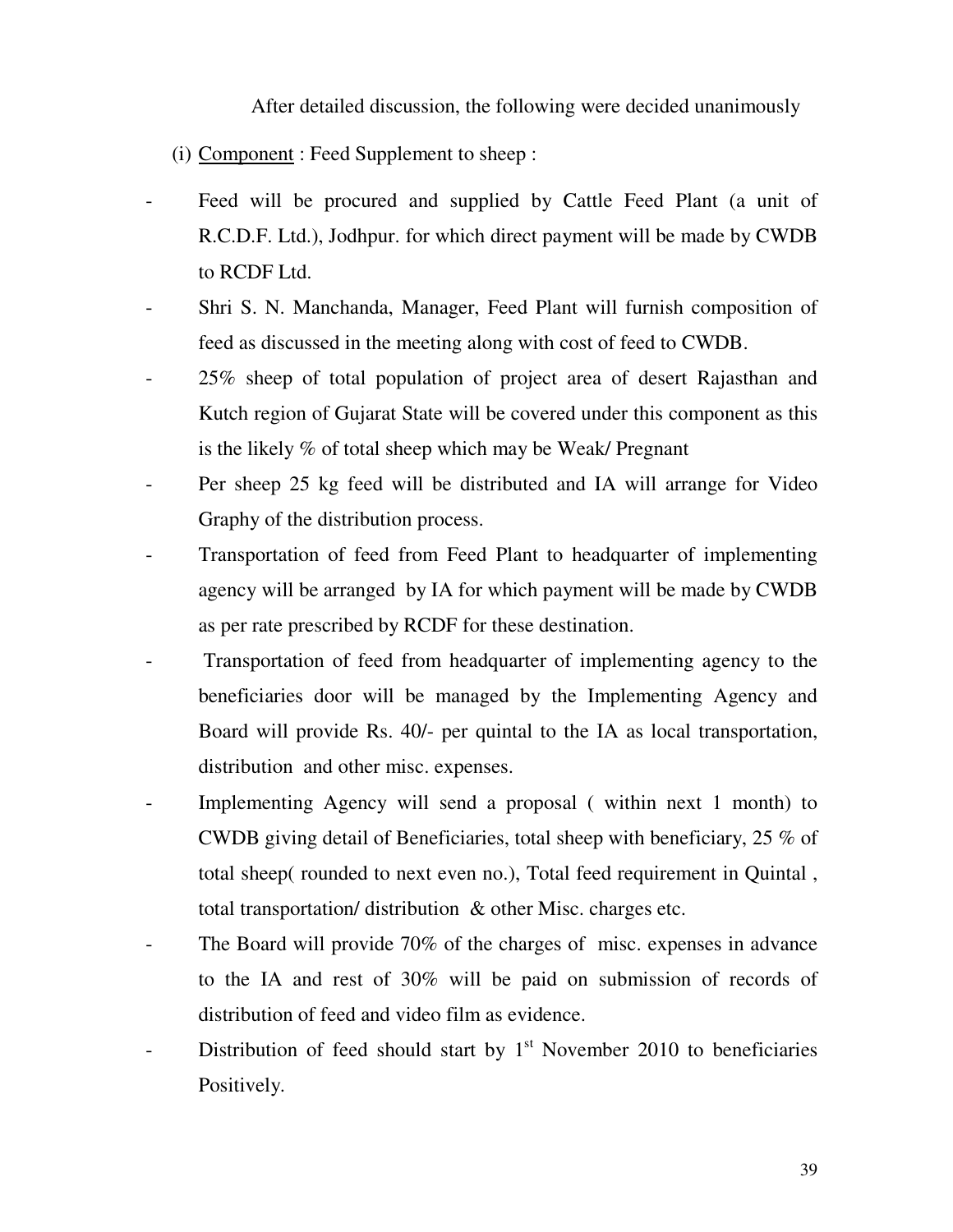- (ii) Component : Assistance for Sheep Pen :
	- The Board will provide assistance to those sheep breeders only who have flock size of 100 to 200 sheep only.
	- The beneficiary will be selected as per survey report submitted by the Implementing Agency at the time of proposal submission under SWIS.
	- The selected beneficiary will submit an affidavit (proforma of which was finalized in the meeting) on stamp of Rs. 10.00 for construction of Sheep Pen with the financial assistance of the CWDB.
	- IA will provide list of all such beneficiaries who are in this bracket along with relevant bank accounts & other detail, Voter ID card copy and an affidavit ( as above) and submit the same to CWDB by  $20<sup>th</sup>$  July. 2010.
	- The Board will provide DD in the name of the selected beneficiary which will be distributed through IA.
	- The IA will supervise and monitor the construction work of Sheep Pen as per norms under the scheme and will submit the report to CWDB .

Meeting ended with thanks to the chair.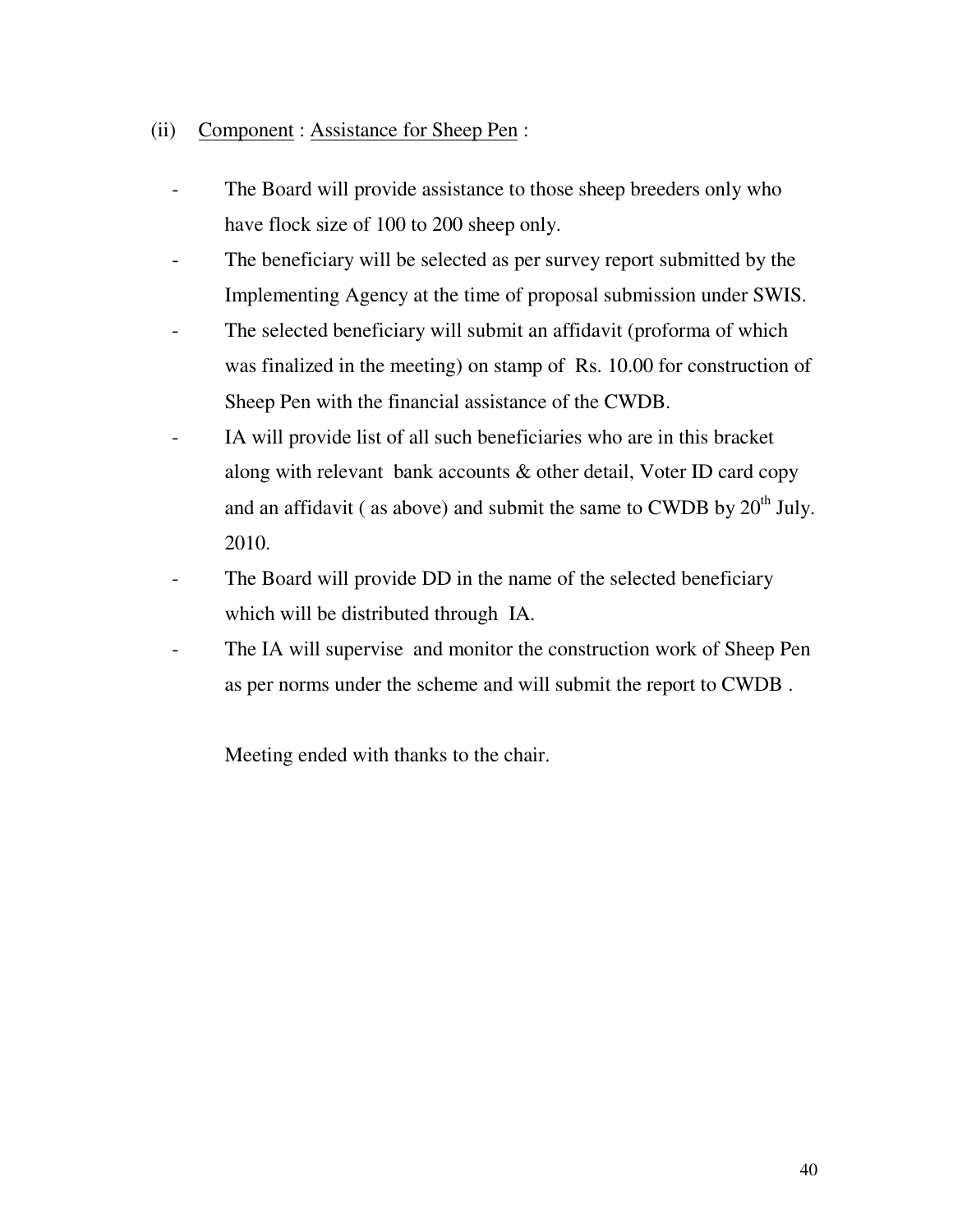Agenda no. 5 C

# Subject: Note on SWIS Project Implemented By Naman Seva Sammitty, Distt. – Betul, M.P.

 Naman Seva Samiti, Betul (M.P.) submitted a project proposal for 2 lakh sheep under Sheep & Wool Improvement Scheme (SWIS) for following three districts of M.P. State in the year 2007-08 :

| <b>Districts</b> | Sheep population |
|------------------|------------------|
| <b>Barwani</b>   | 1,26,995         |
| Chhatarpur       | 23.782           |
| Tikamgarh        |                  |

During  $4<sup>th</sup>$  Project Committee meeting keeping fund constraint into consideration project was sanctioned only for two districts i.e. Chhatarpur & Tikamgarh and same was also sanctioned by  $25<sup>th</sup>$  Executive Committee held on 18-01-2008 to benefit one lakh sheep by mentioning project areas of Chhatapur and Tikamgarh districts only. ( Both the committee overlooked the fact that total population of the sheep in these two district is less than 1 lakhs )

 The Central Wool Development Board has released Rs. 58.00 lakh in 2007-08 and Rs. 19.60 lakh in the year 2008-09 in favour of Naman Seva Sammitty for project size of one lakh sheep as  $1<sup>st</sup>$  and  $2<sup>nd</sup>$  instalment. The agency implementing the project satisfactorily in field and providing benefits through its different components including insurance scheme for sheep and sheep breeders. This NGO is awarded/appreciated by different authorities and received funds from other Govt. organization also for the activities under Land Development & Plantation, Mahila Jagrati & Utthan Pariyojana, Community based Rehabilitation project, Afforestation on Waste Land Project, Gokul Gram Development, Sanitation Campaign etc.

**44**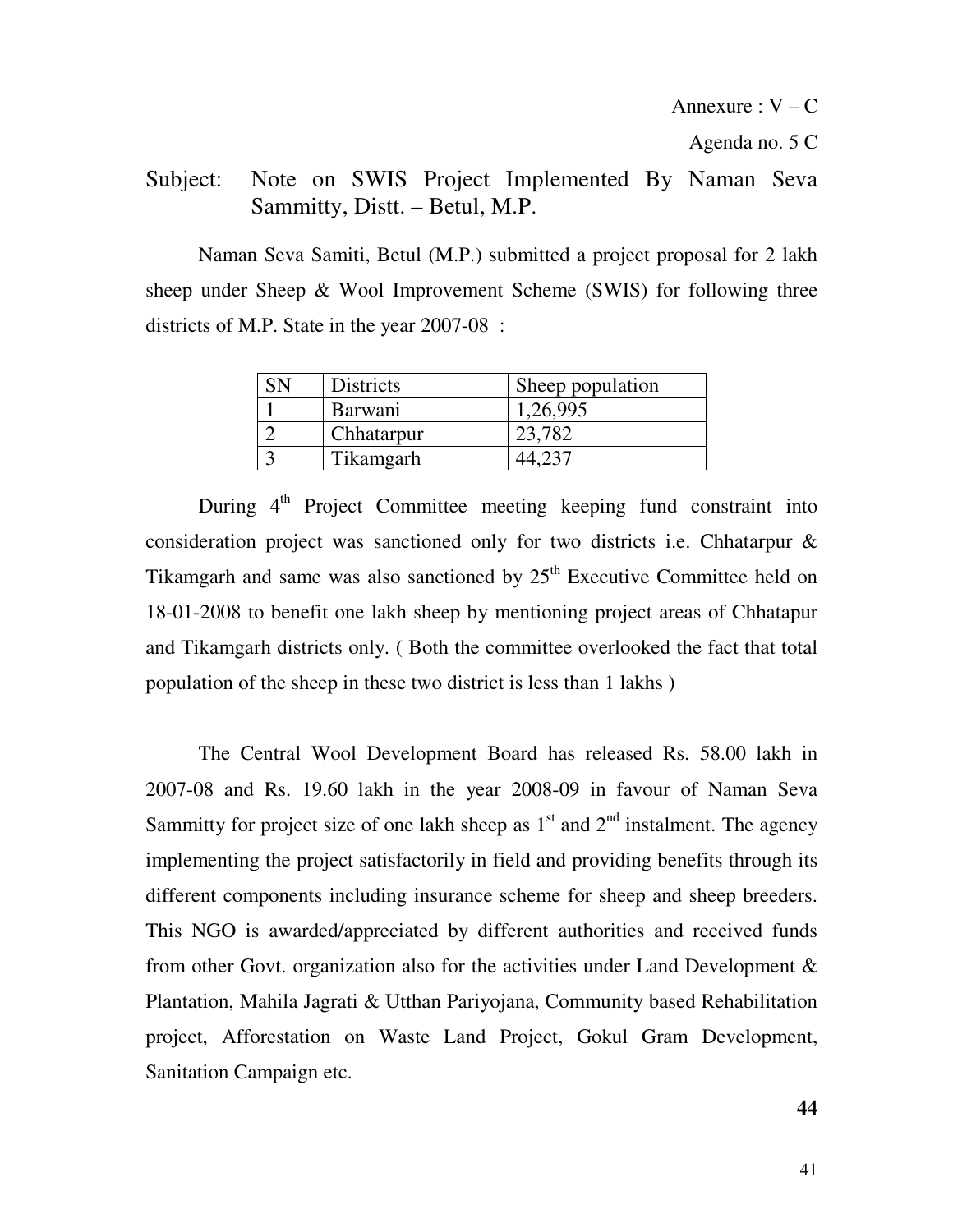The Board has already conducted field visits by deputing Board's officials and found satisfactory implementation of project in field condition ( before release of  $2<sup>nd</sup>$  instalment).

 Now, it has been observed that as per sheep census, population of above two districts is 68,019 (Tikamgargh: 44,237 & Chatterpur: 23,782) whereas project was sanctioned for 1,00,000 sheep. It has also been observed that sheep population figures differ from the figures of Govt. census and data collected by implementing agencies under SWIS from door to door survey.

 Looking at various benefits under SWIS to intended sheep breeders, it is proposed to include another area from Barwani district (approx. 32,000) under existing SWIS projects being implemented by Naman Seva Sammitty as per their original project proposal to cover total one lakh sheep and continue the project and release the last installment as discontinuing project at this stage would lead to disadvantage for those sheep breeders and Sheep which have already been covered under the scheme.

As above, the matter is placed before the Executive Committee to include 32,000 more sheep under above existing SWIS and continue the project by releasing the last installment or project may be discontinued.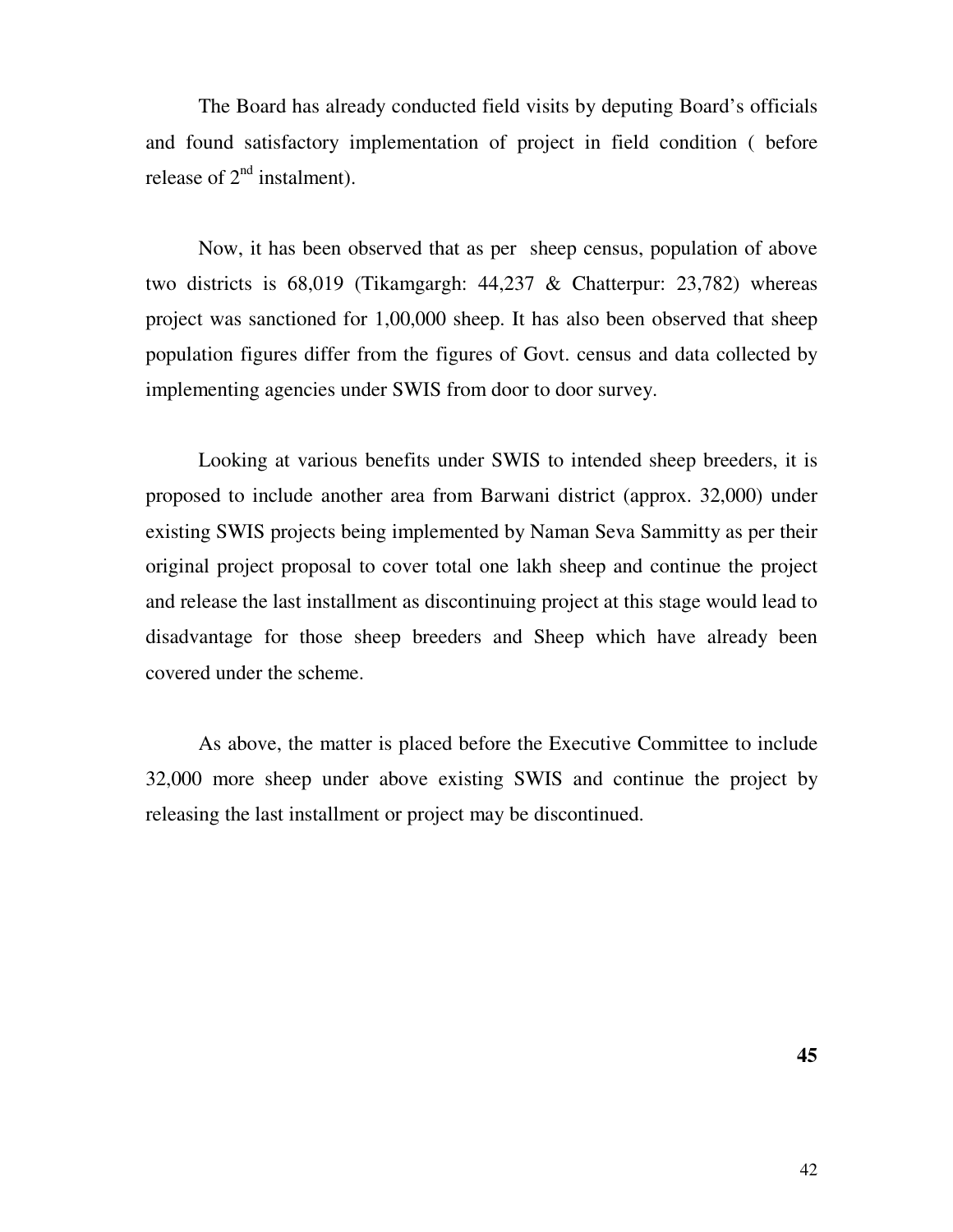# Proposal for hiring the services of Master Trainer/ fresh Graduate Engineer from IICT / Bhadohi at WDTC, Kullu

 The Central Wool Development Board is an autonomous body under Ministry of Textiles, Government of India with its Head Quarter at Jodhpur (Rajasthan). The main objective of the Board is to improve and develop wool and woolen sector in all over the country. The Board is implementing its scheme in all wool producing states of the country like; Rajasthan, Gujarat, Himachal Pradesh, Haryana, J&K, Uttrakhand, Uttar Pradesh, Madhya Pradesh, Andhra Pradesh, Maharasthra, Karnataka etc.

 Central Wool Development Board has shifted its Weaving and Designing Training Center, Kullu from Jaislmer in year 1997. The main aim of center is to develop a skill in a person by provide training on handloom weaving and carpet, weaving especially in female so that they can get employment. Kullu area is well known for its woollen handloom shawls having typical traditional designs. Handloom is the largest cottage industry in HP and providing employment to App. 50000 Persons.

 The method of making Kullu designs is very typical and required an experience technical person with skill for teaching them. Due to its uniqueness of insertion of design by hand it is still survive and is in demand. Kullu typical designed can be made with hand only and not made with any kind of sophisticated loom.

Handloom weaving is very much suitable for women due to:-

- 1. Easy process and does not require physical power and mobility.
- 2. Can be performed in home on full time as well as part time.
- 3. Requires very less space, nil working capital.
- 4. It can generate extra income for house by performing routine house work.
- 5. Perfect work for women as women has naturally tendency to wards this kind of activity and they can perform it more effectively, beautifully and precisely.
- 6. Demands of handloom products are increasing.

 At present in Kullu area an app. 20000 handloom area in working and to demand of handloom weaving is also increasing. To keep in mind CWDB has started training programme at its Weaving and Designs Training Center 4 month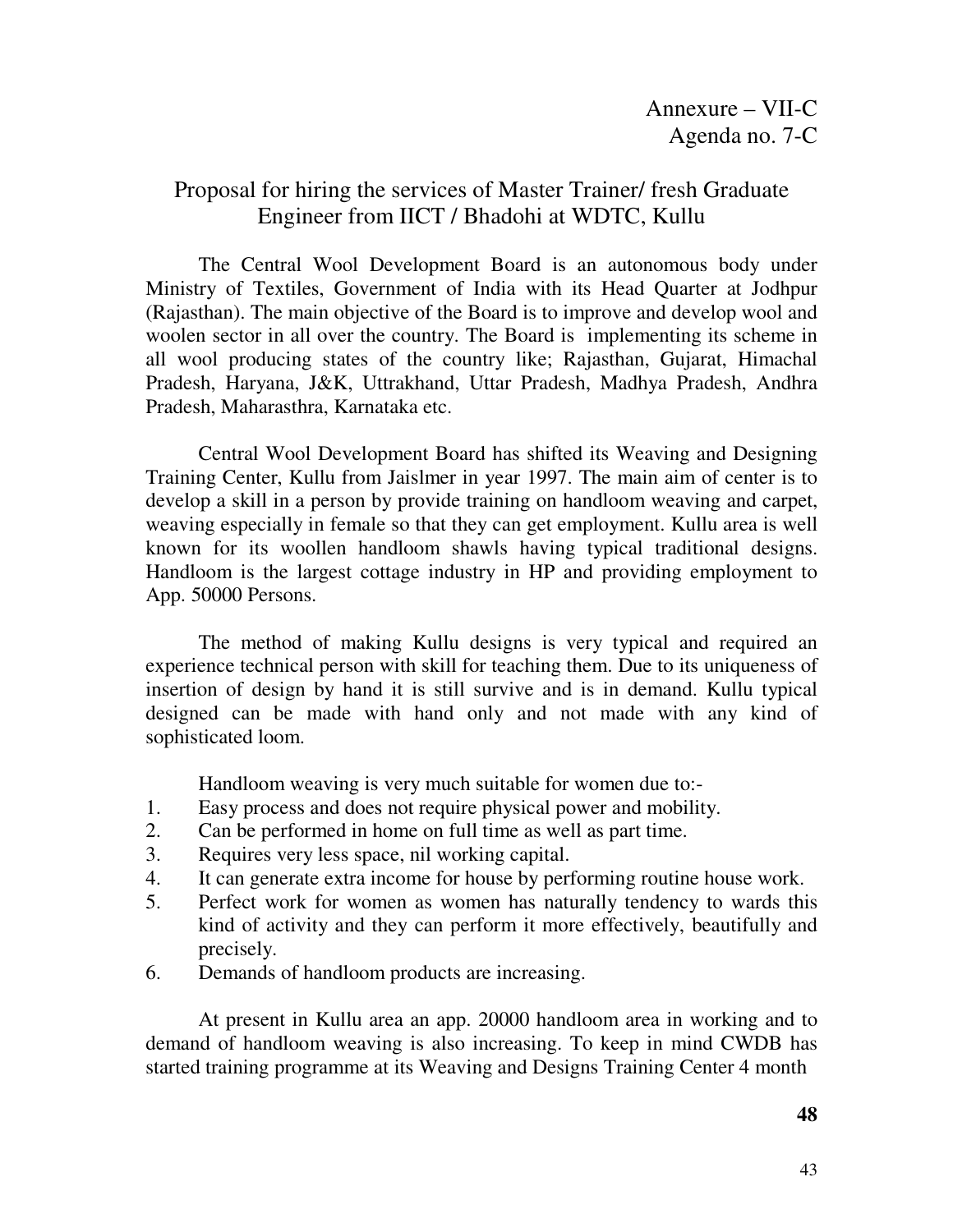training course is conducted in batch of 15 trainees. During training trainees learn the whole process of making handloom products with typical Kullu design by weaving the products on handloom at the center. They are also taught the theory in the classroom for their future reference. The main topics covered are-

- 1. Introduction of handloom and its various parts alongwith the setting of handloom for weaving.
- 2. Warping process by the machine and on ground.
- 3. Drafting and denting process at handloom.
- 4. Practical weaving on handloom for the various products like shawls, shoals, muffler etc. alongwith the insertion of typical Kullu designs.
- 5. Defects of the fabrics.
- 6. Warping and weaving process of Carpet weaving.
- 7. Making designs on graphpaper for shawls and carpets.
- 8. Various types of weaves in the fabrics.
- 9. Calculations required for the weaving of any products on mass scale production.
- 10. Colour combination of carpet and shawl designs.

 By getting training in practical, after 4 months they become able to the weaving job in the industry and starts earning.

 The Ministry of Textiles, Govt. of India had sanctioned 3 posts for the Weaving & Designing Training Centre .i.e. Incharge, Weaver and attendant. Out of three posts, two posts i.e. Incharge and Weaver were abolished. The Board run the centre by deputing Supervisor, Wool Testing Centres, Bikaner. There is acute shortage of staff and there is no sufficient technical manpower available in the Board.

 The Indian Institute of Carpet Technology is providing training in Carpet Manufacturing, Designing and weaving and provide trained man power to the industry. These candidates are beneficial for the Weaving & Designing Training Centre. The IICT provides curriculum vitae of about 28 candidates to the Board. The Board may engage a trained candidate/( B.tech from IICT/ Bhadohi )for providing training at Weaving & Designing Training Centre, Kullu purely on contract basis against the abolished post ( total remuneration equal to total pay of abolished post ) first for two year and if found satisfactorily may further increase the period for two year.

 If approved a committee of three members ( ED/ CWDB, Director / IICT and Director/ WRA ) may recruit a Fresh B.Tech from IICT passing out batch.

The matter is submitted for approval.